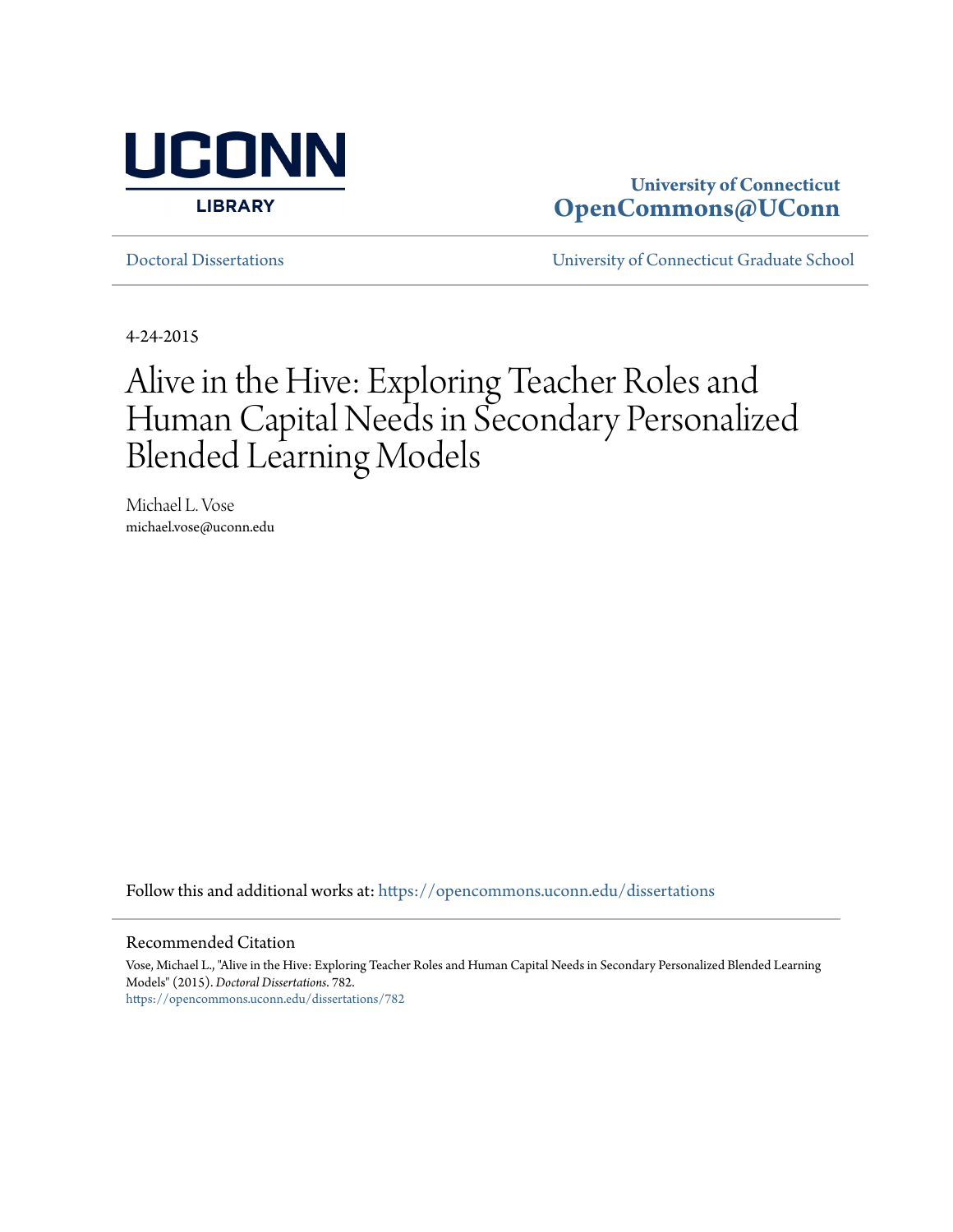*Alive in the Hive*: Exploring Teacher Roles and Human Capital Needs in Secondary Personalized Blended Learning Models Michael L. Vose Ed.D

University of Connecticut, 2015

#### **Abstract**

There is no doubt that our society, spurred on by ubiquitous and affordable technology, is more connected now than ever before. As educational leaders, it is evident that our educators need strong support as new and current teachers will live and work in a drastically different learning environment which demands they blend together the best technology-based resources with engaging pedagogical strategies both online as well as in face-to-face settings (Archambault & Kennedy, 2014). The focus of this research is on how teachers personalize student learning in a blended flex model while servicing urban students in a high school virtual academy. This qualitative case study methodology uses the Community of Inquiry (COI) theory as a conceptual framework exploring (a) teacher pedagogical choices for personalizing student learning, (b) evidence of transformative teacher role changes, and (c) how teacher teams manage any emergent human capital needs. Data collection uses the Seidman (2006) three-part semistructured interview series, multiple learning center and workshop observations, and extensive journal documentation. Findings include teachers as coaches and interventionists personalizing lessons in Edgenuity, a commercial course delivery system. Teachers collaborate to design, facilitate, and direct a social presence setting climate in their student advisories, a teaching presence in workshop interventions and learning center supports, and a cognitive presence using real-time student data supplementing and enhancing Edgenuity lessons. Conclusions indicate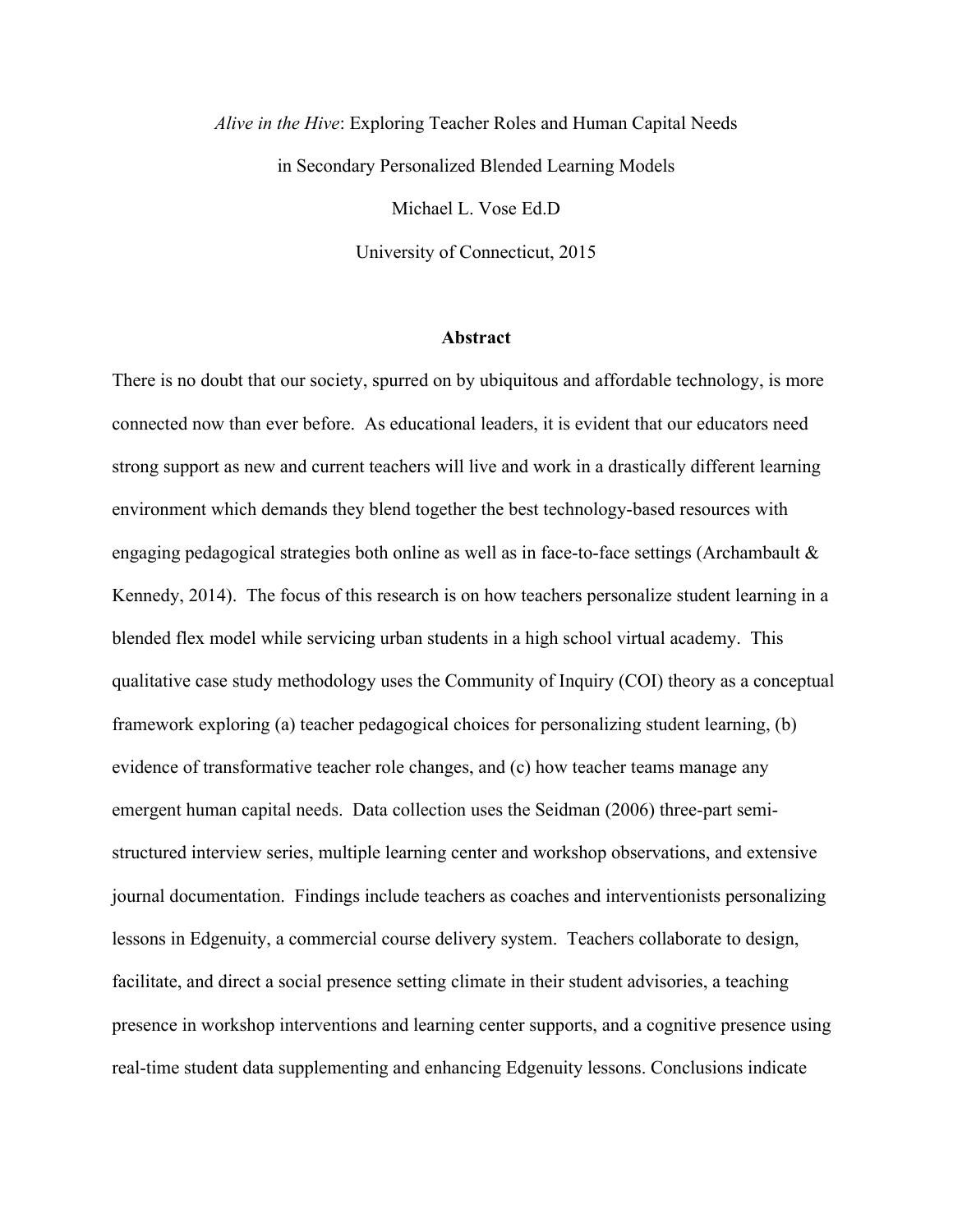teacher pre-service experience as woefully inadequate for their work in a flex model. Additionally, teachers want better understanding of real time data analytics as relates to intervention and or lesson design. Teachers identified spending more time on front-end preparation, enhancing or supplementing personalized lessons around Edgenuity. Policy recommendations for departments of education include (a) clinical teacher preparation programs in personalized pedagogical innovation zones of practice, (b) funding to continue professional development in high school personalized innovation zones, (c) autonomy for high schools in credit versus competency transitions, (d) training programs offering micro-credentialing for blended learning master teachers, (e) digital leadership competency-based training for school leaders in personalized clinical settings using growth model evaluation tools.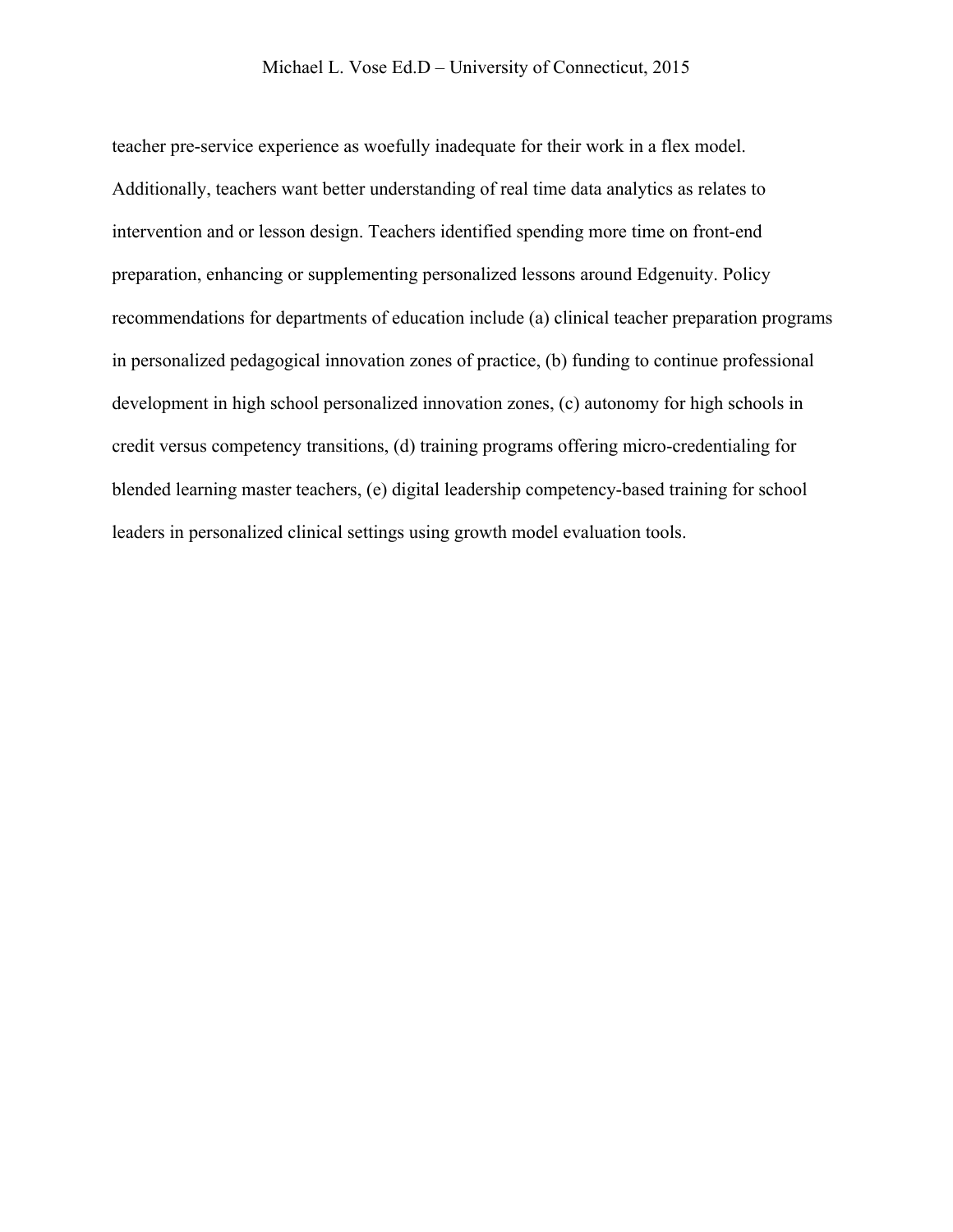*Alive in the Hive*: Exploring Teacher Roles and Human Capital Needs in Secondary Personalized Blended Learning Models

Michael L. Vose

B.S., Central Connecticut State University, 1978

M.S., Eastern Connecticut State University, 1987

6th Year, Sacred Heart University, 2003

A Dissertation

Submitted in Partial Fulfillment of the

Requirements for the Degree of

Doctor of Education

at the

University of Connecticut

2015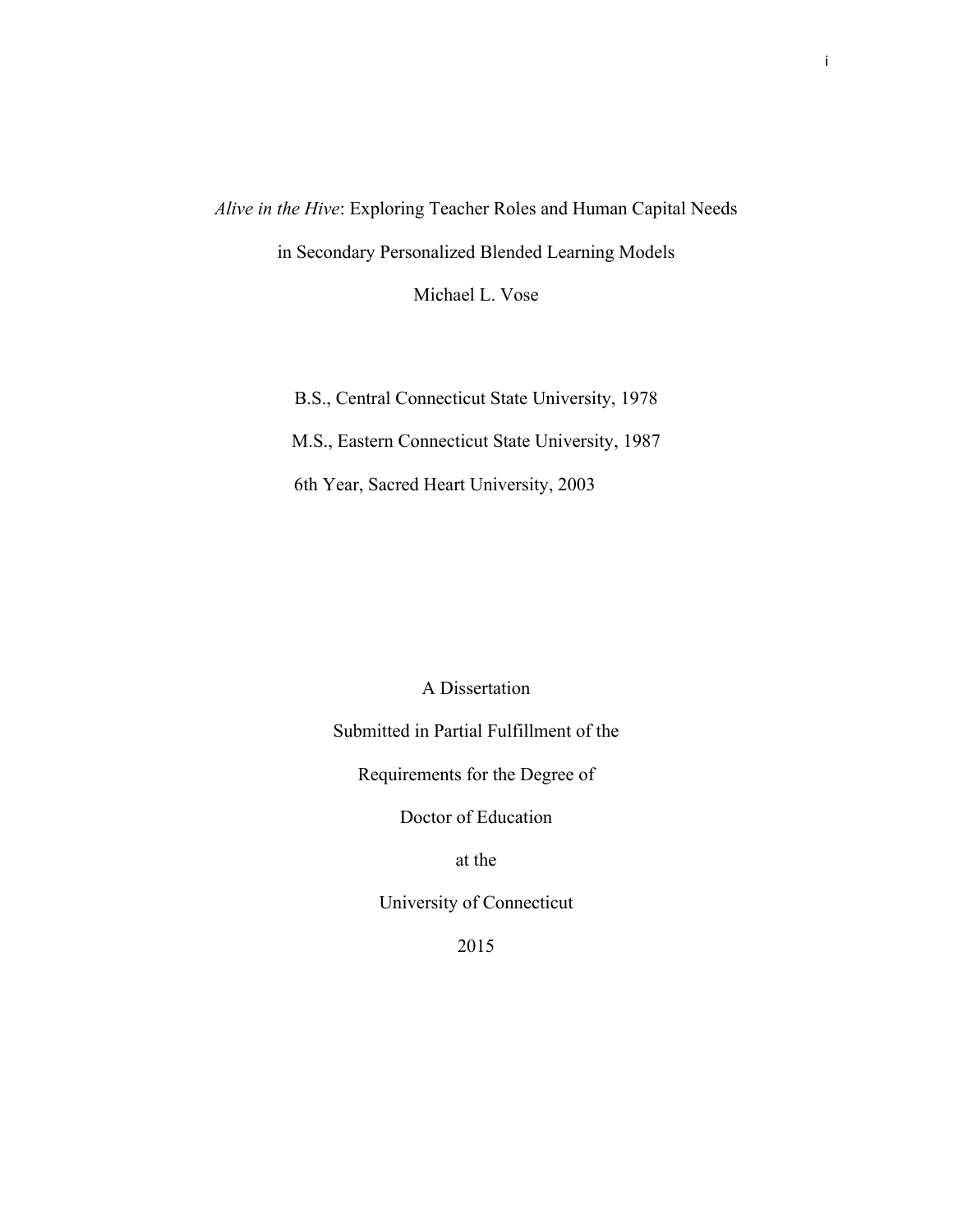Copyright by

Michal L. Vose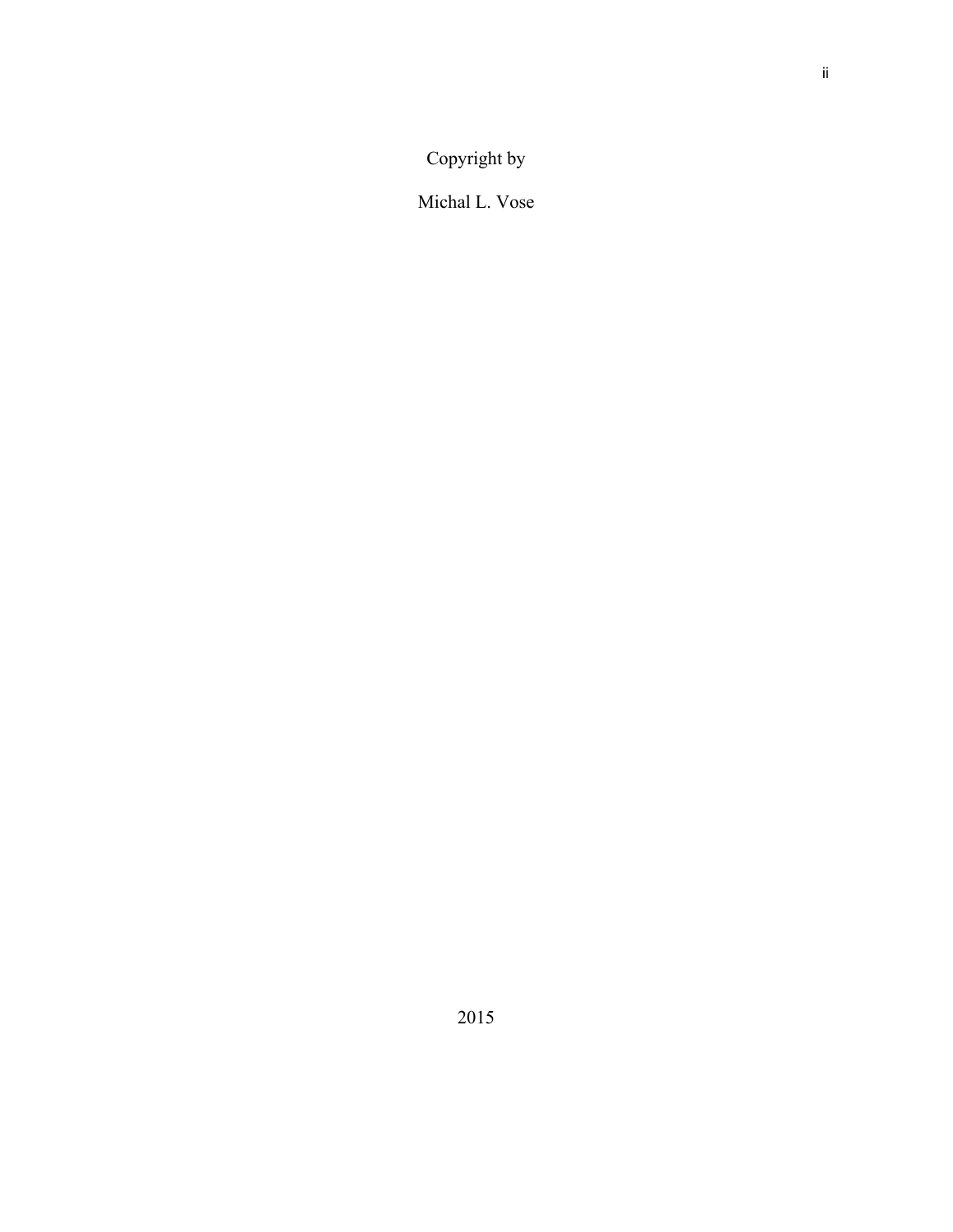# APPROVAL PAGE

# Doctor of Philosophy Dissertation

*Alive in the Hive*: Exploring Teacher Roles and Human Capital Needs

in Secondary Personalized Blended Learning Models

# Presented by Michael L. Vose, B.S., M.S.,  $6<sup>th</sup>$  yr.

Major Advisor

Casey D. Cobb

 $\mathcal{L}_\mathcal{L} = \{ \mathcal{L}_\mathcal{L} = \{ \mathcal{L}_\mathcal{L} = \{ \mathcal{L}_\mathcal{L} = \{ \mathcal{L}_\mathcal{L} = \{ \mathcal{L}_\mathcal{L} = \{ \mathcal{L}_\mathcal{L} = \{ \mathcal{L}_\mathcal{L} = \{ \mathcal{L}_\mathcal{L} = \{ \mathcal{L}_\mathcal{L} = \{ \mathcal{L}_\mathcal{L} = \{ \mathcal{L}_\mathcal{L} = \{ \mathcal{L}_\mathcal{L} = \{ \mathcal{L}_\mathcal{L} = \{ \mathcal{L}_\mathcal{$ 

 $\mathcal{L}_\mathcal{L} = \{ \mathcal{L}_\mathcal{L} = \{ \mathcal{L}_\mathcal{L} = \{ \mathcal{L}_\mathcal{L} = \{ \mathcal{L}_\mathcal{L} = \{ \mathcal{L}_\mathcal{L} = \{ \mathcal{L}_\mathcal{L} = \{ \mathcal{L}_\mathcal{L} = \{ \mathcal{L}_\mathcal{L} = \{ \mathcal{L}_\mathcal{L} = \{ \mathcal{L}_\mathcal{L} = \{ \mathcal{L}_\mathcal{L} = \{ \mathcal{L}_\mathcal{L} = \{ \mathcal{L}_\mathcal{L} = \{ \mathcal{L}_\mathcal{$ 

Associate Advisor

Sarah Woulfin

Associate Advisor

Jae-Eun Joo

 $\mathcal{L}_\mathcal{L} = \{ \mathcal{L}_\mathcal{L} = \{ \mathcal{L}_\mathcal{L} = \{ \mathcal{L}_\mathcal{L} = \{ \mathcal{L}_\mathcal{L} = \{ \mathcal{L}_\mathcal{L} = \{ \mathcal{L}_\mathcal{L} = \{ \mathcal{L}_\mathcal{L} = \{ \mathcal{L}_\mathcal{L} = \{ \mathcal{L}_\mathcal{L} = \{ \mathcal{L}_\mathcal{L} = \{ \mathcal{L}_\mathcal{L} = \{ \mathcal{L}_\mathcal{L} = \{ \mathcal{L}_\mathcal{L} = \{ \mathcal{L}_\mathcal{$ 

University of Connecticut

iii

2015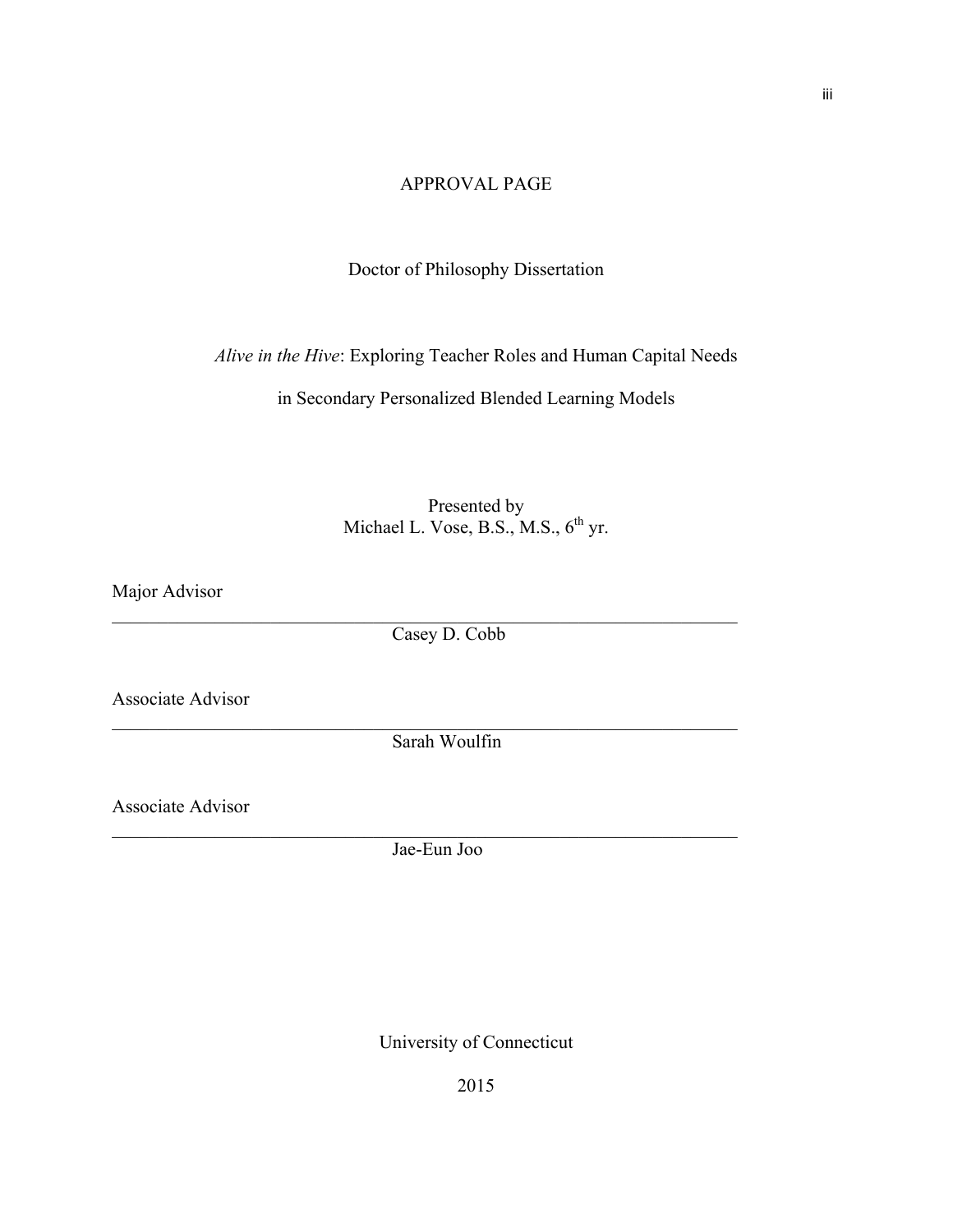# LIST OF FIGURES

| Figures |                                                            | Page |
|---------|------------------------------------------------------------|------|
|         |                                                            |      |
| 2.      | Social Presence: Percentage responses by code indicator    |      |
| 3.      | Teaching Presence: Percentage responses by code indicator. |      |

# LIST OF TABLES

| Tables |                                                             | Page |
|--------|-------------------------------------------------------------|------|
| 1.     | Observation & Interview procedures at study site December   | 20   |
| 2.     | Comparison: Traditional high school teacher with BL high    | 42   |
| 3.     | Effects Matrix-Ranked evidence of COI variables to research | 45   |
| 4      |                                                             | 60   |
| 5.     | Case-Dynamics Matrix: Learning Center's capacity for change | 62   |
| 6.     | Three Month Analytical Progression Questions aligned to     | 64   |
|        |                                                             |      |

# LIST OF APPENDICES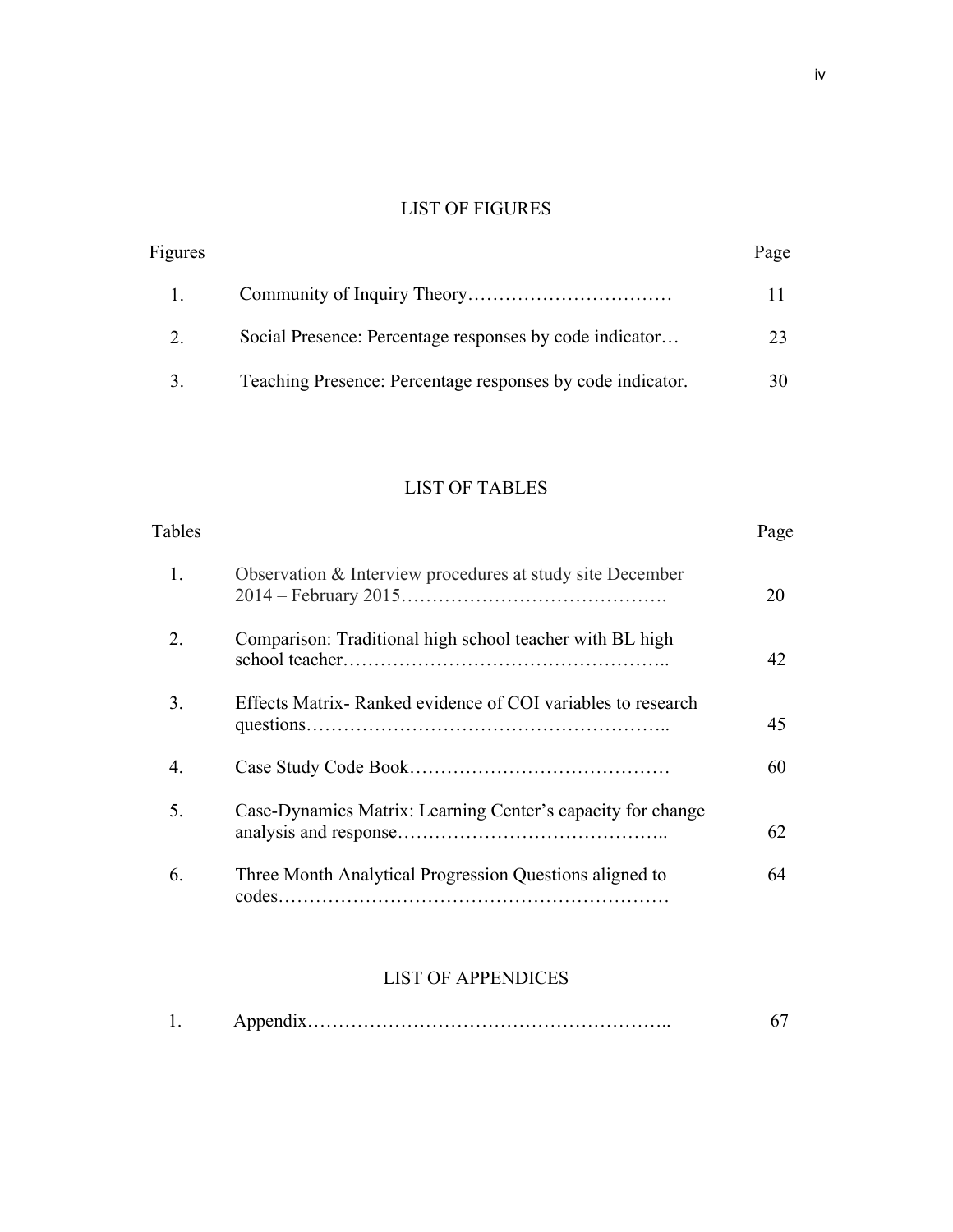# **Problem of Practice**

There is no doubt that our society, spurred on by ubiquitous and affordable technology, is more connected now than ever before. In 2013, 89% of surveyed high school students accessed resources through smartphones everyday (Speak Up, 2013). We are in a global society built on networks and connectivity. As devices get smaller, more affordable, with more powerful tools and services, our abilities to navigate and participate in the informational network redefine, for those with access, our levels of productivity in our personal and professional lives. As educational leaders, it is evident that our educators need strong support as teachers will live and work in a drastically different learning environment which demands they blend together the best technology-based resources with engaging pedagogical strategies both online as well as in faceto-face settings (Archambault & Kennedy, 2014).

As educators, our children need our best projections about what their post-graduate career skills will demand. Our best efforts require educational leaders understand and implement appropriate policy, resources, and necessary vision in order to transition from our current  $20<sup>th</sup>$ century one-size-fits-all, assembly-line learning to personalized, competency-based 21<sup>st</sup> century learning models requiring digital literacy skills to master collaborative inquiry tasks (Patrick & Sturgis, 2015).

Today's technology has dramatically changed how teachers and students can have 24/7 access and interact with content, services, real-time data, and a community of knowledgeable people (Patrick & Sturgis, 2015). Online education at the K-12 level is in the early stage of an exponential growth pattern that will ultimately result in an entirely new educational paradigm (Miller & Ribble, 2010).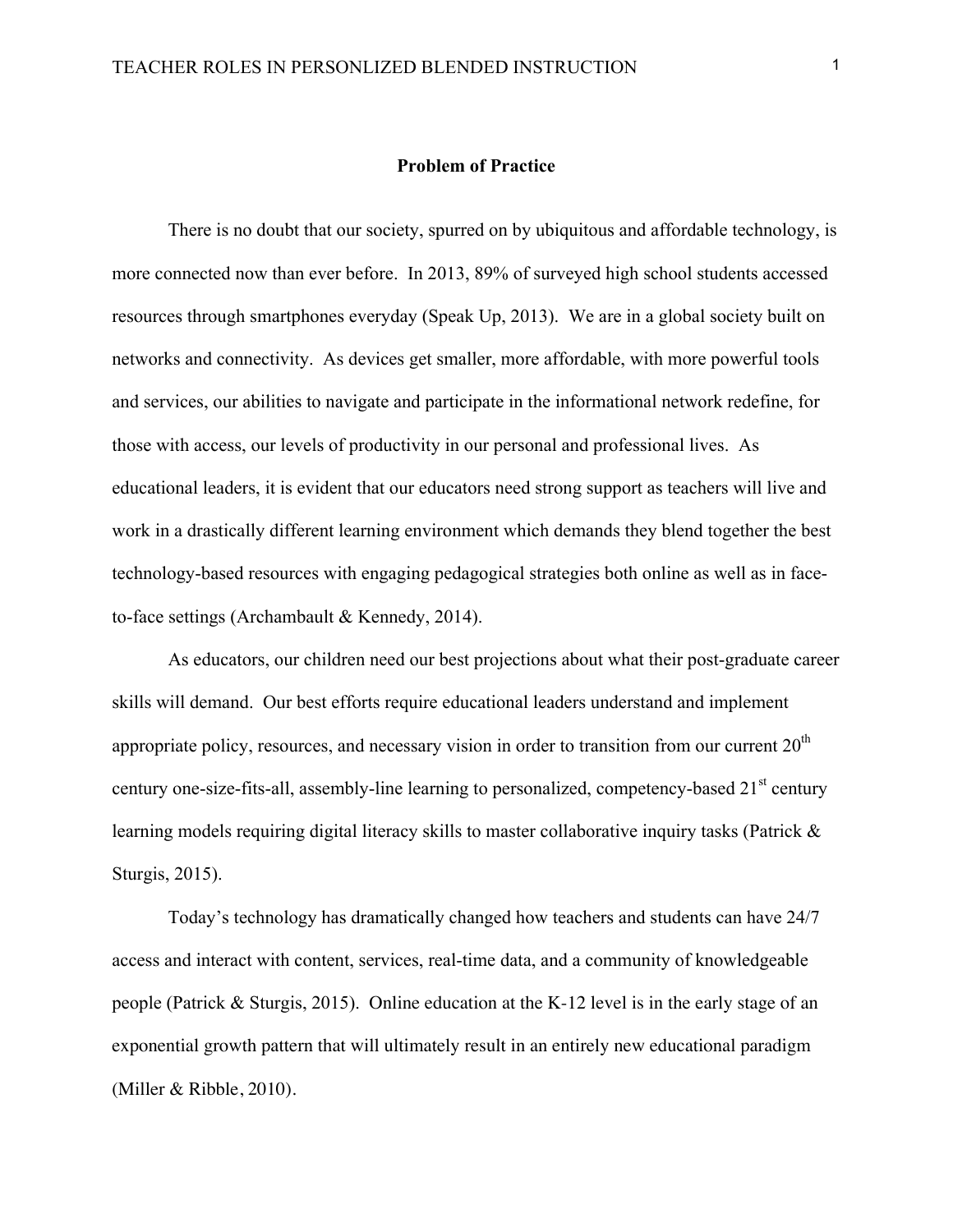The transformation has enormous potential and it is underway. However, the teacher the most important person in the process—is understudied and underprepared for this shift towards personalized competency-based models.

Meanwhile, Speak Up 2013 (2014) published statistics that showed teachers recognized digital learning as part of the educational landscape and 57% of those surveyed want more professional development on differentiation. However, in the same survey, 27% of teachers responded positively to implementing a blended learning classroom. And yet, 1.3% of preservice teachers in formal education programs are even offered a field experience that involves teaching online, let alone formal course work (Kennedy & Archambault, 2012b). Meanwhile 40% of principals acknowledge currently offering online classes in their schools. Can you sense the loose couplings (Weick, 1976)?

In my experience with multiple technology integration initiatives, the primary point of failure was in the leader's single-loop thinking and wrong drivers (Argyris & Schon, 1978) (Fullan, 2011). The central office and building level administration issued directives to integrate technology as one solution to increase student engagement and mitigate a significant dropout problem that was identified by the Board of Education. Staff training often centered on tools rather than pedagogy. Rarely have I heard any double-loop thinking references to the districts underlying assumptions on student engagement or disillusionment (Argyris & Schon, 1978). Specifically missing was any visionary leadership on underlying assumptions regarding 21<sup>st</sup> century pedagogy's impact on student achievement.

Unfortunately, American school leaders' efforts to fuse technologies with pedagogies have mixed results, often not providing a strong return on investment (Cuban, 2009). Through various levels of loose couplings and/or single-loop thinking, it is often left to teachers to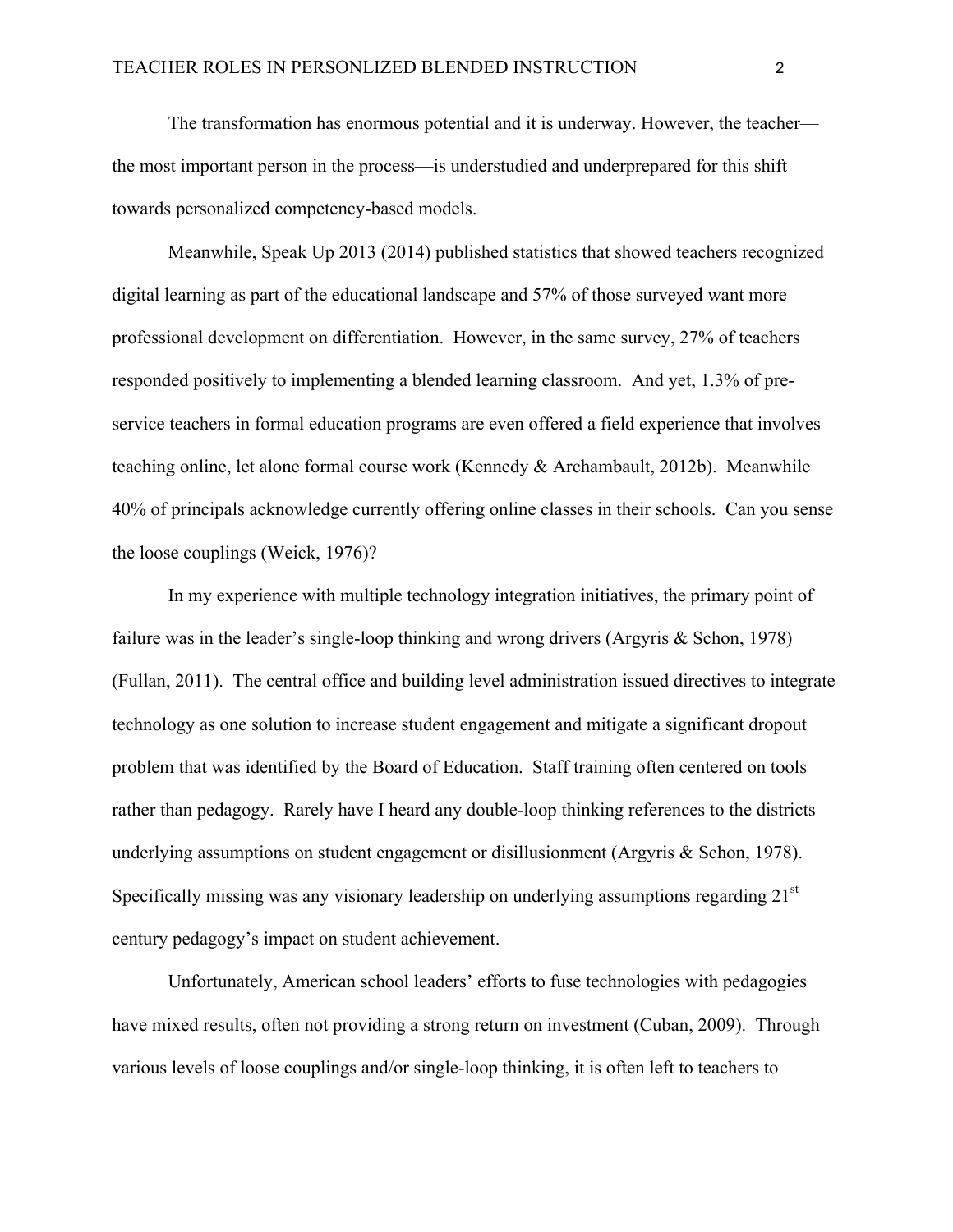interpret how best to establish policy and how to make new initiatives successful. Referring to this as "street level bureaucracy," Lipsky (1980) posed that teachers in the front lines, lacking clarity of purpose and direction, often survive the initiative without appropriate time, tools, or trust, and subsequently domesticate the initiative into current practice. As predicted by McLuhan (1965) and substantiated by Bonk and Graham (2005), new media invariably gets consumed by old media as evidenced by teacher uploading files for students to print, work on, and hand in or simply recording lectures and posting as podcasts. A purposeful coupling is necessary.

It is the acceptance and adoption of blended learning by mainstream education where we are beginning to see the greatest, and perhaps the most transformational change in our educational systems to date. The question of the moment is, do we have the capacity and wherewithal to support the kind of overhaul needed to manifest a disruption as great as this (Rice, 2014)?

Vaughan (2013) refers to this as the cross-section of visionary leadership and courage.

In *Rise of K-12 Blended Learning* (2011), the authors Michael Horn and Heather Staker of the Clayton Christiansen Institute state 2% of the nation's K-12 students take some form of online learning and project that by 2019, 50% of all U.S. high school courses will be delivered online in some digital capacity. *Keeping Pace with K-12 Digital Learning 2014* lists 30 states having online schools across their entire state. In the same report, Connecticut, under its high school reform act 2010 PA 10-111 requires high schools with 8% or higher drop out rates to establish online credit recovery programs.

The annual report *Digital Learning Report Card 2013*, from the Foundation for Excellence in Education, rates Connecticut's policies on digital learning as failing, scoring 41% overall on their 10 element metric (2013). On their scale, Connecticut scored a zero in personalization. The same report mentions Public Act No. 13-108 that allows students to earn academic credit towards graduation through non-traditional methods; however, the state still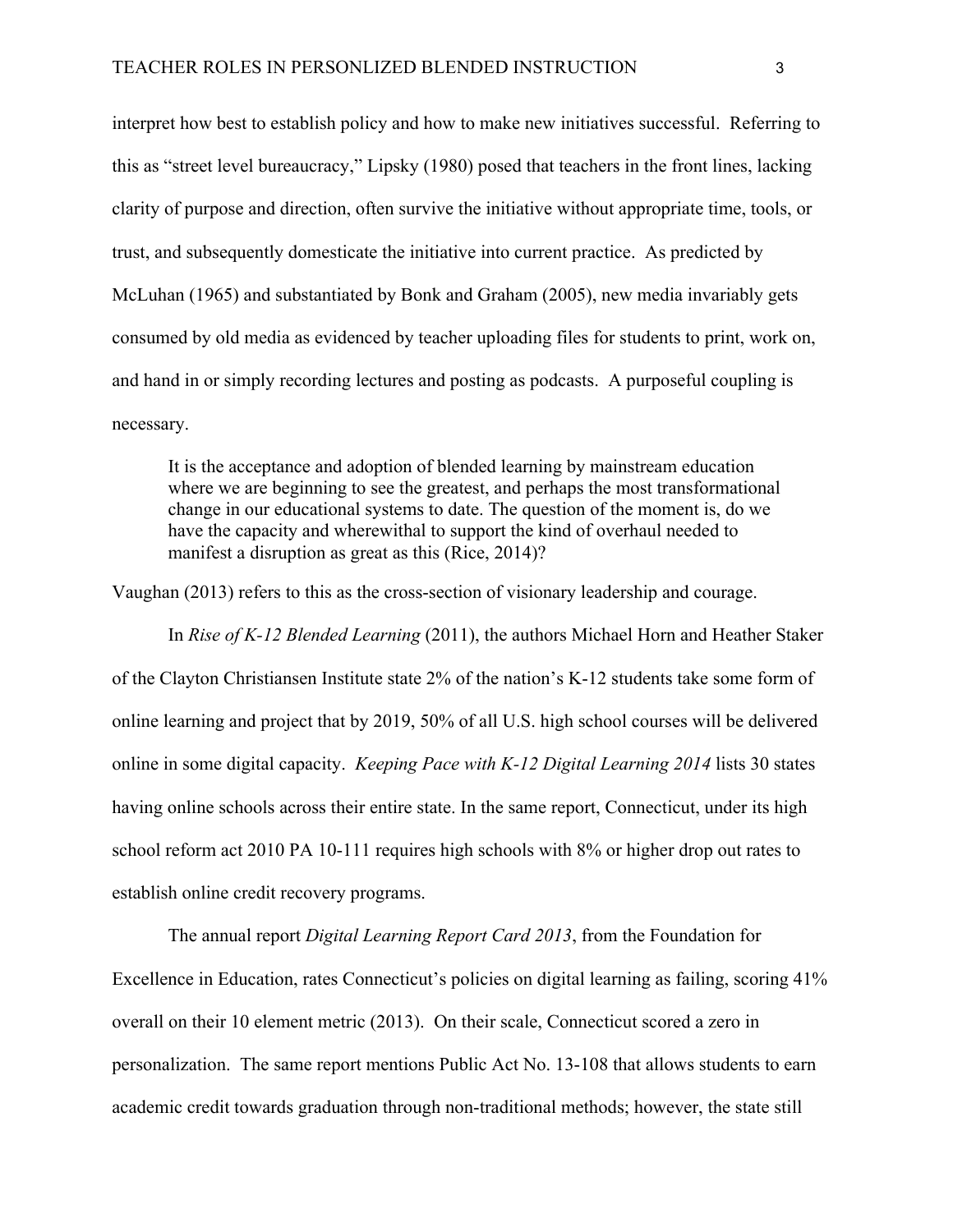demands time-bound Carnegie units.

In the 2011 report "NextEd: Transforming Connecticut's Education System", leaders from the Connecticut Association of Public School Superintendents (CAPSS) presented a series of recommendations for transformations:

CAPSS believes that the most effective way to work on complex problems like these is to transform the entire system. Only by reconfiguring and repurposing parts of the existing system, challenging assumptions that have been entrenched for so long, and tapping into the creativity and inventiveness of those who are truly committed can we hope to generate the innovative and effective solutions that these complex problems demand — and all students deserve.

Meanwhile, there is an explosion of technology products and services challenging educational leaders to make critical, expensive, and potentially disruptive decisions. At this point, it is fair to say that blended learning (BL) is outgrowing policy and leaders are looking to understand what is required to integrate these models effectively.

Understanding new teacher roles in blended learning environments is a key piece to this decision-making process, including professional development for current teachers as well as new pre-service models for undergraduate teacher candidates. On the whole, however, teacher preparation in this country currently remains constrained, inflexible, and disconnected from shifts in the classroom as well as from emerging opportunities to support learning (Cator, Schneider & Vander Ark, 2014). Exploring teacher roles and needs is a start and this study is intended for those educational leaders looking to understand and support these emerging changes in the transition from traditional schools to personalized blended learning environments.

# **Review of Literature**

This literature review has three subsections. The first defines blended learning as it relates to personalization. The second looks at why leaders should choose learning blends over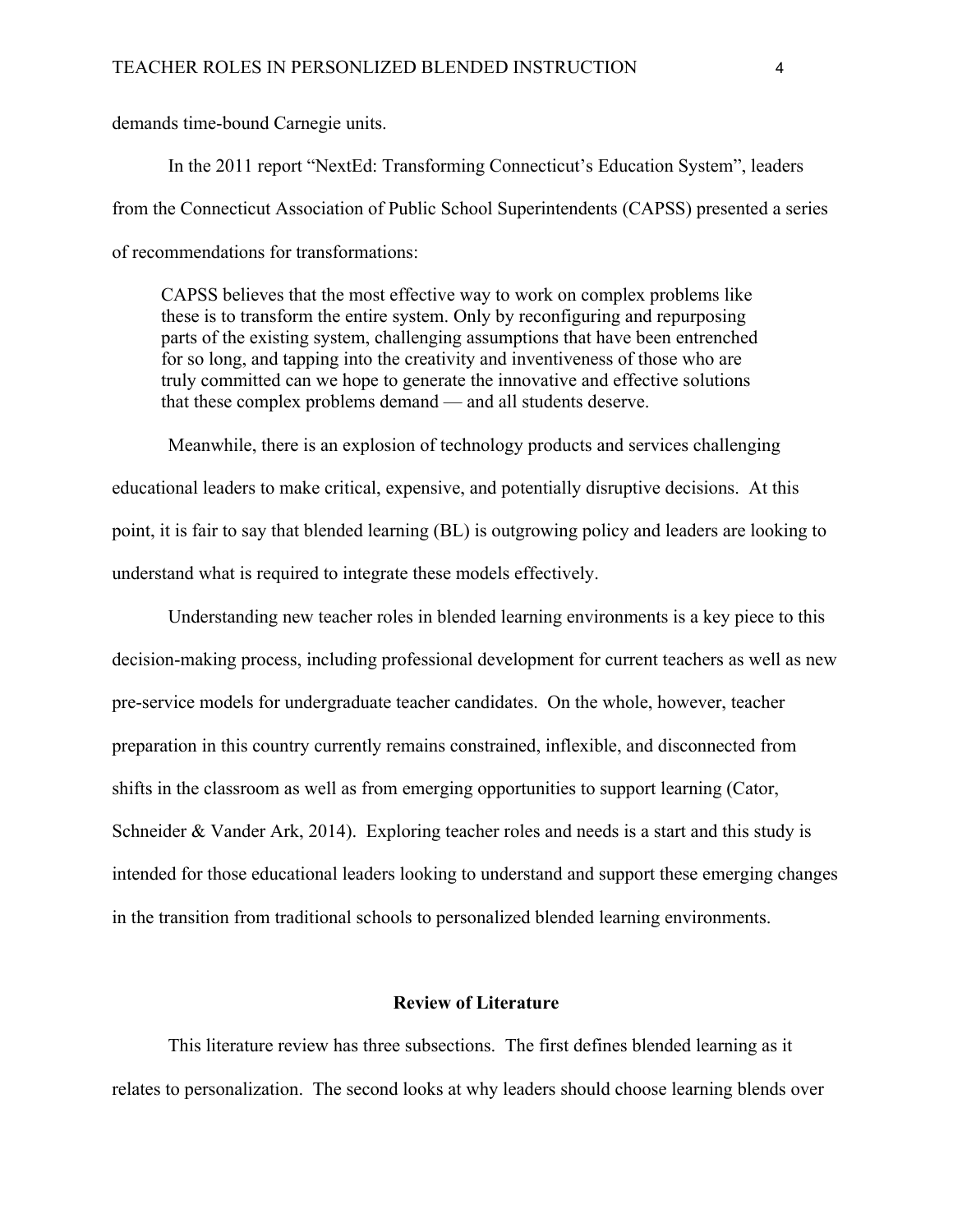current practices. Lastly, the final section identifies the current research landscape for blended models at the high school level.

#### **What Is Blended Learning?**

Blended learning is purposefully a broad term encompassing many different meanings and models, which makes identifying and researching variables a difficult task (Labanca, 2013). The most cited definitions (60) are from Michael Horn of the Christensen Institute and Charles Graham (814) of Brigham Young University. Horn defines BL as:

Any formal education program in which a student learns–at least in part–through online delivery of instruction and content, with some element of student control over time, place, path and/or pace at least in part in a supervised brick-and-mortar location away from home (Horn, Staker 2012).

Watson, citing BL as an evolving landscape, states a definition based on a 30-70% ratio of online instruction to face-to-face (FTF) instruction in either direction (2008). Graham also identifies vertical implementations at the course, program, school, or institutional levels, as well (2013). Gerbic refers to blended learning as a combination of virtual and physical learning with an element of e-learning in the physical classroom, citing examples of physical workstation rotations with technology-based curricular blends offering multimodal instructional opportunities (2011).

Vaughan moves away from this type of polar dualism and states personalization through blends is a social constructivist mindset in a collaborative community where everyone is constantly responsible for their learning (2013). This creates role complexity far beyond teachers being solely responsible for decisions to spend 30% on FTF learning for one activity and 70% with students in front of computers (Vaughan, 2013).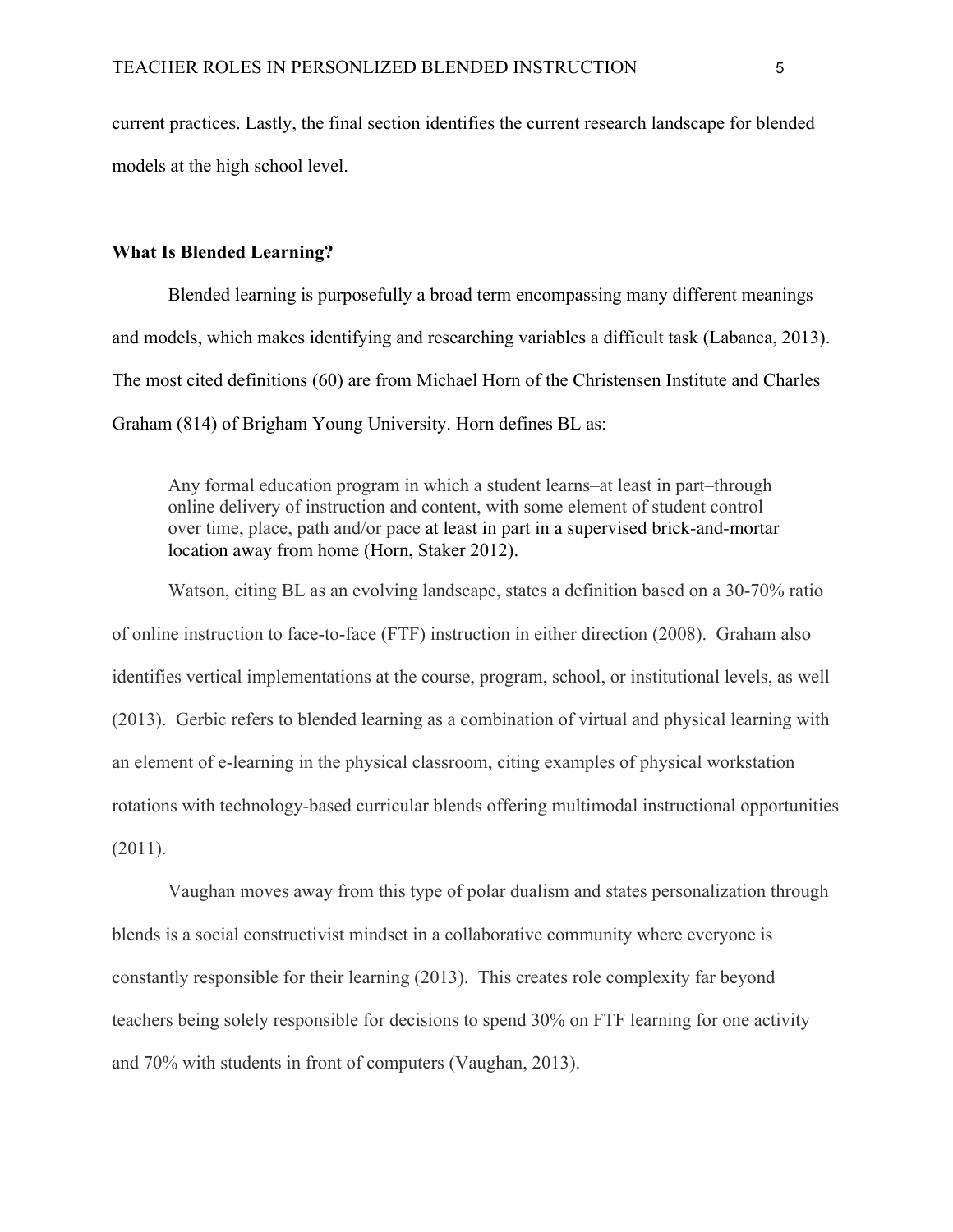Furthermore, Bonk and Graham (2005) identified three categories at the instructor level as enabling, enhancing, and transforming blends. The enabling and enhancing blends use technology to provide access to supplemental materials supporting current instructional practice. This layering approach building on current practice runs contrary to the Community of Inquiry (COI) model and its innovative stance on teachers and students engaging, interacting, and contributing to learning in new ways (Garrison & Arbaugh, 2007; Vaughan, 2013). Instead, Vaughan and Garrison posit this role complexity as teacher mindset, to engage and enhance learning with a purposeful fusion of the best face-to-face pedagogy and online activities (Vaughan, 2013; Garrison & Cleveland-Innes, 2005). Key to the innovation is that transforming blends provide intellectual activity through social learning media not available without the use of technology (Bonk & Graham, 2005).

Therefore, transforming blends in particular, flex models, are a focus of this study. Horn and Staker (2012) define two models as transforming blends: the virtual school, with online coursework, and the flex models, where students are in a physical building with customized teacher access during the school day. In addition, they both have 24/7 access to learning with reasonable flexibility and control over their pace, place, and coursework. Recent discoveries indicate high school students don't do as well in virtual schools and Horn and Staker predict leaders looking more to the disruptive flex models in transitioning to personalized learning (2012).

Briefly, personalized competency-based environments are defined as a shift in the power relationship characterized by students who are: active (rather than passive) learners involved in deep project-based learning and have increased responsibility and accountability, with a sense of autonomy, student choice, and mutual respect that is built on strong student-teacher relationships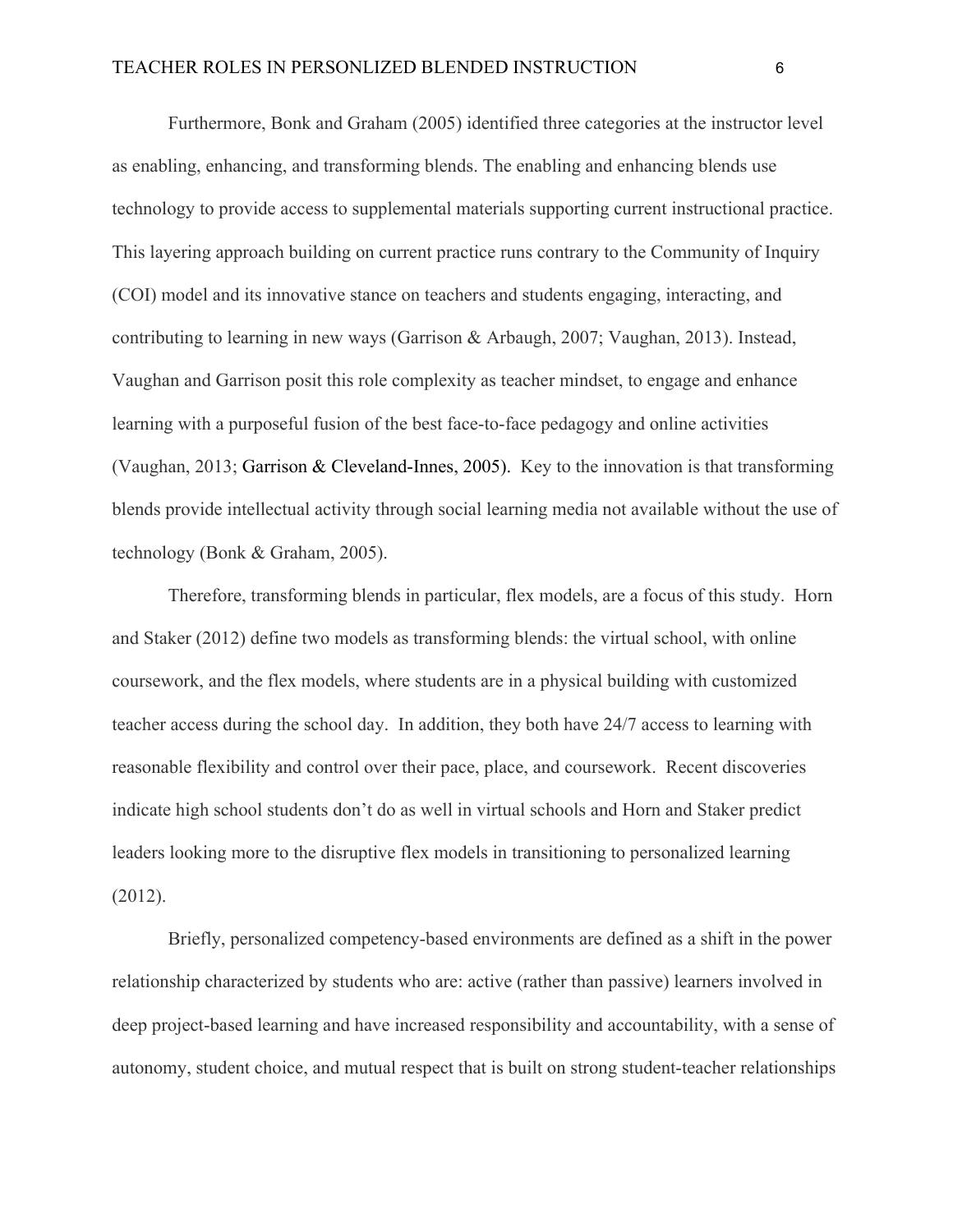(Lea, Stevenson, Troy, 2003). The U.S. Department of Education (2014) posts definitions for personalized learning, allowing students to demonstrate academic mastery regardless of time, place, or pace of learning. In their report on research reviews for Nellie Mae Foundation, Moeller and Reitzes (2011) concluded the role and mindset of the teacher determines the transformative nature of personalization as long as there is support, a systemic initiative, and access to ongoing professional development. Mindsets, qualities, and skills are the major attributes identified in the new BL teacher competency framework from INACOL (Powell, Rabbitt, & Kennedy, 2014).

# **Why Blended Learning for Personalization**

In 2009, the U.S. Department of Education published a meta-analysis of online and blended learning in collegiate settings using 51 independent effects. In *Evaluation of Evidence-Based Practices in Online Learning: A Meta-Analysis and Review of Online Learning Studies*, the findings concluded that blended FTF classes with an online (OL) component experienced better student performance than same course content in a traditional classroom. The researchers were surprised to find that no studies were available prior to 2006 in K-12 blended or online learning and not prevalent enough to make generalizations post-2006 (Means, Toyama, Murphy, Bakia & Jones, 2009).

In 2007, Picciano and Seaman published survey results and found BL drivers to include improved ability to personalize learning and reduction in achievement gaps as a significant reason for initiating BL programs (Picciano & Seaman, 2007. p.128). Speak UP cites 40% of principals surveyed plan to initiate some form of OL and or BL in their high schools (Speak Up, 2013). Barbour and Reeves (2009) found BL offers courses otherwise not available, meets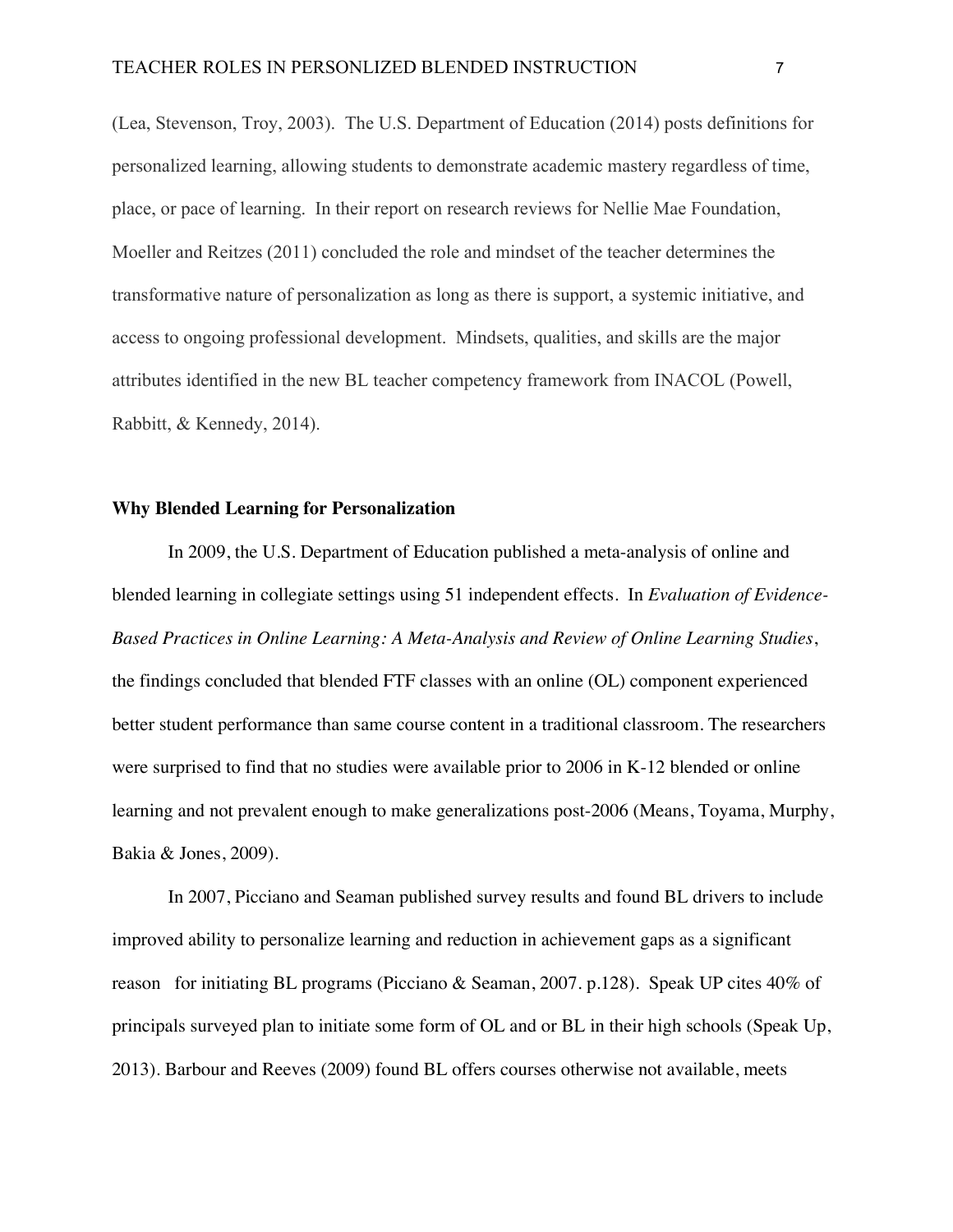needs-based instruction, extends the reach of highly qualified teachers, offers credit recovery options and Advanced Placement enhancement, increases student engagement, reduces schedule conflicts, and narrows the digital divide. Fullan refers to these as "right drivers" focusing on strategies that build capacity throughout the school community (2008).

A number of organizations such as INACOL and Digital Learning Now are promoting personalization through high quality in-person teaching combined with blended pedagogies, using effective course delivery systems complete with robust data analytics, digital resources, and common core aligned curriculum. Non-profits such as The Learning Accelerator (TLA), The New Teacher Project (TNTP), the Clayton Christensen Institute, and the Michigan Virtual Learning Research Institute have just started publishing white papers and promoting webinars during the last two years with early adopters on personalized blended learning models.

Lastly, according to the U.S. Department of Education, personalized BL program structures provide access and equity by offering all students chances they don't get in traditional classrooms (2015). These potential advantages include self-pacing, course choice, 24/7 access to digital instruction, instant feedback on formative assessment, progress analytics, specific teacher feedback and personalized intervention, high interest and high relevance materials at appropriate reading levels, real- time communication tools, archived portfolio systems, vetted common core aligned lessons, and experience with college and career readiness tools (Watson 2008).

#### **Current Research on K-12 Blended Learning**

There is a dearth of research on blended learning models at the secondary level and the general lack of understanding of teacher leadership roles in BL models by school leaders and policy makers (Halverson et al. 2013). In an email from Allison Powell, Assistant Director at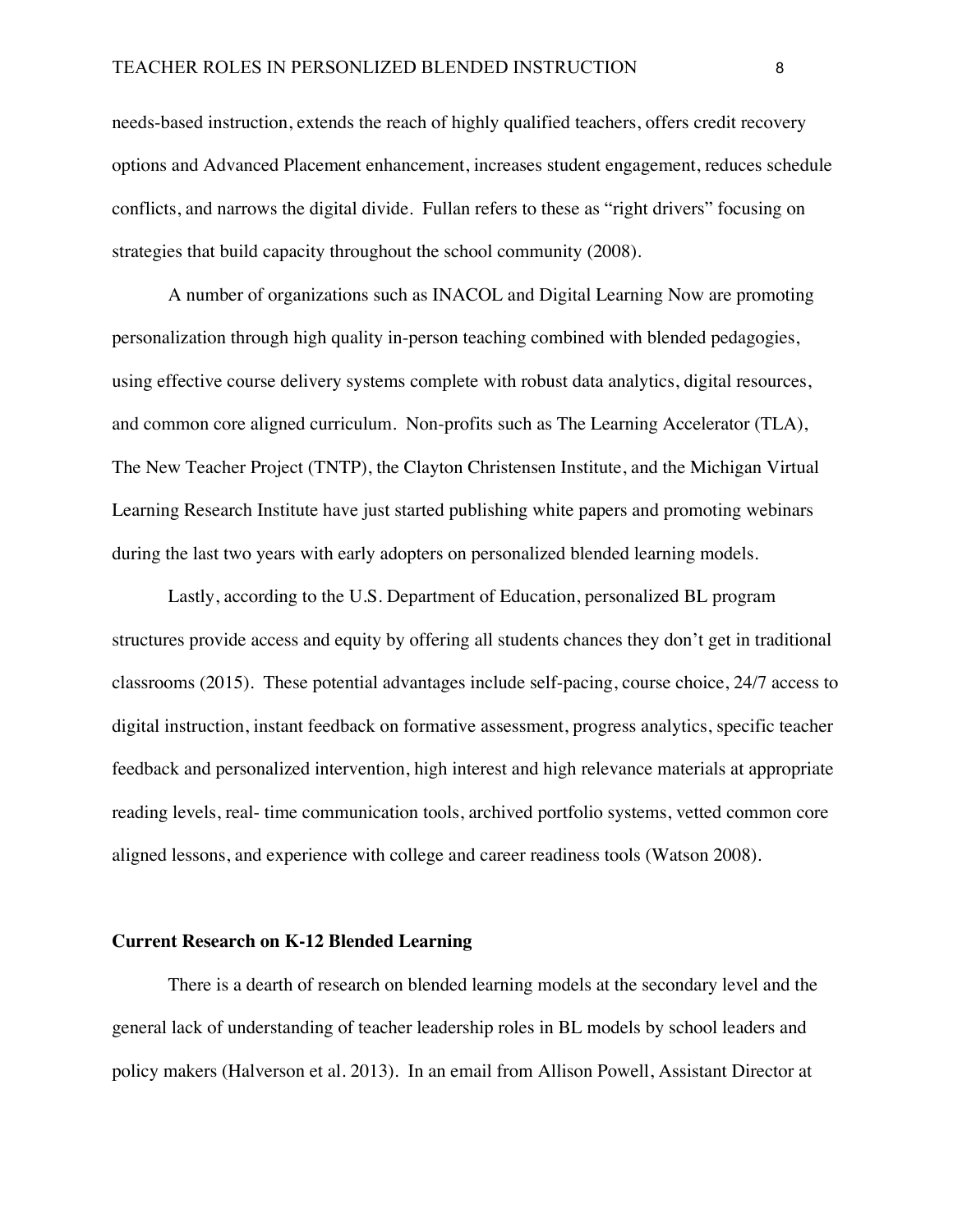#### INACOL, she states:

We did a full literature review there isn't much out there, so we also looked at job descriptions and other frameworks. The field is still so new that there is no right or wrong framework or idea at this point. We are hoping researchers will take our framework and other standards to see if these are the right standards we should be measuring teachers and content and programs against (A. Powell personal communication, January 22, 2015).

In the U.S. Department of Education report, Means et al. remind K-12 policy makers on the shortage of research-based best practices (Means, et. al. 2009). In their 2012 meta-analysis of BL scholarship, Halverson, Graham, Soring, Drysdale, and Henrie analyzed the most highly cited BL research during the years 2000-2011. They selected the top 50 articles, 25 book chapters, and 10 books and found only two publications meeting their K-12 criteria (Halverson et al., 2012). Interestingly, only 11 studies contributed to specific theory building with a noticeable lack of research on BL design.

Halverson et al. (2012) list three top-cited works making mention to teacher roles and transformative practice: Dziuban, Hartman, Moskal, 2004; Graham & Robinson, 2007); and Garrison & Vaughan, 2008. Additionally, the team found only 3.5% of cited publications addressed professional development (Halverson et al., 2012). Lastly, the research team pleaded with researchers to consider studying demographics in relation to theory, citing a lack of teachers' perspectives on their roles, professional development, and implementation in BL programs (Halverson et al. 2012).

In 2013, Drysdale, Graham, Halverson, Spring conducted analysis of research trends during 2002–2012, analyzing 200 dissertations and theses studying BL. They identify K-12 research as significantly lagging behind K-12 BL implementation. Consequently, they advise upcoming studies to use theoretical frameworks for shaping research questions on teacher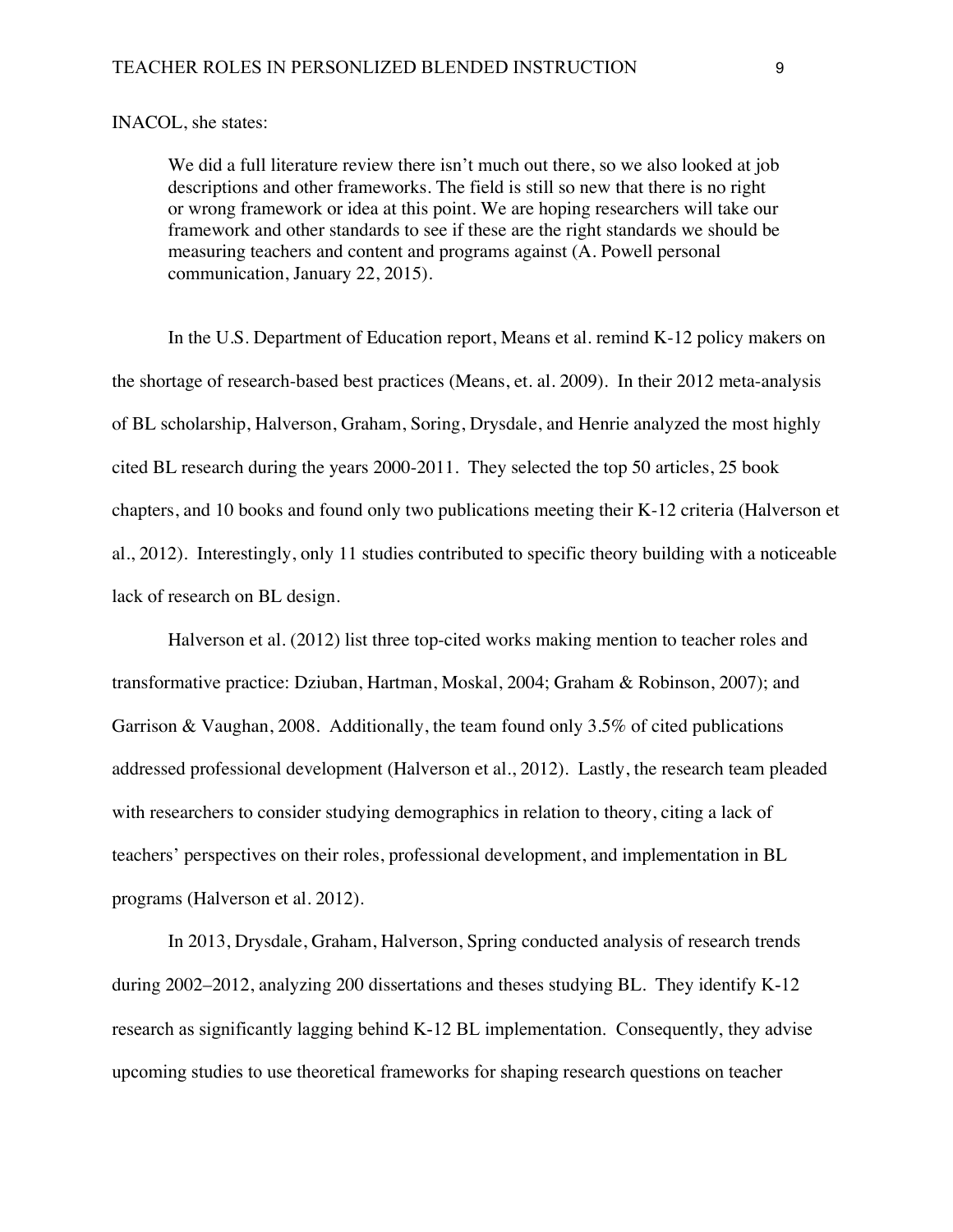leadership, technology tools for personalization, and teacher roles as relates to capital (2013). They state K-12 teachers and administrators are moving blindly into BL pilots and theory-based research will help establish empirical evidence for effective BL implementations (Drysdale et al 2013). This study on secondary BL initiatives fulfills a growing need to examine BL models in K-12 schools, especially at the secondary level (Graham et al., 2012; Halverson et al., 2013; Means et al., 2009; Picciano & Seagram, 2009).

#### **Conceptual Framework**

In 2000, Garrison, Anderson, and Archer posited a framework designed to categorize and understand universal features of computer-mediated communications in higher education online courses. This framework became known as the Community of Inquiry (COI). Currently, Google Scholar has their seminal article *Critical inquiry in a text-based environment: Computer conferencing in higher education* cited 2085 times. Briefly, the framework is anchored in social constructivism and posits three overlapping recursive concepts referred to as presences. They include teaching, social, and cognitive presences. The intersecting center is referred to as educational learning, the focal point of in Figure 1(Garrison et al., 2000).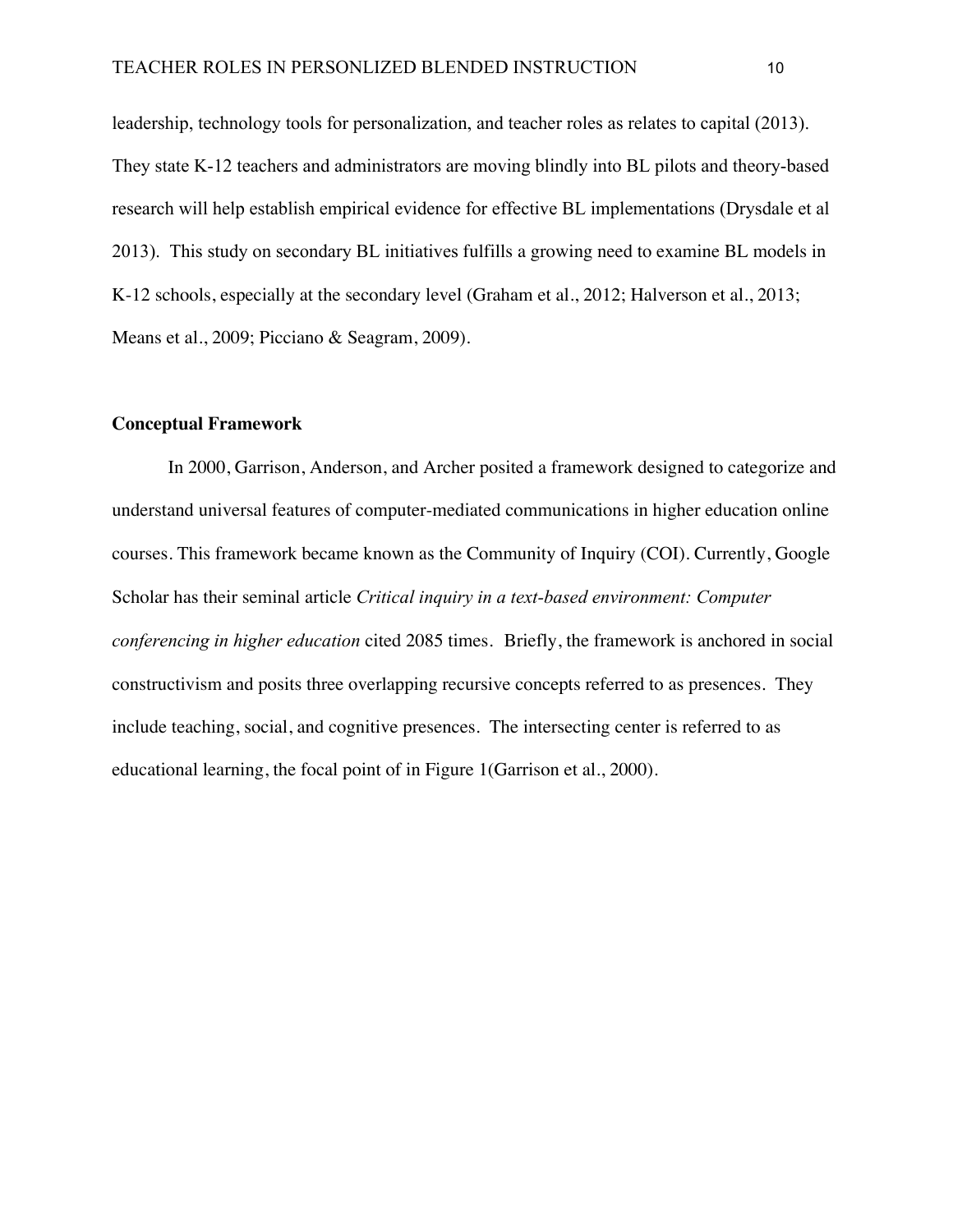# **Figure 1**

*Community of Inquiry Theory* (Garrison, 2000)



Despite numerous refinements over the years, this core remains the same, representing a social constructivist epistemology originally situated in higher education online learning and now appearing more in secondary and tertiary blended learning research (Rourke & Kanuka, 2009). It should be noted that these are purposefully broad attributes on role changes, with overlapping indicators resulting in the appearance of redundant evidence. The research has also suggested the role of the teacher changes in these settings. Teachers need to be prepared to succeed and that preparation involves skillsets that overlap and are different from how they are trained to engage students in traditional settings (Moeller &Reitzes, 2011).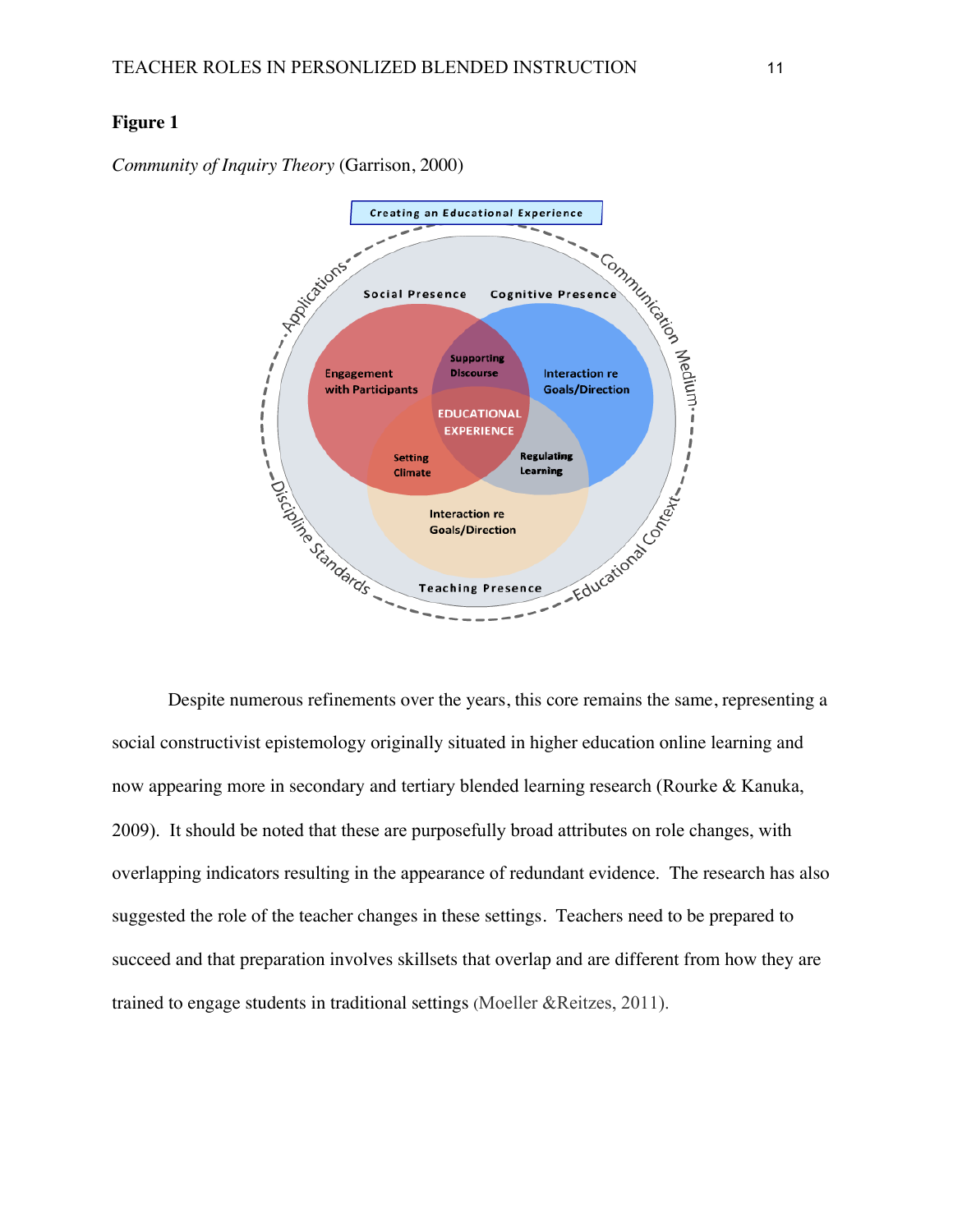#### **Social Presence**

Social presence involves trust, group cohesion, and open communication (Shea, & Bidjerano 2009). The confluence of the affective and cognitive domains happens in the social presence. As such, a well-designed task has participants identify with each other practicing purposeful communication in a trusting environment. Social constructivism relies on sense makers working with each other to build knowledge (Garrison, 2009). Participants with high levels of social presence indicate high levels of course satisfaction (Akyol & Garrison, 2008; Richardson & Swan, 2003; Vaughan, 2004; Vaughan & Garrison, 2006).

Again, Kanuka and Rourke found that high satisfaction alone does not indicate deep knowledge and understanding (2009). This is a significant point for investigation, as students' sense of belonging as an important capital need does not guarantee high levels of learning. The level of student maturity within social media is a challenge in secondary education and requires strong teaching presence in digital citizenry (Ribble, 2009).

## **Teaching Presence**

Garrison et al. (2000) characterize teaching presence as three over-arching components of design, facilitation, and direct instruction that he later refers to as participatory architecture (2012). These overarching attributes, indicated by Figure 1, are considered the indicators of interrelationships in these presences (Garrison, 2000). Vaughan refers to teaching presence as the effort and activity focused on design, facilitation, and direction of the social and cognitive presences in communities of inquiry (2013). Chen and Breyer, in their 2012 qualitative study, found that when teaching presence is restricted either externally by technology or intrinsically by the instructor(s) that student engagement lagged, participants felt isolated, and courses resembled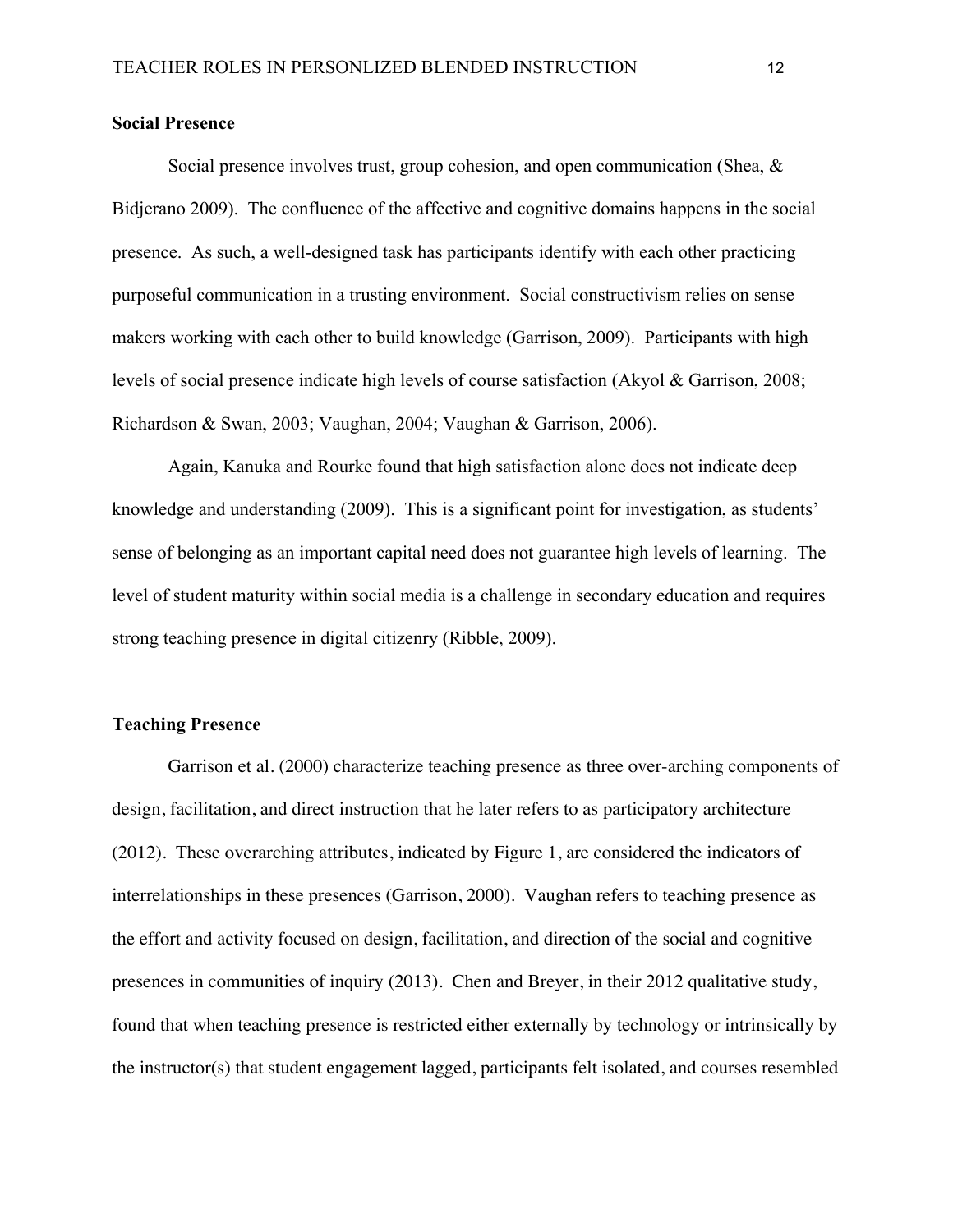more enabling or enhancement blends indicated by Graham (2013). Casey and Evans using an action research framework, found in four 1:1 laptop programs in Australian high schools that as educators failed to create student-centered teaching presences, "walled gardens' emerged as learners isolated themselves and became dependent on teacher-centered controls (2011). Garrison points out a need for understanding about teaching presence, theoretically and practically, regarding interactions with social and cognitive presence claiming it as the least studied presence (2011, p. 61).

#### **Cognitive Presence**

A cognitive presence, as described by Garrison & Cleveland-Innes, has the Practical Inquiry Model at its core (2005). The four-step process includes a triggering event, exploration of a problem, integration and sense making, and resolution by applying, testing, or defending conclusions. Kanuka and Rourke point out that many students don't get past the first two steps (2009). Garrison counters with the importance of pursuing integration and resolution through an ongoing teaching presence focused on process over product, particularly processes that are typically high quality design with needs-based balanced facilitation (Garrison & Anderson, 2003; Garrison & Cleveland-Innes, 2005; Garrison & Anderson, 2007).

In a mixed methods study, Capdeferro and Romero found that college learners situated in computer-supported OL learning experienced greater frustration with the absence of teaching presence in design, primarily shared goals, lack of collaboration as facilitation, and teacher inaction regarding direct instruction (2012). In the absence of teaching presence, student discourse diminishes (Rourke & Kanuka, 2009; Garrison, 2011). Gerbic (2011) concludes that teachers have the challenge of understanding new pedagogies for BL environments and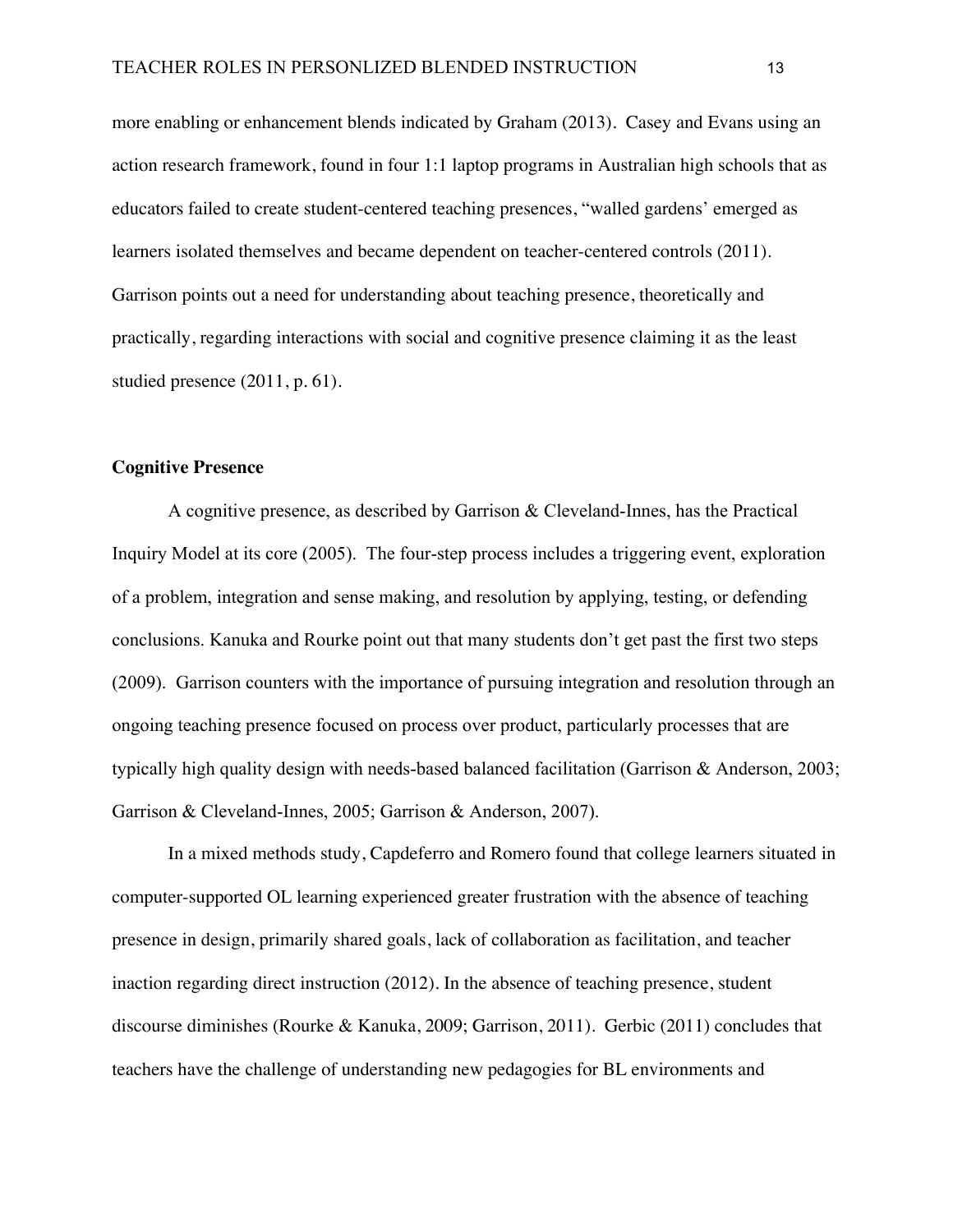personalization indicating a strong need for research having a theoretical perspective as highly valuable.

Blended learning is more than equipping students with the right technology tools and providing reliable access to learning. Teaching presence requires rethinking the teaching– learning relationship (Garrison & Kanuka 2004). This will require teachers to find an ongoing balance between teacher control and student autonomy as teachers design, facilitate, and direct learners in using 24/7 technology access with personalized learning environments that often require self-regulated learning (McLoughlin & Lee, 2010).

# **Adaptation to K-12**

Garrison and Vaughan (2004) posit the COI framework as being built on a social constructivist epistemology where the intersections of the presences determine interrelations designed and facilitated by teaching presence. In this study, the intent is to see how teacher mindsets, skills, and behaviors can design, facilitate, and direct student learning in an inner city charter school through a teaching, social, and cognitive presence.

While the COI theory has been developed and extensively studied in higher education settings, I have to find out if there are major adaptations that happen for K-12 teachers and students. In addition, since the three presences started out in an exclusively online learning environment, my intention is to add to the body of research exploring transferable attributes of the COI theory to high school BL programs.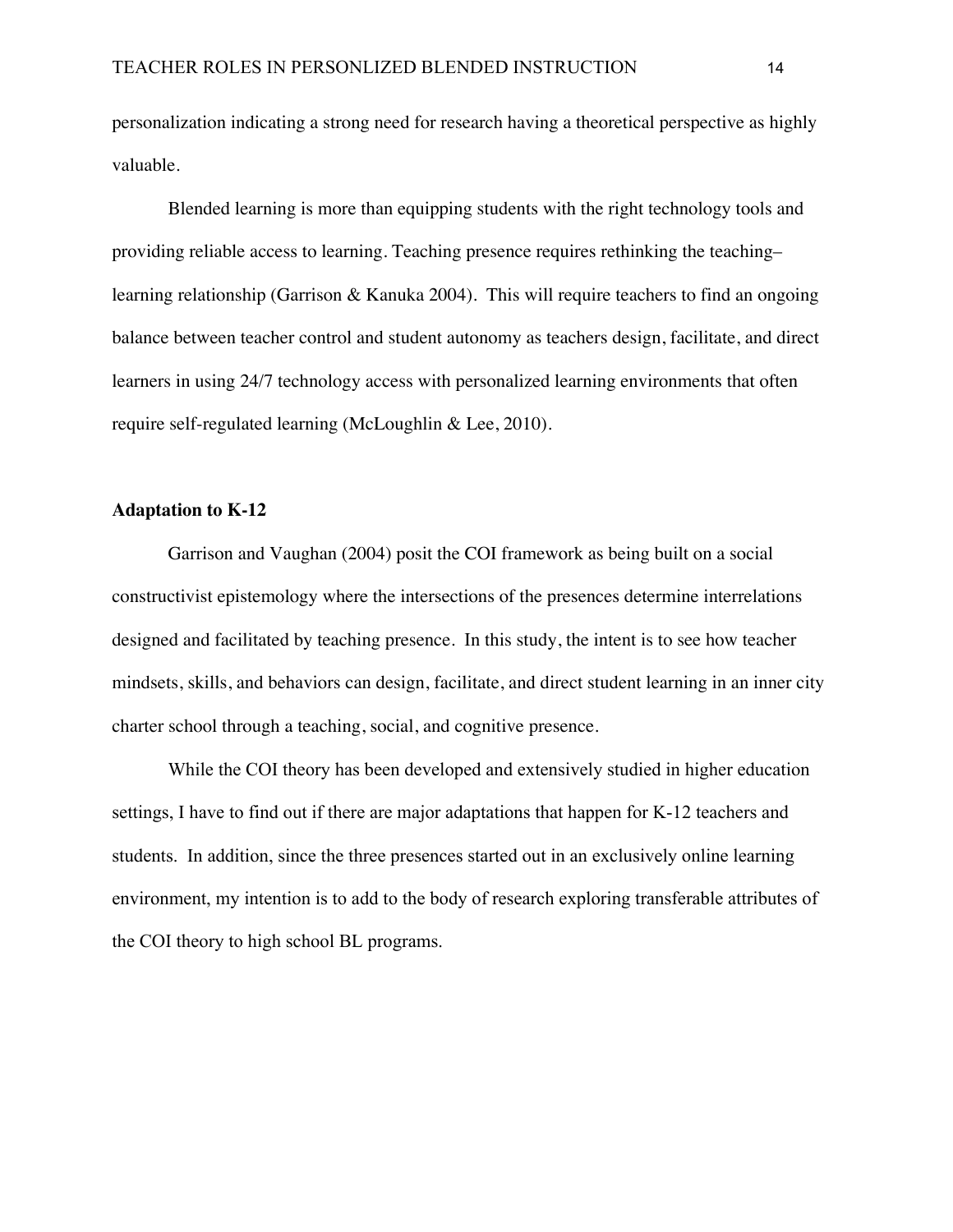#### **Methods**

Using an interpretivist theoretical stance, I conducted exploratory case study research at a virtual charter school. I accomplished this exploratory embedded single case study using qualitative case study methodology as defined by Robert Yin (2012), Robert Stake (1995), and John Creswell (1998) and developed and carried out data collection and display tools by Miles and Huberman (1994). What follows are the specific research questions, researcher background, contexts, data collection and analysis.

## **Research Questions**

**INACOL #9.** A limited amount of research has examined the shifting roles of educators in new learning models. Therefore, research is needed to explore the human capital needs in K-12 blended and online learning environments.

- RQ 1: How do teachers use  $21^{st}$  century pedagogy to create authentic personalized learning experiences in a 9-12 blended learning breakthrough model?
- RQ 2: What transformative changes in educator roles emerge in 9-12 blended learning breakthrough models as aligned to the Community of Inquiry framework?
- RQ 3: How does the teacher team manage emergent human capital needs when participating in a 9-12 blended learning breakthrough model?

Yin (2009) states that even an exploratory study should have some purpose in the form of propositions. I include these propositions:

• Proposition 1: BL models and ongoing developments in course delivery systems are enabling changes in pedagogical strategies and are disruptive, requiring teacher leaders to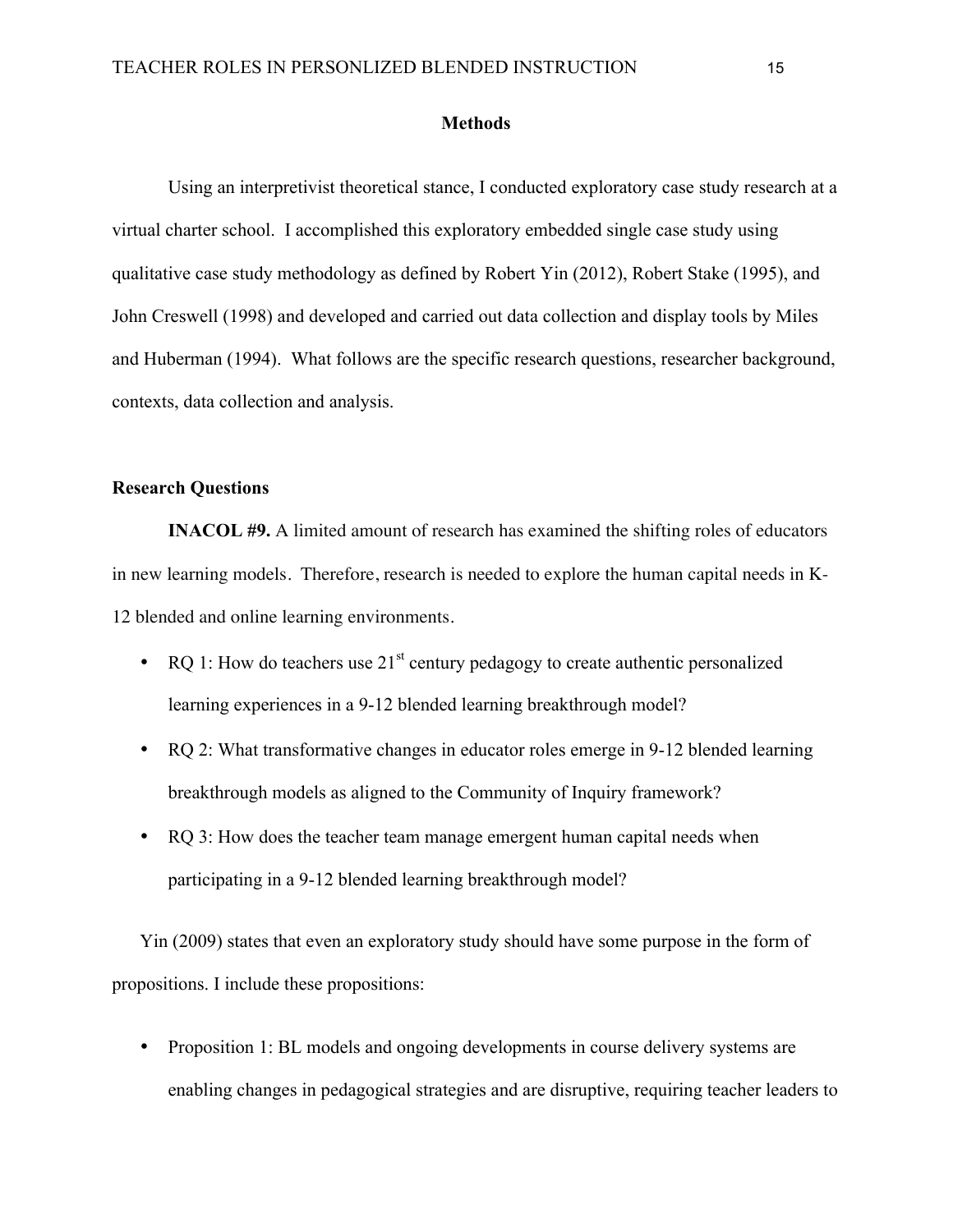rethink personalized competency-based learning designs.

- Proposition 2: With appropriate time, tools, trust, and transparency, TEAM leadership can create, support, and assess BL models in creating personalized competency-based learning designs.
- Proposition 3: The COI framework has three presences that, when successfully evident, enhance the likelihood of teacher and student effectiveness in a BL environment.

## **Context**

This study site, My Virtual Charter, is a non-profit serving 25% suburban and 75% inner city students in a charter school dedicated to reducing their state's drop out rate and closing the achievement gap. From their website:

Technology has changed the way we work, think and relate to each other and the way we prioritize the rhythm our lives …We believe that to best serve today's students we need to harness the power and improve the access to technology and to allow students to learn in a safe environment which will prepare them for postsecondary school and the work environment of the future.

It is a school of choice in an urban setting. Their current enrollment is  $165$  students in  $9<sup>th</sup>$ through  $11<sup>th</sup>$  grade with a wait list of 270 students. They have 88% students on free and reduced lunch, with 13% special education students. Their demographics are 60% Hispanic, 25% African American, 12% White, and 3% Asian. Student attendance is 91%. There are 17 certified teaching staff, 40% of which have duel certification in special education. The school is heavily vendor-dependent on technology infrastructure, with each student having access to a virtual desktop computer and each staff member an Android tablet.

The school uses a Flex model (Horn & Staker, 2011). Students are arranged by grade in three learning centers (LC) that house between 30 to 60 student cubicles. Teacher breakout rooms are on the periphery of the cubicles. Their course delivery system (CDS), Edgenuity,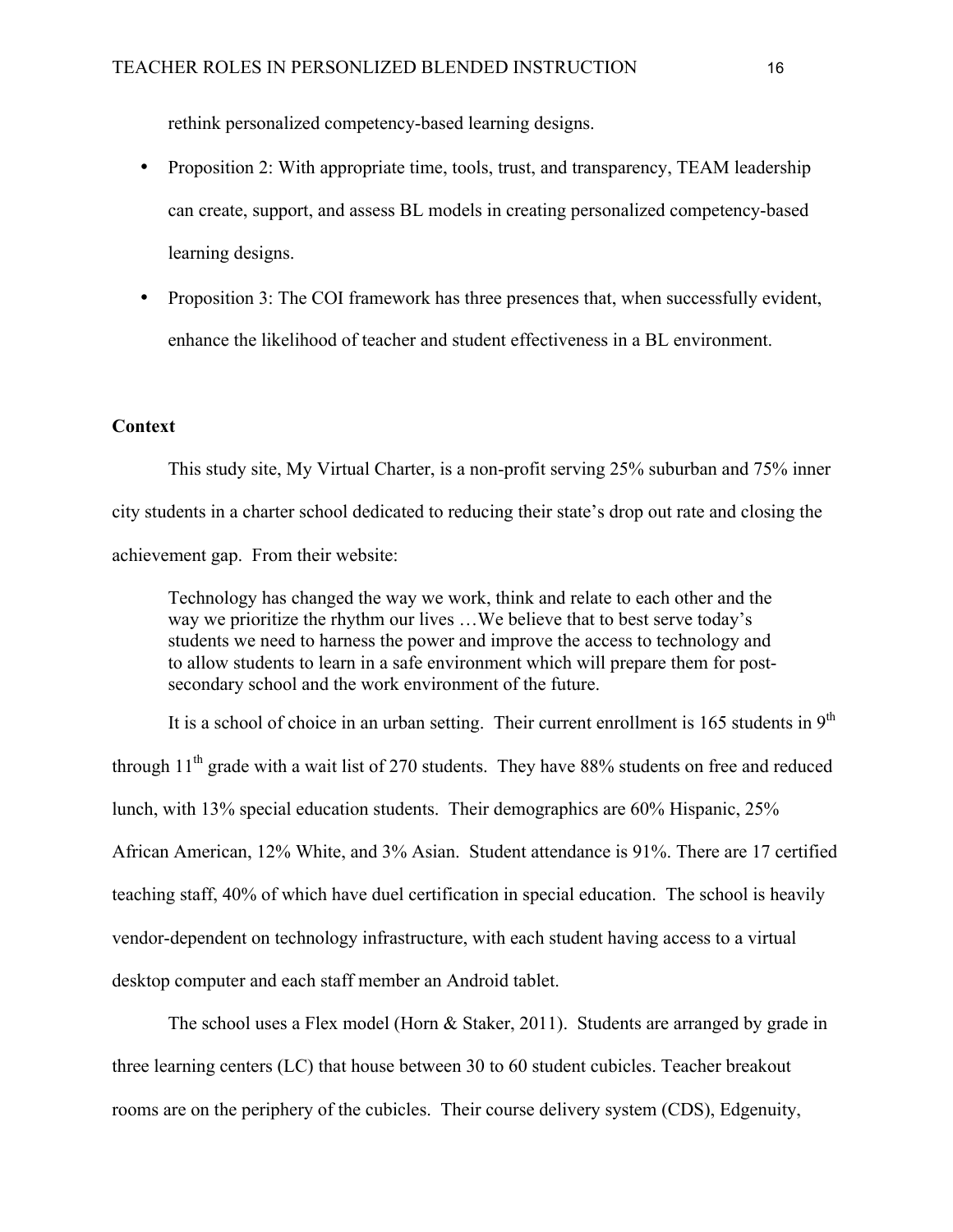provides high school students with a comprehensive computer-mediated middle and high school curriculum aligned to Common Core standards and college and career readiness.

The digital format is available 24/7 to students and teachers and includes a routine of video instruction with note-taking, interactive activities, and formative assessments. The assessments are multiple choice and essay formats, using a default threshold set at 80% (adjustable by teachers). Two failing scores locks the lesson, requiring either a reset or review by the teacher. Students and teachers have data dashboards to monitor real time data analytics on each student's performance, such as how long a student is in a session so teachers can respond to alerts indicating a student is having difficulty with the material. Teachers can also analyze collective student performance on each Common Core standard, using reports indicating percentage of students struggling, number of attempted assessments, and time on task. Edgenuity has major BL clients such as Carpe Diem, Rocketship Learning, and KIPP Academy, offering grade level courses from 6-12 in the core areas and electives.

#### **Ethics and Researcher Role**

As the researcher, I am the primary instrument for exploring the research questions in this study. My qualitative professional experiences include coordinating the descriptive classroom rounds model, conducting classroom walkthroughs, regular calibration under Connecticut's teacher evaluation program, training mentors in the Connecticut's teacher induction program, and lead learner and developer of an Instructional Learning Team model. I wrote a vetted evidence-based domain 3 of the Connecticut teacher evaluation document for library media specialists.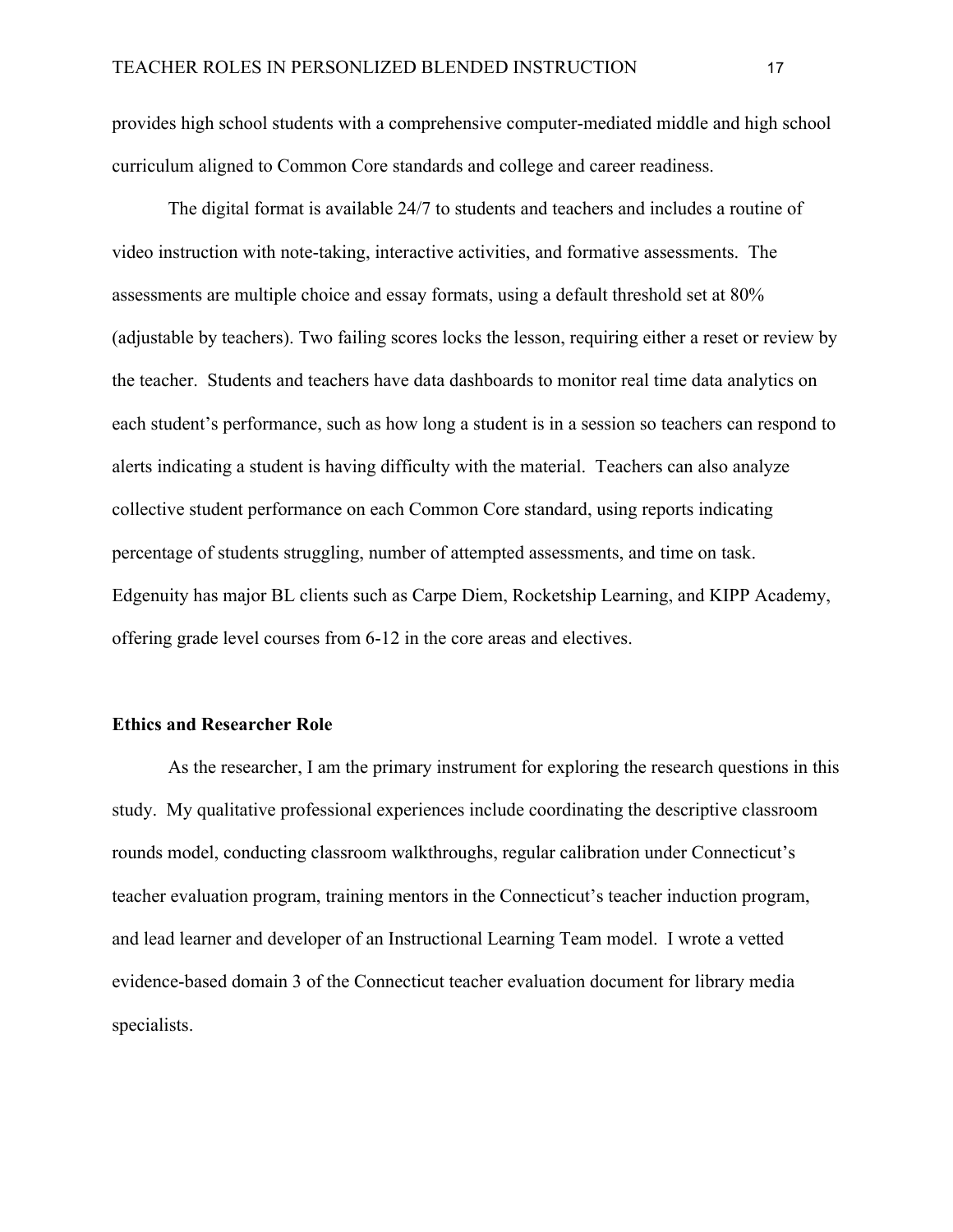My personal qualifications for conducting this study include the following items. First, I have memberships in the Community of Inquiry, The International Association for K-12 Online Learning (INACOL), and the EASTCONN Regional Technology Council. Second, in the spring of 2013, I conducted a six-week qualitative single pilot case study using BL strategies in my high school. Results were presented to the EASTCONN Regional Technology Council and as a pilot case study project in EDLR 6050 graduate course at the University of Connecticut. Currently, I facilitate two BL programs in my high school, one in credit recovery using Edgenuity, and another using Edmodo as a learning management system (LMS). I designed and facilitated our summer school credit recovery program using Edgenuity.

In Spring 2014, I participated in EPSY 5240 Interactive Learning Environments at the University of Connecticut. During the course, I coded over 50 pages of participant online discourse transcripts using many of the COI codes outlined in this proposal.

All University of Connecticut Institutional Review Board (IRB) procedures, documents, consent letters, Appendix A, and recruitment materials were prepared, routed through IRB and the study's primary investigator. I passed the Respect for Responsible Conduct Human Subjects Research modules at Collaborative Institute Training Initiative. This study observed all restrictions and guidelines under UCONN IRB regulations. The school is referred to as My Virtual Charter and teachers as 001, 002, and 003.

Researcher bias can be a significant validity concern in qualitative research. I have a bias stance for technology and digital learning having spent 20 years in the classroom using networked computer mediated educational tools and products. For 20 years, I practiced personalized competency based learning as an alternative education teacher. I have a bias toward programs focused on underserved and underrepresented youth. Efforts containing biases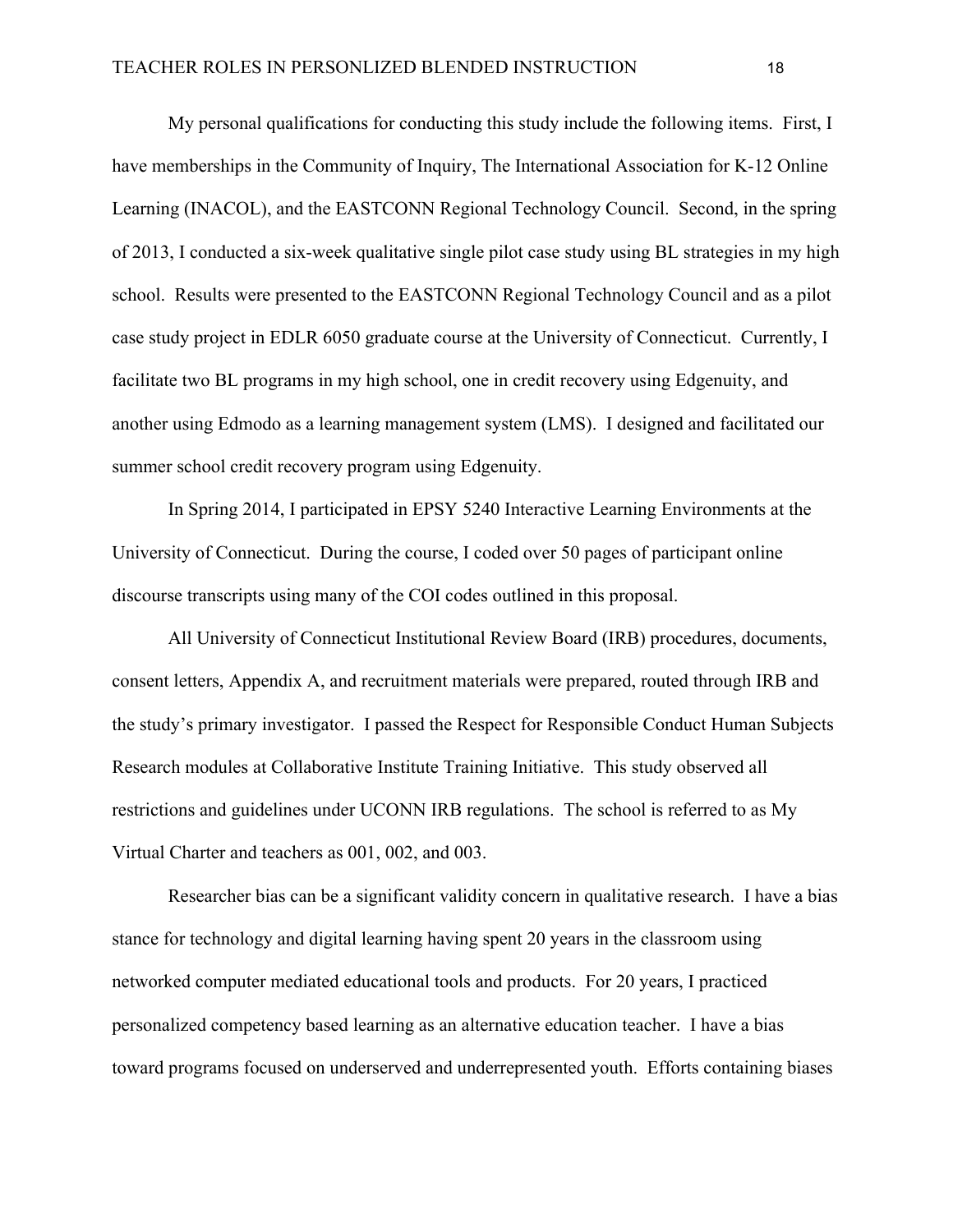required frequent check-ins with participants, member-checking all documents, and maintaining a reflexive journal.

Using a digital recorder, reflexive memos challenged objectivity by questioning observation points and using both inductive and deductive questioning strategies in journal notes. I maintained transparency and objectivity through frequent memoing, chart building, and ongoing matrix analysis.

Verification bias was anticipated, predicting participants, as new teachers, may be steering the study to meet their own ends of promotion. Likely akin to this is response and nonresponse bias, as participants may want the propositions to prove true or false depending on what outcome they envision. In conversations I was attuned to clues that participants were talking a "party line"; however, this did not happen. Teachers and primary and secondary advisors each had access to instruments, such as my codebook, interview questions, transcripts, and observation tools as additional bias checks (Yin, 2009).

#### **Units of Analysis**

My embedded units of analysis are the teachers' response to interviews and their observed relationships as they manage any changes in their pedagogical and social roles. Multiple nested resources in the learning center create data points for exploring the three prespecified COI presences (Miles & Huberman, 1994), as well as being wide open for unanticipated emergent data points (Yin, 2009. p.30).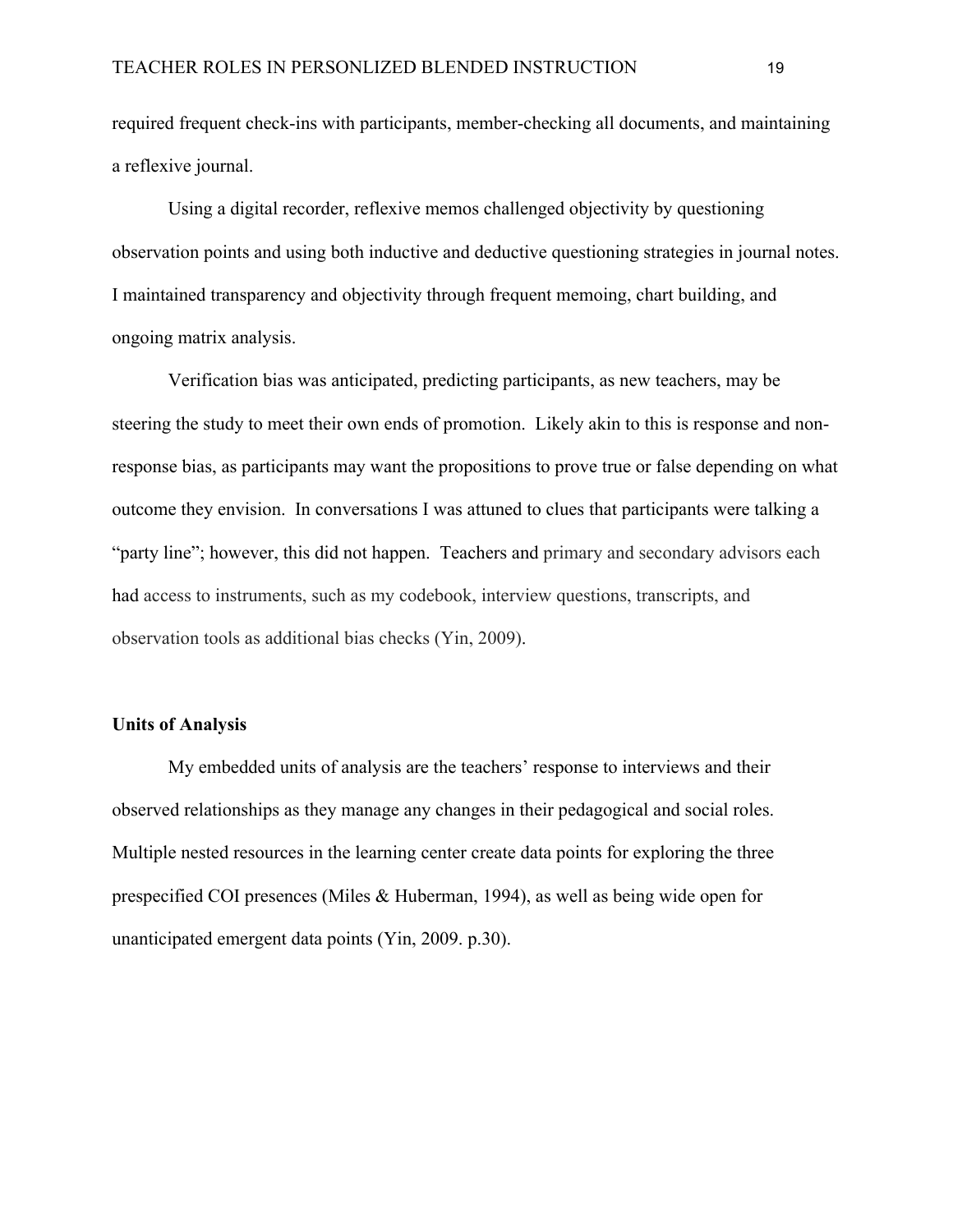# **Sample**

This study used a purposeful sampling strategy (Creswell, 2007). I met three times with the superintendent, explained the study, and conducted recruitment. The charter has grades 9-11 operating in three learning centers (LC) and I was given observational access to all three with intentions of selecting one for the study. I selected LC2, as this was the only team that had teachers from the charter's first year of operation, had the highest enrollment (65 students), a five-person teaching team, and the largest physical space in the facility. After a detailed recruitment, covering issues on confidentiality, benefice, and privacy, three teachers—subjects 001, 002, and 003—volunteered and signed IRB consent forms for the study.

# **Data Collection Methods**

My data collection utilizes Seidman's three-part series of three progressive interviews on Focused History, Current Practice, and Reflections through December 2014 through February 2015 (Seidman, 2006). I made twelve scheduled visits to the study site, spending approximately three hours per visit. The semi-structured interviews were conducted and audio taped in threepart sequence with each teacher with approximately two weeks between sequences (Seidman, 2006). Table 1 shows frequency and time data on observations and interviews.

#### **Table 1**

| $U$ of $A$      | Observations                                              | Length                   | Interviews                    | Length                       | Artifacts                                                  |
|-----------------|-----------------------------------------------------------|--------------------------|-------------------------------|------------------------------|------------------------------------------------------------|
|                 |                                                           |                          |                               |                              |                                                            |
| 001,002,<br>003 | 12 separate<br>observations of all each<br>teachers in LC | 2-3 hours<br>observation | 3 Semi-<br>structured<br>each | $45 - 60$<br>minutes<br>each | FTF taped<br>interviews and<br>journal notes $\&$<br>memos |

*Observation & interview procedures at study site December 2014 – February 2015*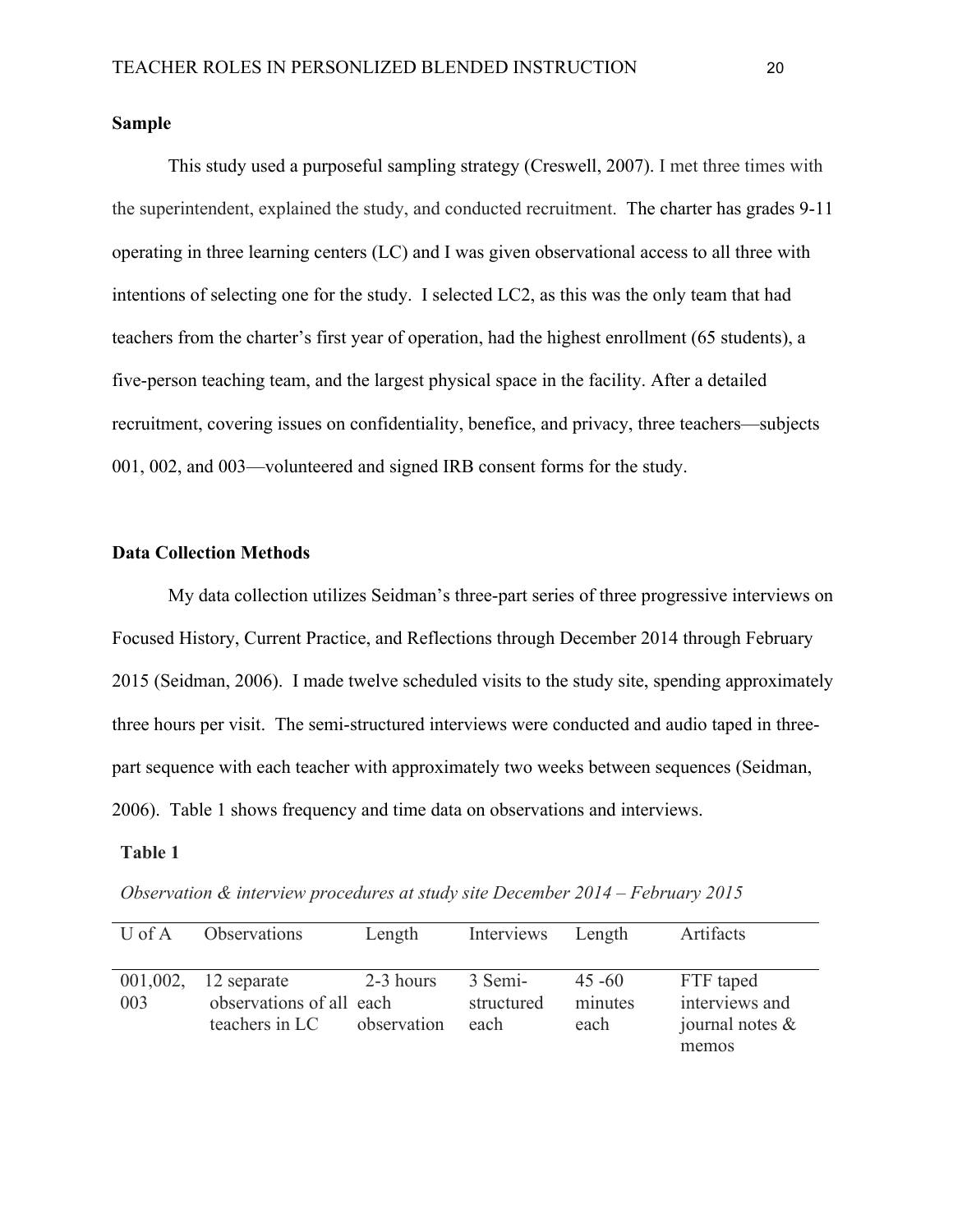| Total | 12 separate<br>observations of all<br>teachers in LC | $30+ hours$ | 9 Semi-<br>structured<br>Interviews | $460+$<br>minutes<br>8+ hours | 272 pages as<br>transcribed<br>records |
|-------|------------------------------------------------------|-------------|-------------------------------------|-------------------------------|----------------------------------------|
|       | 3 Team Meetings<br>approx. $\frac{1}{2}$ hr. each    |             |                                     |                               | 3 records using<br><b>TNTP Rubric</b>  |

Note: Adapted from Miles & Huberman (1994) FTF – face to face; LC – learning center

All recorded interviews were sent for professional transcription. Afterwards, all transcribed files were sent electronically to interviewees for member checking and editing. All data collection used conceptual and methodological memo sections for immediate and reflective feedback and as part of a reflexive journal (Miles & Huberman, 1994).

During the twelve scheduled visits, I also conducted non-participant observations involving journaling of LC activities, totaling about 30 hours of observations. I observed the LC on different days of the week and at different times. Journal notes were paper-based, word processed, and/or audio files. On three occasions, I used the TNTP observations tool for BL classrooms.

# **Content Analysis**

I used Dedoose for descriptive data analysis, uploading 272 pages of transcribed interviews and observation notes in three separate waves as the study progressed (Yin, 2009). My codebook used provisional codes from the COI research community and vivo codes as emerged from observations (Saldana, 2011). For example, I coded design, facilitation and emergent codes, such as innovation and collaboration. The codebook (Table 4), as part of construct validity, was reviewed and approved by study advisors. Data reduction (Creswell, 1998) started with first-round coding by hand using printed interview transcripts. As they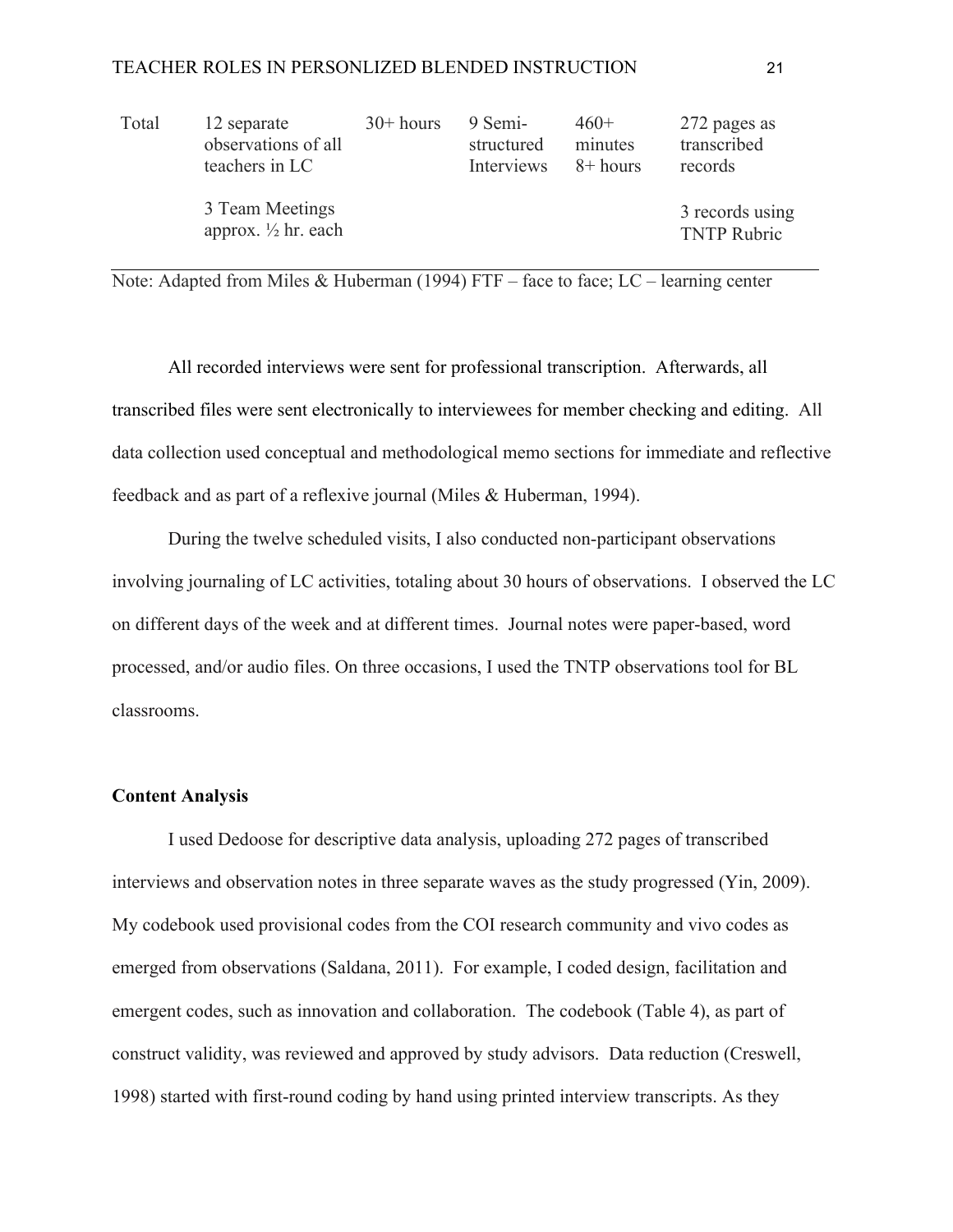emerged, vivo codes were determined and recorded.

Second-round coding performed in Dedoose, used excerpts from round one and additional excerpts from deeper occurrences, strong quotes, and category development. I used Dedoose code chart features for code frequencies and category building. I reduced data to export into Excel spreadsheets and constructed bar graph charts using response percentages by code and category (Creswell, 1998). For interpretive analysis, I developed Table 5, a dynamic caseordered matrix (Miles & Huberman, 1994) and constructed preliminary relationships between emergent categories, provisional codes, and the three research questions (Saldana, 2011).

Further maintaining construct validity involved triangulation of interview data, observational journaling, and reflexive memoing, establishing a chain of evidence over the duration of the study (Yin, 2009). Participants each had three opportunities to review interview transcripts and provide commentary on journal notes. Initial updates and data reviews were posted to study advisors either through email or FTF meetings.

#### **Findings**

It is important to understand the recursive nature of the COI theory and interrelations between presences leading to apparent redundancies in findings. Therefore, findings are reported by the research themes embedded in each COI presence. Design, facilitation, and direct instruction are overarching themes from COI; innovation and flexibility are overarching emergent themes.

In general, I found the three teacher subjects demonstrating many characteristics consistent with the social constructivist epistemology of COI theory. These include teacher roles as social and behavioral directors in student advisories, and design and facilitation experts to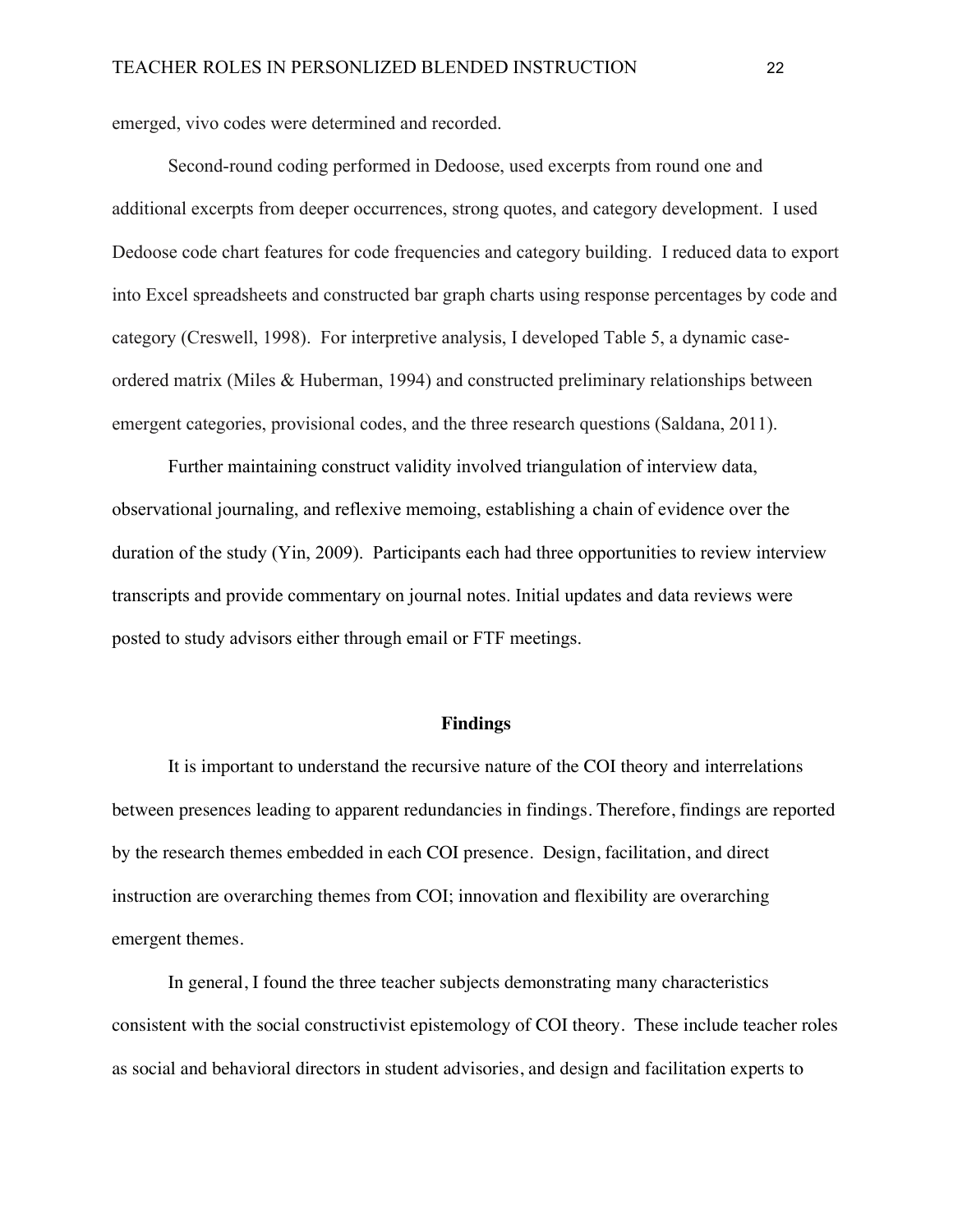Edgenuity, the content delivery system (CDS). They function daily as customizers, explainers, enhancers, and interveners to the CDS**.**

#### **Social Presence**

Data collected from the interviews, observations, and journaling provided evidence supporting categorical attributes of social presence.

#### **Figure 2**





Figure 2 lists the percentage of responses to code categories from first and second coding of interviews and observations, data regarding strategies teachers used to create a social presence. The data indicates that findings, consistent with social presence, happen FTF in the LC, contrary to what one might expect in a computer-mediated environment of a virtual school. This was the clear pedagogical choice made by teachers and administration for establishing social presence. For example, in interviews, the subjects spoke about developing personalized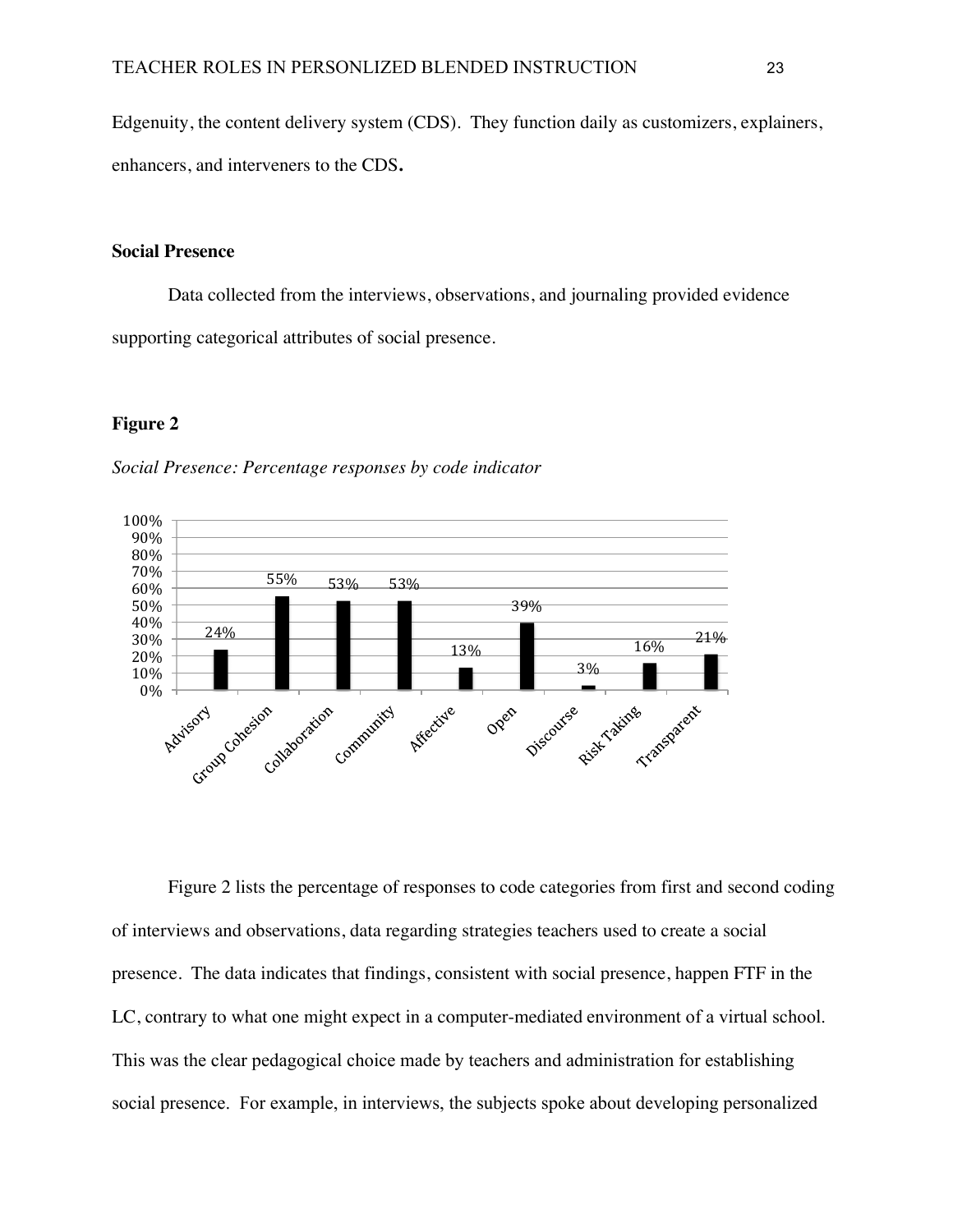relations almost exclusively in both their advisories and their interactions with students on the LC floor and not online or in social media or Edgenuity's communication tools. While teachers meet the principles of open communication, trust, respect, and responsibility, both the observations and interviews offer little evidence of critical reflection and discourse either FTF or OL pivotal to COI (Vaughan, 2013).

**Personalized pedagogy.** All three teachers cited the advisory, 24% of responses, as their primary teacher-student time for team building, acknowledging this was part of their professional development orientation and expectation from administration. With students coming from different towns, teachers spoke about students recognizing and respecting diversity, cleaning up their language, and participating with teachers to acknowledge norms of behavior as a learning community. Teachers clearly owned the advisory process. Teachers 001 and 003 state:

We had two PDs in the start of the year, in August. Two days set aside for just that, for community building and it came up with a lot of ideas, great ideas of how to do circles, how to really bring them together, how to get them to open up to us.

I think that the advisories are tremendously important in terms of the social, cultural interactions, especially in this LC since it's such a large group of kids. They're all coming from different schools, some of them are friends, but the advisory serves as a space for kids to do some community building.

Teacher 001 stated that they had to set norms for the LC early on with daily morning meetings. Meetings were primarily in use of language, eliminating swearing, and establishing trust for affective expression (13%). Throughout the LC walls are large student-generated posters listing behavioral norms as social contracts exhibiting open communication (39%). When asked about the contracts, a student responded how it was needed in the beginning and now they were like family.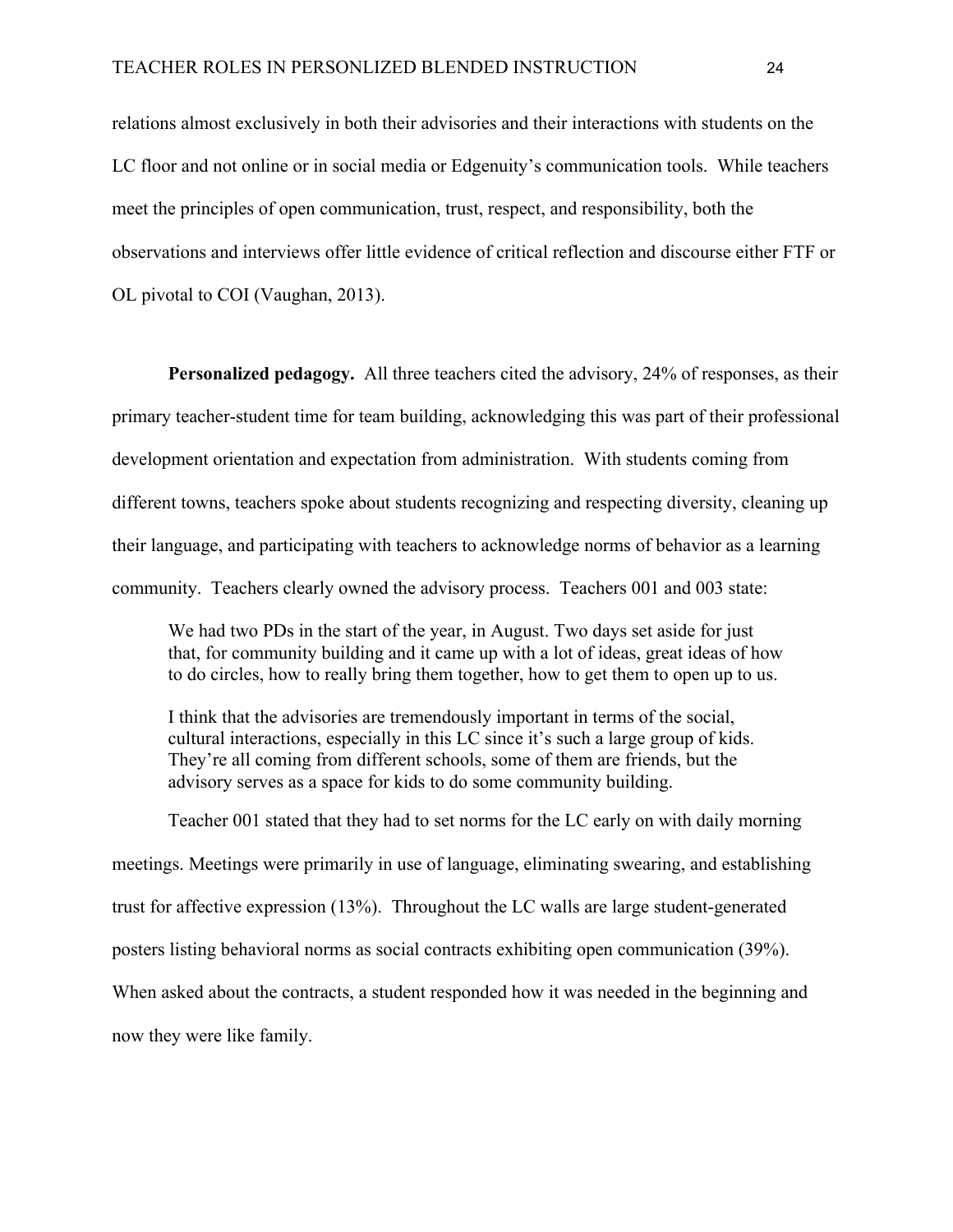Teachers were observed in a number of open communication formats on the LC floor as motivators encouraging student progress, explainers of daily goals and obligations, and enforcers of behavioral expectations. When asked about personalizing the LC, teachers 002 and 003 go on to say:

So we've had a few LC-wide conversations. And they were more solemn at the beginning of the year, because when we walked in; it was kind of a little more mayhem, a little more havoc. I would say in a solid month and a half to two months, the place had done a 180.

By checking in with every student, almost every day, opens the door to that student realizing and knowing that I care about him or her as a person.

Observations revealed teacher roles as designers and facilitators of a calculated social

presence through collaborative pedagogical choices on open communication and considerable

efforts at modeling affective expression. This is evidenced in Figure 2, showing the majority of

coded responses as group cohesion (55%), collaboration (53%), and community (53%).

At first this didn't seem like  $21<sup>st</sup>$  century pedagogy, a juxtaposition presents with all the

social and learning media readily available to staff and students. After all, students all had cell

phones and computers. When asked why they don't use social media, the response from 002

sums it up:

They spend all day on the computer and some at night. We don't want to add another layer of school communication on top of that. Sometimes students need to unplug.

One thing that's interesting, is despite all of the talk of these kids being digital natives, and having a lot of 21st century skills, a lot of them just want to unplug sometimes. A lot of them veer towards just having this physical notebook. And I sympathize with that.

In explicating this, teachers stated they chose to build community via FTF strategies as they had experimented with social media and it really didn't take off, stating students preferred to keep Facebook and Twitter separate from their school life. Teachers stated it didn't seem to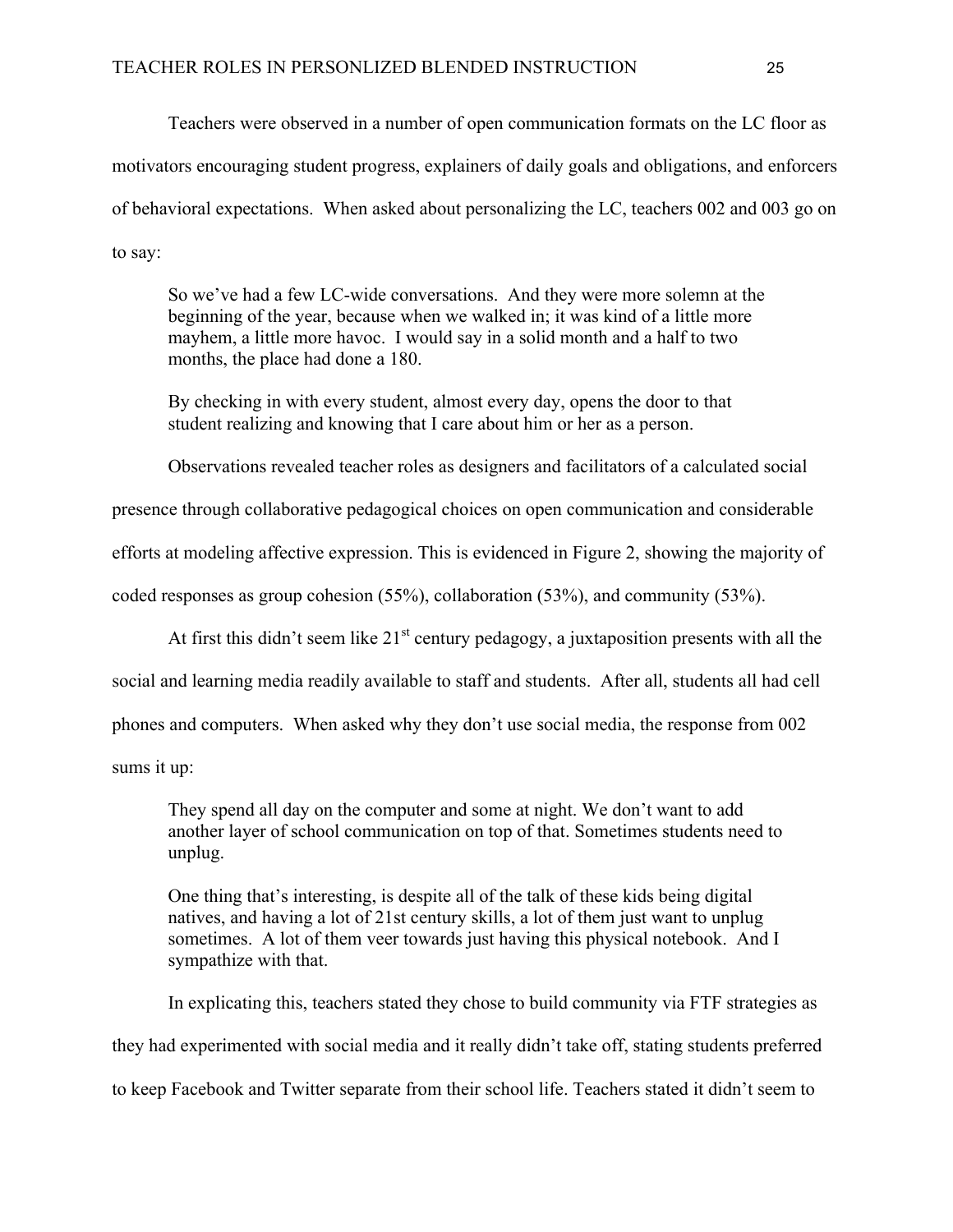make sense to them the idea of using additional layers of communication for the sake of using the technology. This is consistent with Kaleta, Skibba, & Joosten, (2007) referring to these extra layers as the course-and-half syndrome when teachers get carried away and upload too many files, initiate too many apps, or online services.

**Emergent roles.** However, their experience typified the new  $21<sup>st</sup>$  century teacher's role as advisor as was outlined by Opportunity Culture, a non-profit pioneering blended learning models for secondary schools. They posit how FTF time with students lets excellent teachers continue to provide the motivational, behavioral, time-and-task management, and social and emotional development crucial to students' overall success (OpportunityCulture.org, 2012). Teacher 003 stated, "So we're trying to teach them how to self-regulate. That's a skill that a lot of them don't have, and that's through advisory." This mindset was exemplified in all observations documenting teacher transparency (21%) about the school's goals and objectives. Teacher 001 stated, "Your teachers are communicating and we're not gonna give up." This concept of FTF personalization is consistent with the case study literature from a similar flex model, Carpe Diem schools (Han & Barrett 2014).

In the second-round interviews on current practice, teachers spoke about their collaboration as essential to their sense of group cohesion. In fact, this social presence data point ranked at 55% of coded items from double-coded transcripts in this category closely followed by community (53%) and collaboration (53%). From teacher 001:

Well, here, we get the entire picture. We're all working with them, and maybe that student's opening up to one teacher about what's going on with them. Because we're always with them all the time, and it's always going to be one of us, we really get to build the connection with them and understand like, what we need to do.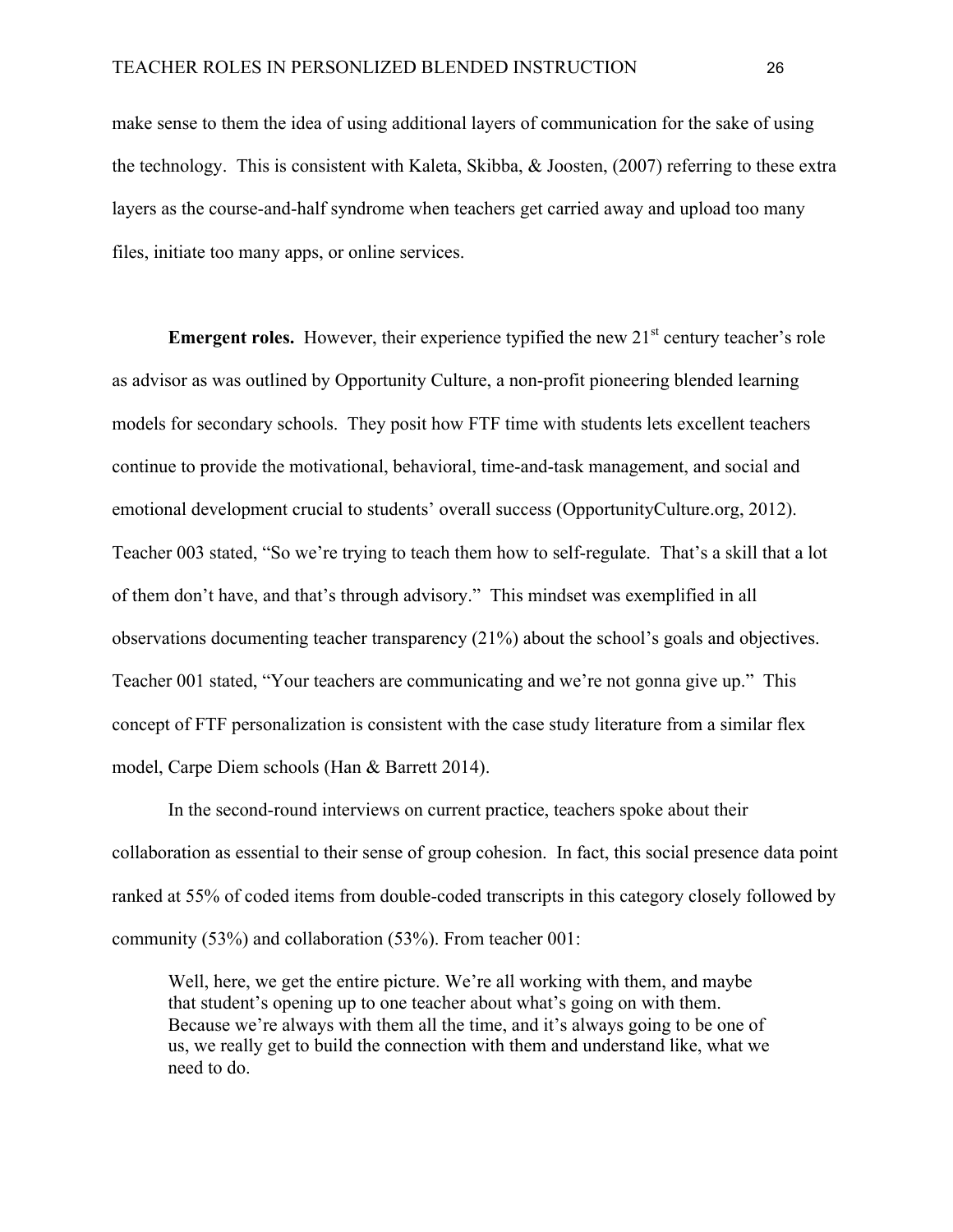During twelve observations over the three months of the study, teachers were often observed standing in the aisle making in-the-moment decisions often consulting with one another or just prioritizing on the fly which student(s) to attend to or what issue(s) needed attention. Specific journal notations refer to a buzz of activity and teachers having a sense of the pulse on the learning center floor. Notes indicate how students watched and reacted to these teacher-toteacher communications and learned to wait their turn, meet teachers in the aisle, pull work samples into workshop, and actually help each other out when all teachers were busy with other students. Teacher 002 says:

They help each other out. They will do it on their own freewill; too, they'll say like, "Oh, this person's struggling." They'll go over and help tutor another person, help them work through their problems, or understand a lesson. So the kids will take the initiative.

Journal notes from January and February indicate this happening often; however, it was primarily procedural about navigating in some aspect of Edgenuity, and yet students still seemed empowered to help each other in content areas as well. Vaughan posits as teachers facilitate these actions, social presence emerges and cognitive presence evolves (2013, p.61). This is consistent with one of Pollock's findings of humans as peer supporters (2014). My observation notes take this a step further to include teachers as peer supporters, as well, further indicating this

personalization as an emergent role.

From 001, 002, and 003 on modeling collaboration and cohesion:

I think we have an awesome team. Different members of the team play really well with different subsections of the students, and we all jump in, we can look up anybody's courses, anybody's grades, so we can do a lot of it on our own.

Students know that when we invest in them it makes it motivating for them to invest in themselves. It's important for the students to know that we are united, that we make decisions together and we debrief the day at the end of the day as a team. If you disrespect one teacher you disrespect all of us.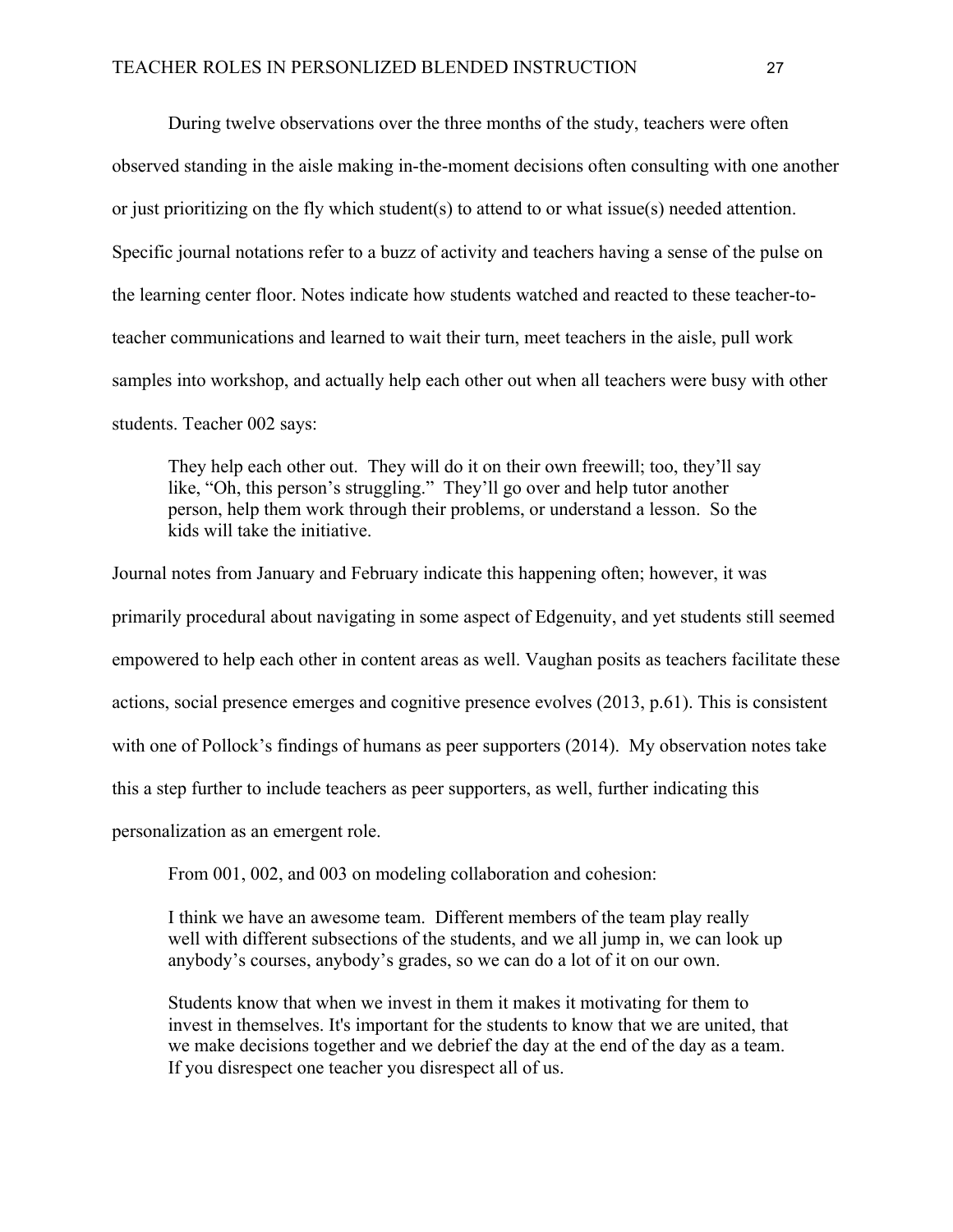I selected The New Teacher Project (TNTP, 2014) Core Teaching Rubric for Blended Learning for three observations in order to measure evidence of personalization in the social and teaching presences. During a two-hour observation in January, students were rated as developing instead of effective in their transitions and routines as exemplified by some who seemed to wait for teachers to provide directions when they finished early or to verify scores on summative assessments. Often teachers were redirecting and refocusing students while one or two were noted in "downtime" waiting for teacher attention, verification, or feedback. Notations indicate effective ratings for most students following behavioral expectations, following directions, and asking appropriate questions.

**Emergent needs.** Overall, the three teachers choice of FTF strategies is consistent with Vaughan's position that teachers collaborate in a COI as facilitators establishing community by designing interactions that encourage, model, and support each student in making connections. The strength of those connections determines the cohesion of the group and its transition into a community (Vaughan 2013, p.49). When asked how they manage their capital needs, all three stated that they "find ways to make things work." They indicated they had the autonomy and the trust from administration to run their LC as long as they delivered on personalized student achievement.

However, social presence alone does not necessarily guarantee impacts on cognitive presence (Annand, 2011). Cognitive presence is highly correlated with social presence in learner-led synchronous contexts as in blogs, wikis, forums, and debates (Wanstreet & Stein, 2011). Teachers stated they were bound to Edgenuity; yet the only evidence of content creation from purposeful inquiry came from a one-time exhibition students prepared individually and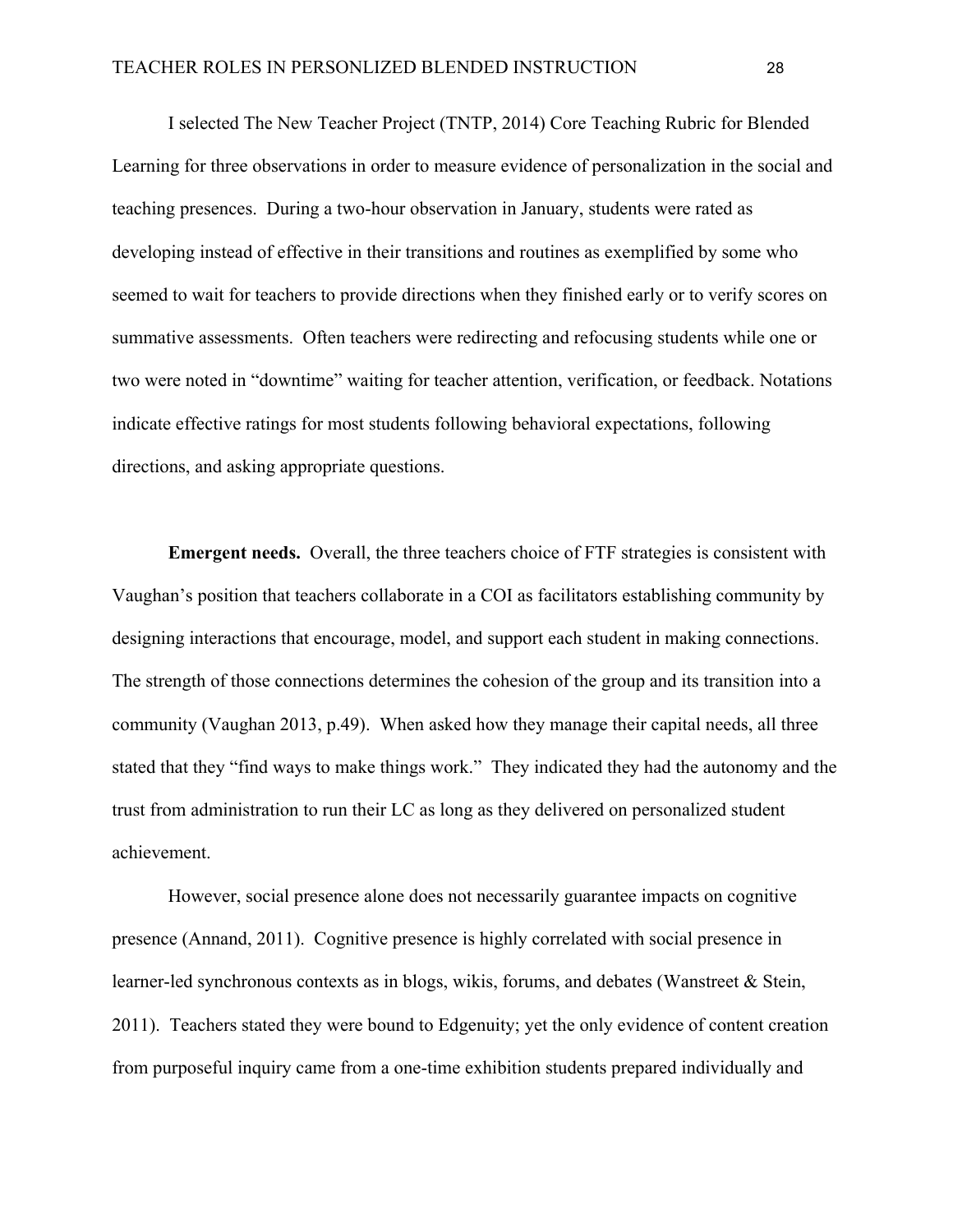presented orally to their class.

The subjects all wanted more time to review student data, plan team activities, and have additional learning specialists on site. Teacher 002 stated, "I have no time. I'm on the go the minute I hit the floor." I discovered in scheduling interviews that administration scheduled meeting time by initiating an early release schedule on Wednesdays. Students leave early at 2:45 so teachers can meet, reflect, and plan together until 4:00 pm. Teacher 003 said "this is our time to really get together with no one else around and review and reflect on how the LC is working and what we can do about it." I observed three of these meetings as teachers were formulating their new house model: a design to invigorate spirited competition based on team performance standards.

Teacher 001 comments on his experience teaching in isolation at a traditional school:

I felt much more isolated during a traditional school. If something was going wrong in the class, well, I still have all these students in front of me. I can't do one-on-one with that student right now, in general, and do I call the office, and have somebody have to come down? Do I have to have a teacher next door come in? It felt so much harder and so much more on me, while here, we have a community of teachers that are right here, and can always help out.

Because teachers had the autonomy to figure things out they needed consistent time for collaboration around problem solving and decision-making. In addition, there is a programmatic need for a highly qualified mater teacher to facilitate these collaborations.

During 30 hours of observation over three months, I heard no swearing, saw one minor disciplinary issue, and often recorded in journal notes the overall tone of respect in the beehive despite the ebb and flow of movement and activity. Teacher 003 said, "So when the kids selfregulate really well, the LC itself becomes like an organism."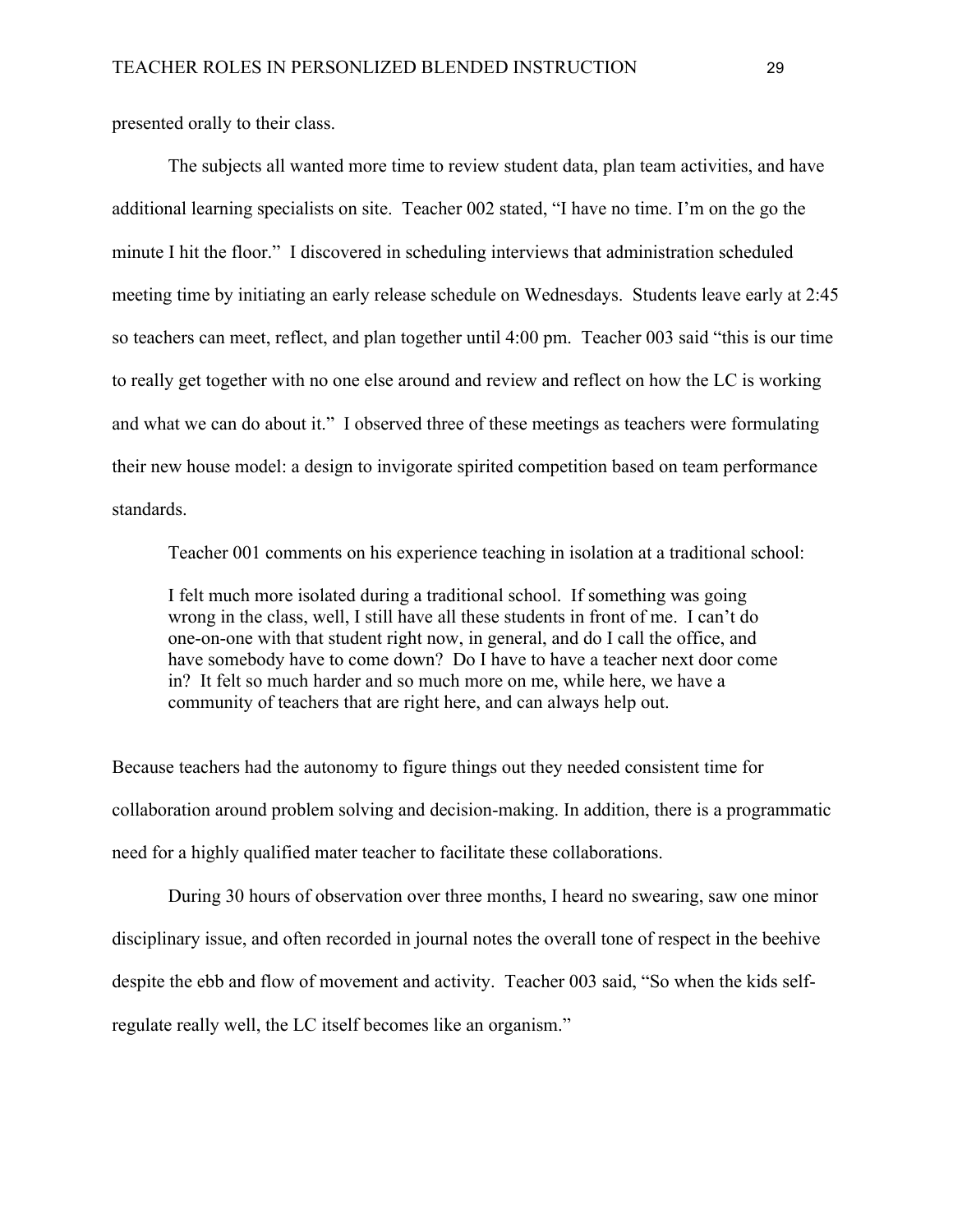### **Teaching Presence**

**Personalized pedagogy.** Through all three rounds of interviews, participants made numerous references to innovation (26%) as a necessary teaching skill. Commentary from further probing was coded with 29% of responses in design and 33% in facilitation. These are major overarching tenets of the COI model as indicated by Garrison (2011) and Vaughan (2013). Data indicates a secondary skill set including use of live data (21%), flexibility (18%), and adaptive troubleshooting of procedural issues (24%). The occurrence of these data points and the over-arching categories of innovation, design, and facilitation are consistent with the similar study completed by Pollack (2014).

#### **Figure 3**



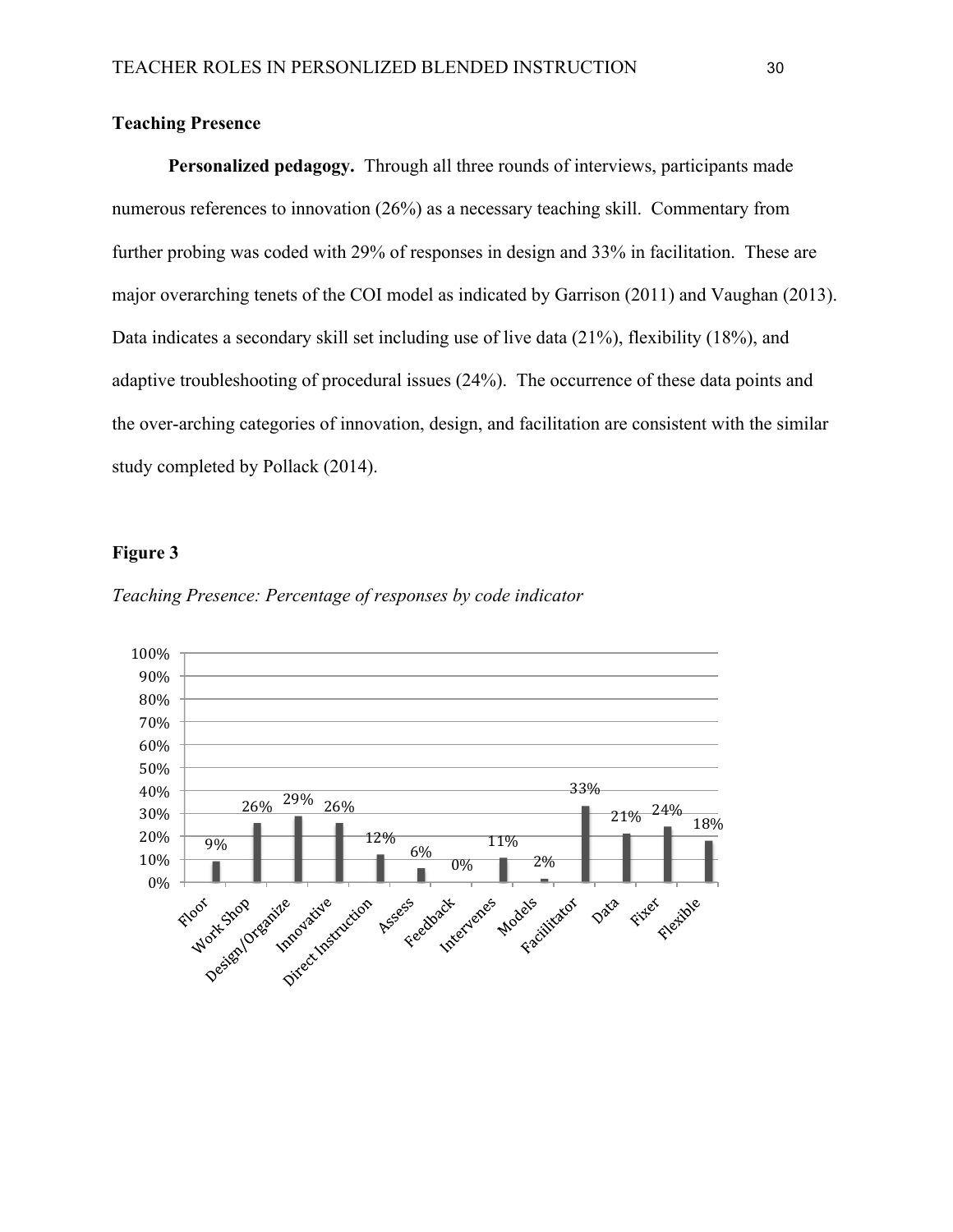Many of the design responses were also coded to the workshop (26%) and less to the LC floor (9%). This is consistent with cognitive presence as teachers see themselves supporting the product on the floor and designing supplements and interventions in their workshops. Teacher 002 states, "Currently, I tend to use the objectives from Edgenuity but do a lot of the instructional stuff myself on how I'm gonna deliver it."

These responses reinforce the finding of a co-teaching presence between qualified

teacher(s) and computer-mediated instruction. Asked how they personalize this relationship,

teacher 002 responded with this example that also reinforces the notion of collaborative design:

Yeah, so then they'll essentially go to workshops for those, to answer that specific prompt, given information from the teacher, but also kind of taking information that they've gotten from their sources. And then from there, usually we try to keep these projects to a two-week maximum. So from start to finish, content, the writing process, presentation and turn in paper, we would like all of that to happen within two weeks and so we nail it out to be like contents introduced first and then they start the writing process. All teachers are involved in the writing process.

Teacher 002 reported additional designs for personalization along this same collaborative stance

indicating that the close physical proximity enhances the sense of shared community.

I do a significant amount of supplementary things. I also do a lot of meta workshops where we're looking at, okay, you've gone through these units or lessons in Edgenuity, but do you understand the terminology? Do you understand how it all ties together? So let's build on that, and let's explain that. And then other times it's tying in things that maybe they've done long ago in my class but they're touching on now in something like ELA. ELA 9 or 10 has an essay on the Nazis' use of infrastructure and the Holocaust. Well, okay, you guys did that with me in world history way, way early on when you were finishing up the world history course at the beginning of the year.

From teacher 003:

In science, it's different, and I tend to build the science discussions into some sort of ethical, outside dilemma, in which regardless of where you're at in the curriculum you're able to give your opinion or give insight into what you think. That's how I do it in biology. I know history could be very similar because you're looking at the social science part of society.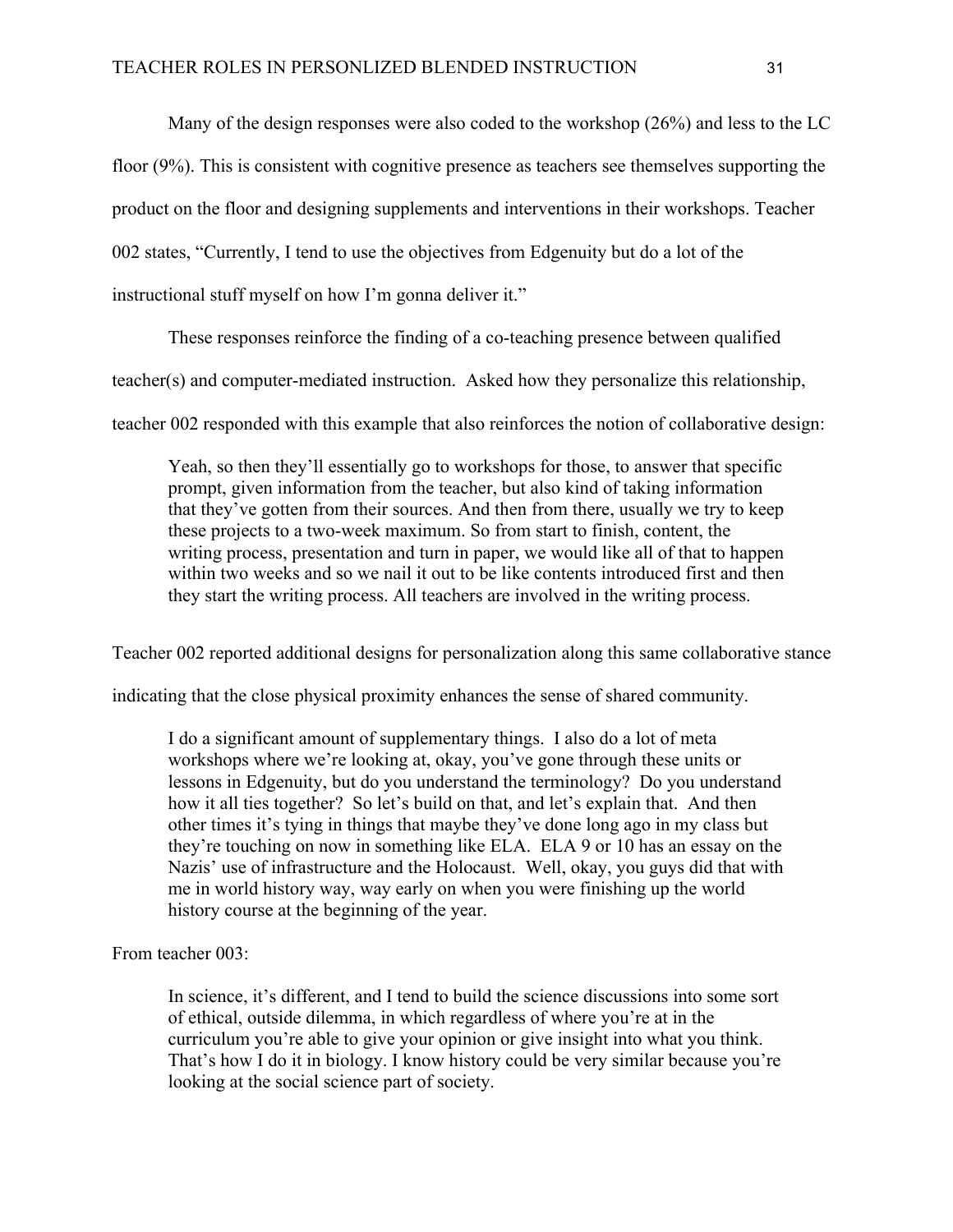This idea of physicality is a key data point for the COI theory as it transitions from an online theory to a BL theory. In the OL environment there is no physical proximity (Annand, 2011). All three teachers said they chose innovative personalized pedagogical strategies to engage students beyond their singular lesson delivery in Edgenuity. However, these examples were the closest responses indicating the beginnings of purposeful inquiry dynamics. When pressed for details about high interest assignments with Common Core prompts teachers went back to making references about supplementing tasks in Edgenuity that were already Common Core aligned. During the three months of the study, I saw no evidence of teachers initiating collaborative inquiry-based projects utilizing student discourse.

**Emergent roles.** Teachers also responded on their roles as facilitators of personalized learning (33%). Often they spoke of the flexibility of the program, accounting for 18% of responses coded to this indicator. Flexibility was central to so many comments on design and facilitation that it became a code category. Flexibility is a mindset that makes facilitating personalization work as time and location become variables unlike their fixed entities found in a traditional school.

There is so much flexibility with this model that I can adjust as I see fit that it's a very different environment. So I have five workshops on a math day and set schedules for the kids that need to be there, but there's flexibility in that if they are on a test right now for another class, I can have them come to a later workshop in the day.

We've said there's five workshops a day, and Monday and Wednesday are English and science, Tuesday and Thursday are history and math. But that's the workshop. That doesn't mean Monday and Wednesday you have to be working on English and science. If anything, work on the subjects that don't have workshops that day. Because that way those teachers are probably going to be out in the LC, and be able to help you.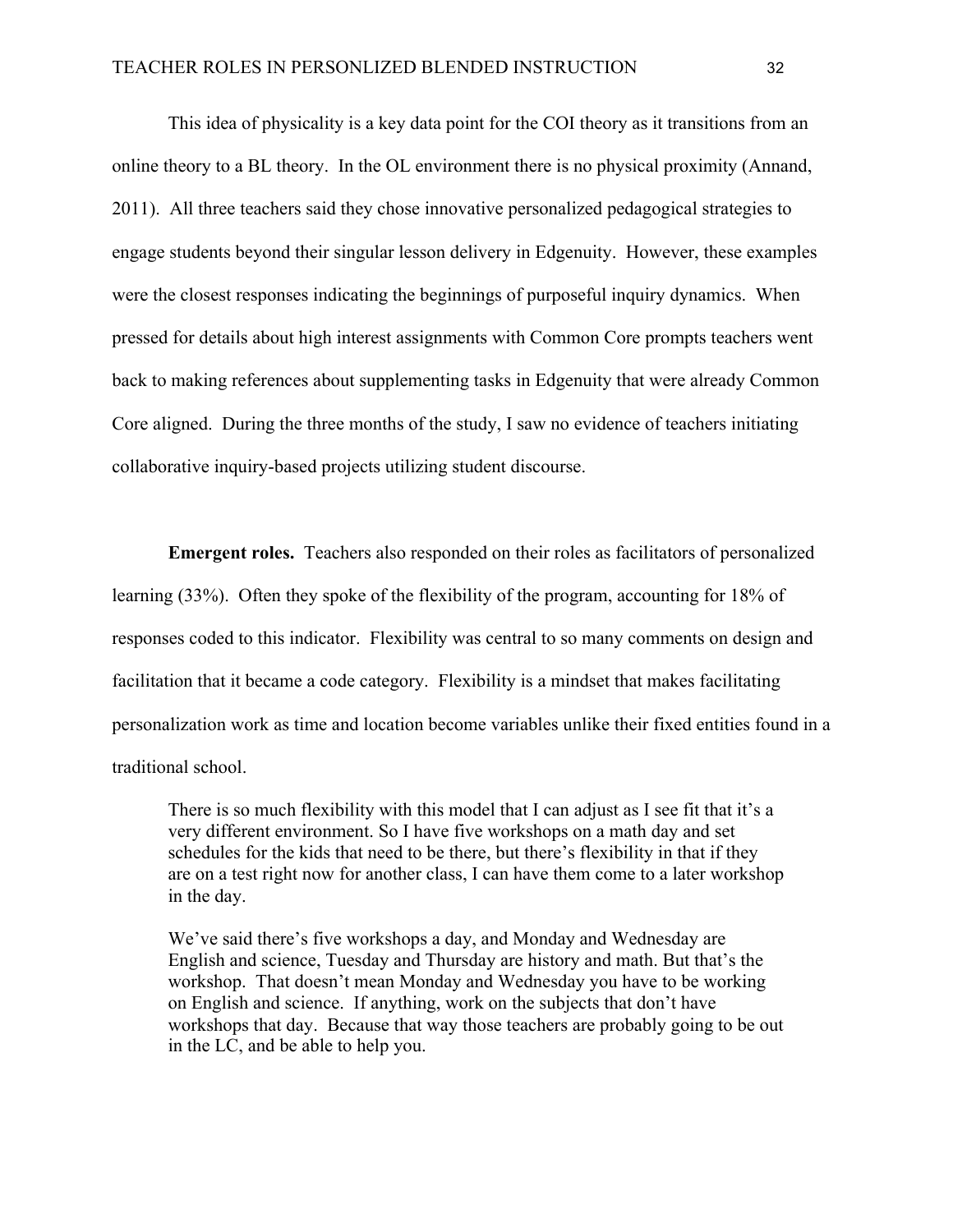This notion of teachers encouraging students to self-regulate their choice in class schedules, time on task, and flexible assessments is contrary to the one-size-fits-all time-bound model of traditional high school (Silva, White, & Toch, (2015). Subsequently, I observed students experiencing more control over their learning.

Another significant finding from all three interview series and observations was that of teachers as data managers. Pollock (2014) identified humans as providers of feedback and assessment, but does not reference humans as data managers. This is a significant role change because of the instantaneous availability of performance data. During observations it was noted how each teacher always had a mobile device with some form of monitoring software facilitating and monitoring student progress using Edgenuity's dashboard and data analytics. Teacher 003 states, "I'm monitoring everybody. I'm seeing where they are, how long they've been stuck at something, if they're ready for a test, so I'm talking to them all the time." Teacher 001 said, "Data kind of drives everything that I do in terms of whether I'm pulling kids into workshop, whether it means touching base with a student to make sure that they are gonna do their quiz corrections or test corrections." Teacher 003 kept a weekly data wall of her advisory posted in the LC.

Not only was data on teacher devices students also used their Edgenuity dashboard tools to monitor their progress and performance. During multiple observations, students shouted out their quiz score from their cubicle. "Hey, I got a 90!" Teachers use the progress-monitoring feature to make weekly goal sheets and also collect the student's daily one-page paper production form for administrative data collection.

From teacher 001,

We give them trackers that they fill out, where they monitor their own progress during the week. And at the end of each week, we conference with them and see,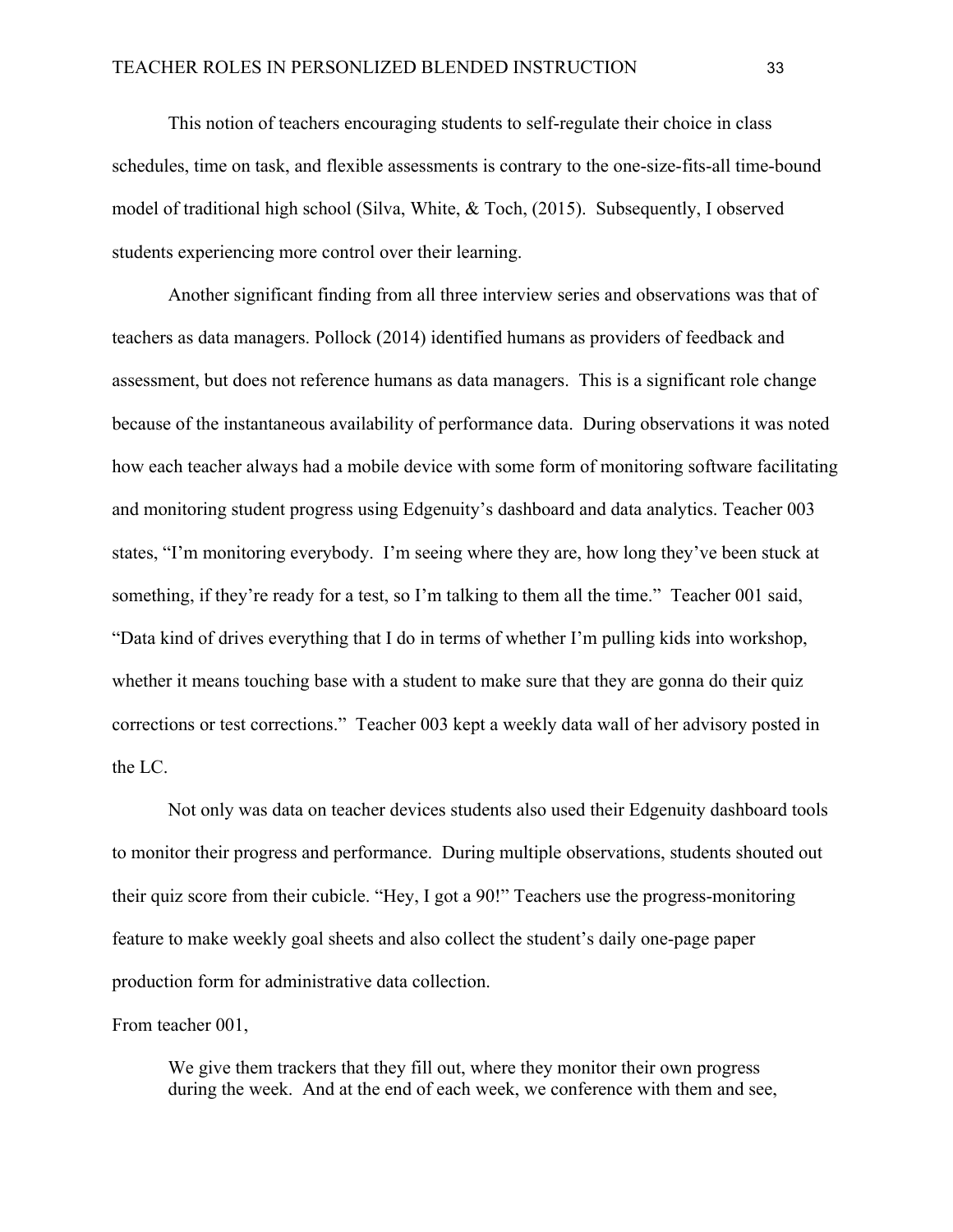"Okay, you hit these goals, we did not hit this one. Next week we're going to plan your new goals so it'll reflect that.

Lastly, the ability to intervene  $(11\%)$  at a moment's notice is a significant finding.

The student performance data was compiled daily and as students finished courses, their transcripts automatically update giving them anytime-access on their progress. Students could view transcripts and see a projected graduation date based on their current rates of course completion. I observed teachers acting as motivators and personalizing this level of progress awareness, encouraging students to stay on pace and graduate early. When implemented effectively, a blended learning program can make better use of instructional resources and facilities, and increase content and course availability, thus speeding up the pathway to graduation for students (Dzuiban et al., 2004).

Co-occurrences with design and facilitation coding again support these overarching categories indicating teachers chose to intervene using the data by design to facilitate explaining or enhancing the sequential delivery in Edgenuity. Teachers commented that their role change, based on co-teaching with the product, actually opened up time for creativity as well as surgical interventions. Teacher 003 states:

I'm not so much doing the assessment, evaluation and not so much designing and finding materials for a unit, that's already there. So now I can progress monitor and actually intervene at the points I've already predetermined and I know how much I need to intervene.

#### From teacher 002,

Yeah, and especially even in just the environment out in the LC, if there's a student who's having trouble with a science question or an English question, and I'm comfortable with what the question is, to help them out with it, I'm not going to sit here and just, "Oh, no, you have to wait for Mr. so and so. The situation is resolved, if he needs more help, we'll get the other teacher. I have saved that teacher a problem. I've saved myself issues. I've helped out the student from becoming aggravated. And now I can focus on my student even more.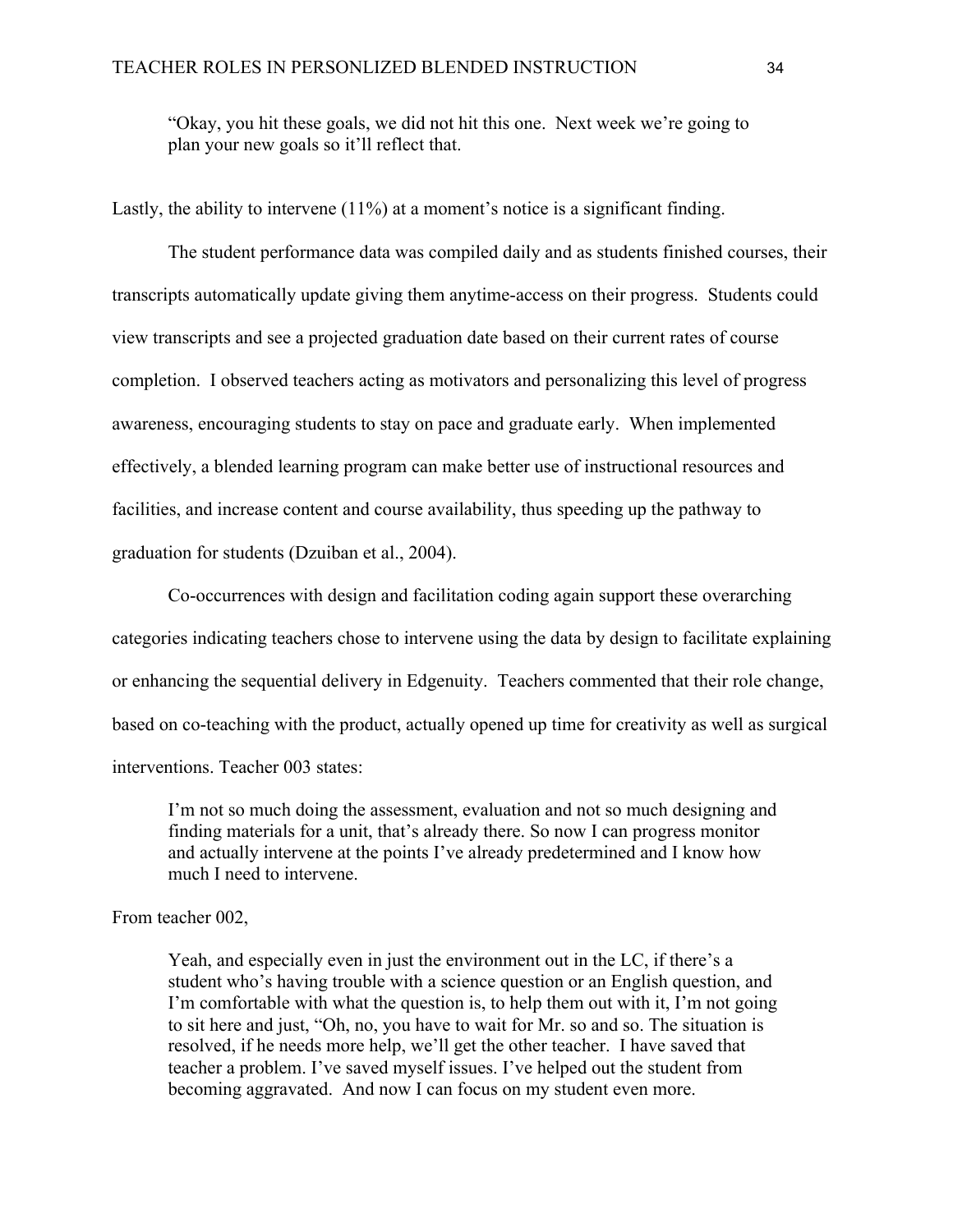I often observed students plugged in with headsets as they were engaged with their lessons in Edgenuity, meanwhile teachers were able to handle data-driven conferencing and interventions as necessary, FTF with other students. I observed in some cases teachers using appropriate selected lessons in Edgenuity as computer-mediated instruction for one group of students, thereby allowing the teachers to perform targeted specific human instruction for those in need. This is also a central feature of Carpe Diem, as well (Han & Barrett, 2014).

**Emergent needs.** During the third round interviews on reflective practice, teachers responded to questions on capital needs and pre-service training. All three teachers came from different backgrounds; however, each one agreed that working in the LC was exhilarating, yet time consuming. Teacher 003 said, "Kind of stretched, I would say in terms of what I'm having to do on the day-to-day, sometimes I wish there were like six of me." Once again, observation notes make frequent references to the levels of activity in the LC. Teacher 002 said, "I was never taught how to operate in a blended learning environment." Even teacher 001, with his technology background stated,

Because it is a big interest of mine there were a couple of really strong education courses with technology that turns out didn't directly apply here.

Teacher 003 stated,

In terms of curriculum design and those types of things, lesson planning, I pretty much threw that out the window the first day that I got in here. Just because it is so different and from what I was taught in my training, it needed a tremendous amount of changing in order to work here.

Teacher 002 commented,

The biggest components that set this environment apart is being able to utilize daily data, monitor student progress, develop best practices for learning and management, at this point in the game, if you're not using technology, you're behind, you're significantly behind.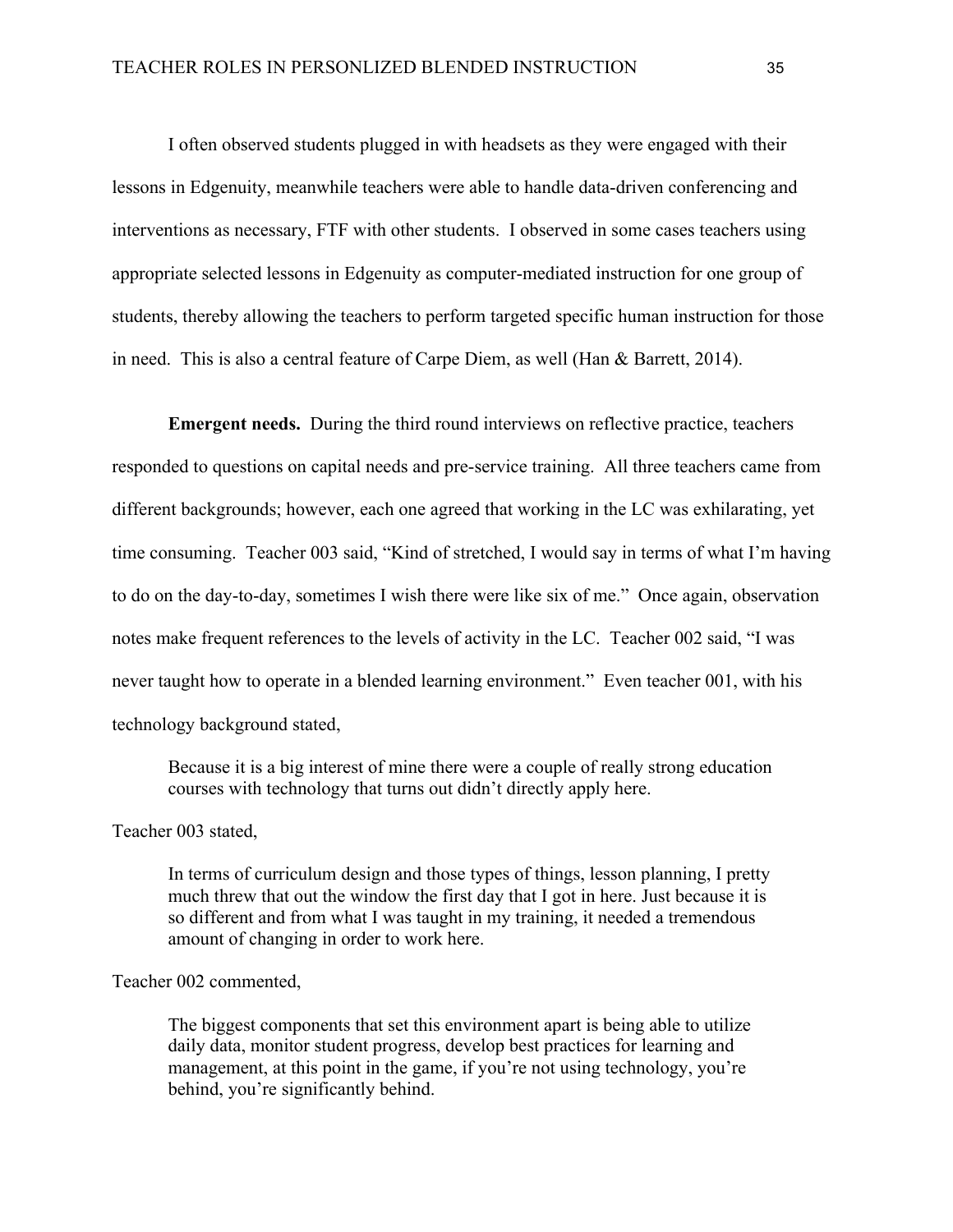These comments strongly indicate two sets of needs, one from pre-service teacher preparation programs in terms of methodologies and a second from site-based leadership on training strategies specific to their chosen BL model. Regarding pre-service, all three teachers had noticeable negative reactions when asked how well prepared they were for teaching in the flex model. I asked what they would tell their professors; teacher 003 summed it up saying, "come on down and see what I do here."

While they were all using data all the time, the concept of robust data analytics is new to all of them. They were observed using data to progress monitor student performance in Edgenuity, sometimes sharing custom made tools and spreadsheets.

Asked about what they need, teacher 002 stated they were always on the go and do not have prep periods. The administrative responded with a reduction in LC enrollment from last year's 85 students to the current 60 students.

On March 30, 2015, well after my data collection, American Journal for Education editor Bryan Mann interviewed Michael Horn of the Clayton Christensen Institute. He asked Horn what he is hearing about their needs from teachers on the ground. Horn replied, they know the kids better, the job is more difficult, the pre-service was not applicable, and they are all figuring things out.

#### **Cognitive Presence**

**Personalized pedagogy.** Analysis of coding reveals cognitive presence received the fewest responses of the three COI elements, with the code "product" accounting for 66% of the coded responses for this element. This is referring to teachers' relationship with Edgenuity. Although explicated in the teaching presence, this is a significant finding in that teachers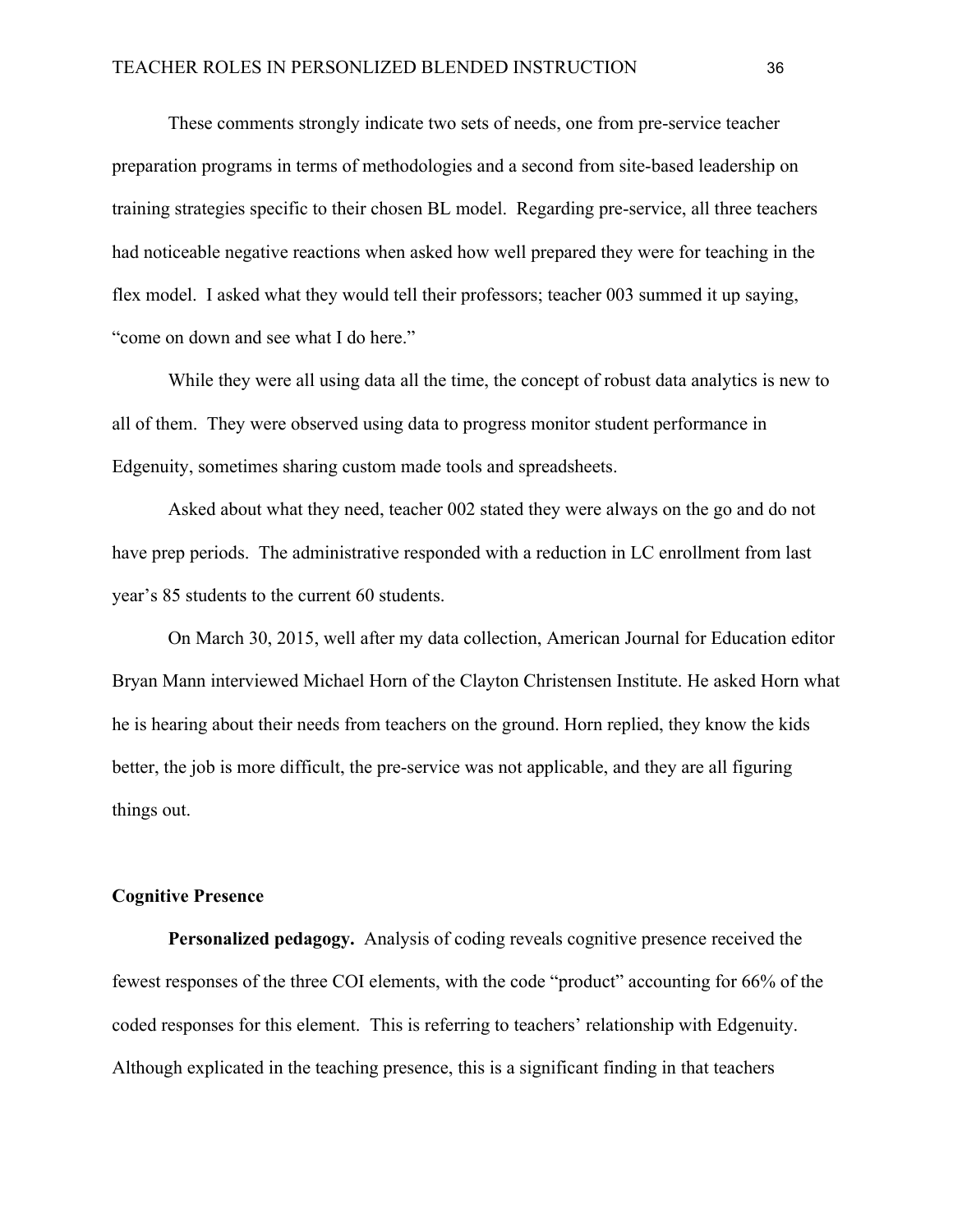frequently make references to their relationship with the product, not only in design and facilitation but also as a control issue. Some of this is bureaucratic, as Edgenuity is the academic foundation of the program. Teachers 001 and 003 state:

Honestly a lot of times, I'll use the product rubric, because I know that like, part of our charter as a school is we have to be predominantly based on Edgenuity.

We have to use the product. That is what our school is built on. We are a virtual school and we use Edgenuity. Some things I can change and other things I have to use. I like the idea that I have the freedom to pick how I want my students to interact with the product. I can set the threshold on quizzes and the number of retakes.

As far as the control issue, when posed the question whether these products will replace teachers, they vehemently stated "No way! But it definitely changes what I do." All agreed that they spent considerable prep time learning the product, its instructional modalities, assessments variations, and the teacher data and course customization tools. As a result, leaders have to account for this transition from print media to digital learning tools with adequate support for staff.

Observation notes and interview comments indicate teachers making pedagogical choices in designing personalized learning tasks based on two circumstances as either intervention or project-based supplements. For instance, one afternoon, a teacher asked five students to copy paste the first four pages of an upcoming story in Edgenuity and bring into workshop. There the teacher led students on a close reading activity. When asked why, the teacher discovered a better understanding of the learning tasks and assessments after doing this check for student readability and understanding where to make strategic instructional adjustments for each student. "It cuts down on my intervention time on the backend." In the Pollack study, teachers did the same thing since the content delivery system is a single sequence instructional tool, meaning it can't reexplain or re-define student misunderstandings (2014).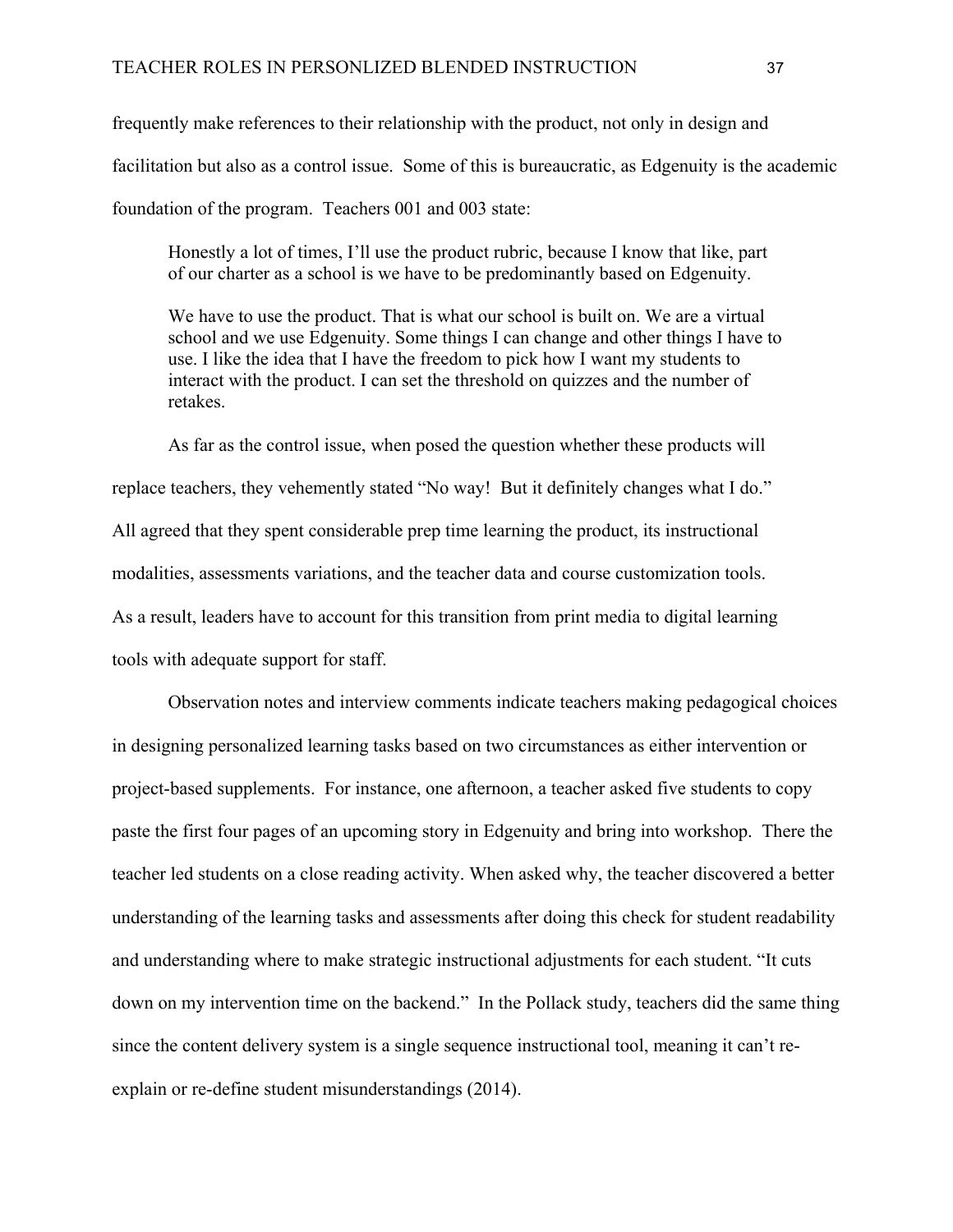On another day, the science teacher pulled three students that failed the Edgenuity science content quiz three times. With the passing threshold set at 80%, the product locks students out until the teacher reviews their work using the product's item analysis tool and makes a decision based on the identified misunderstanding. This is a significant finding of the teacher's ability to make timely pedagogical choices about task designs specific to each student's needs. Teachers told me they are assisted by the technology's capability to do live assessment, grading, and item analysis requiring timely teacher pedagogical decisions with minimal downtime for the student. Teacher 001 reflects on similar circumstance:

I download the file of what they did today and I can personally see this person did this much math as a percentage, that their grade is this that I can see right away if they're stuck on a quiz. If they had too many attempts, or if they're about to be taking one and using all of that information, I can plan out my next day to see them in workshop.

In both examples, humans co-teaching with a robust content delivery system have additional pedagogical tools and decisions to design tasks that further personalize student learning in an accurate, specific, and timely manner.

For instance, during third-round interviews on reflections, two teachers talked about

pedagogical choices in building thematic supplements to Edgenuity for use during workshops.

Different than interventions, these assignments were enhancements to Edgenuity's courseware.

For example, one of the things I'm doing is, with my class that's now on the Progressive Era, they're going to go through a series of workshops, and then they need to make YouTube video reactions on the Progressives and explain why they only went so far on women's issues, race issues, and class issues.

With the math, students are extremely reluctant to do notes, so I have to take what Edgenuity is offering me, and make it relevant, make it exciting, make it interesting, so one of the cool things I did was during the unit on transformations, I found a lot of videos and resources that connected to how Disney and other of those animation production companies, how they use transformations in all of their designs. So by showing things like that, the kids see how it's used in the real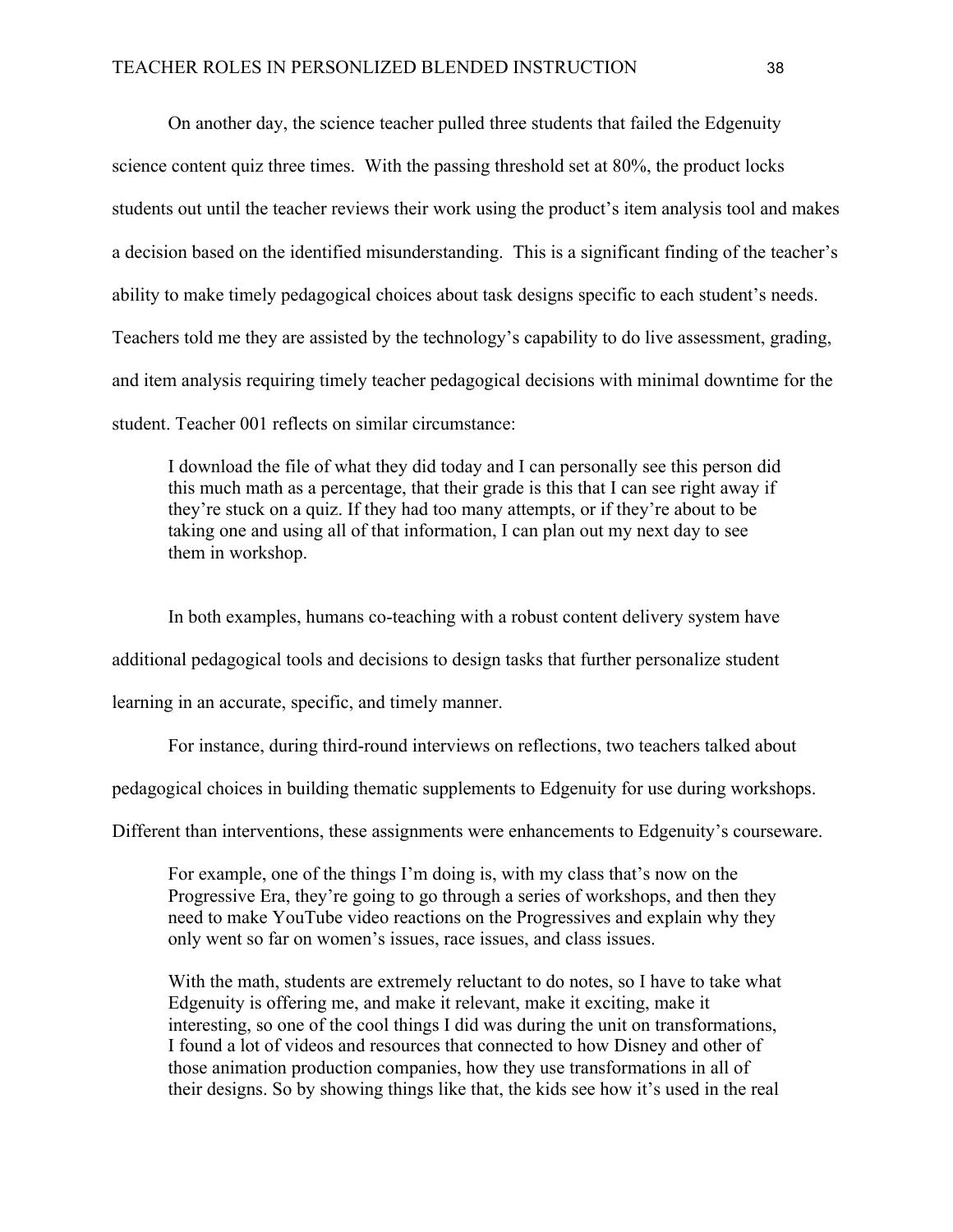world, it's exciting, it's interesting. It's something that they like, "Oh, yes, I've seen that movie, I love this."

In Pollock's study (2014), she refers to humans as extenders of content, finding the same experience with teachers extending the product's sequential instructions and designing lessons either in response to students' needs or for deeper learning.

**Emergent roles.** In each interview series, all teachers acknowledge having to develop some type of working relationship with the product, mostly as designer, facilitator, fixer and interventionist. They each spoke to their own levels of innovation and the underlying autonomy from administration as they make adjustments to the product, enhance the single sequence learning process, and extend the rigor in assessments. Pollack (2014) identified teachers as autonomous fixers of problems and digesters of content meaning they required having a deep knowledge of the product's content. Teacher 002 echoes this, stating, "I can have students at different places in three different history courses asking me questions simultaneously. I have to know my content and how Edgenuity presents it." Here, teacher 001 comments on the role change after experiencing students progressing at different paces:

Students move through at different paces making it difficult to plan a unit in the workshop and so I had to choose short burst thematic activity in the workshop along with using it as supplemental intervention.

One of the big things I just did during my winter break was coming up with these detailed notebook guides for every single section that they would go through.

So a model like this, where they all move, as they need to, at their own pace, I think that's extremely ideal for them.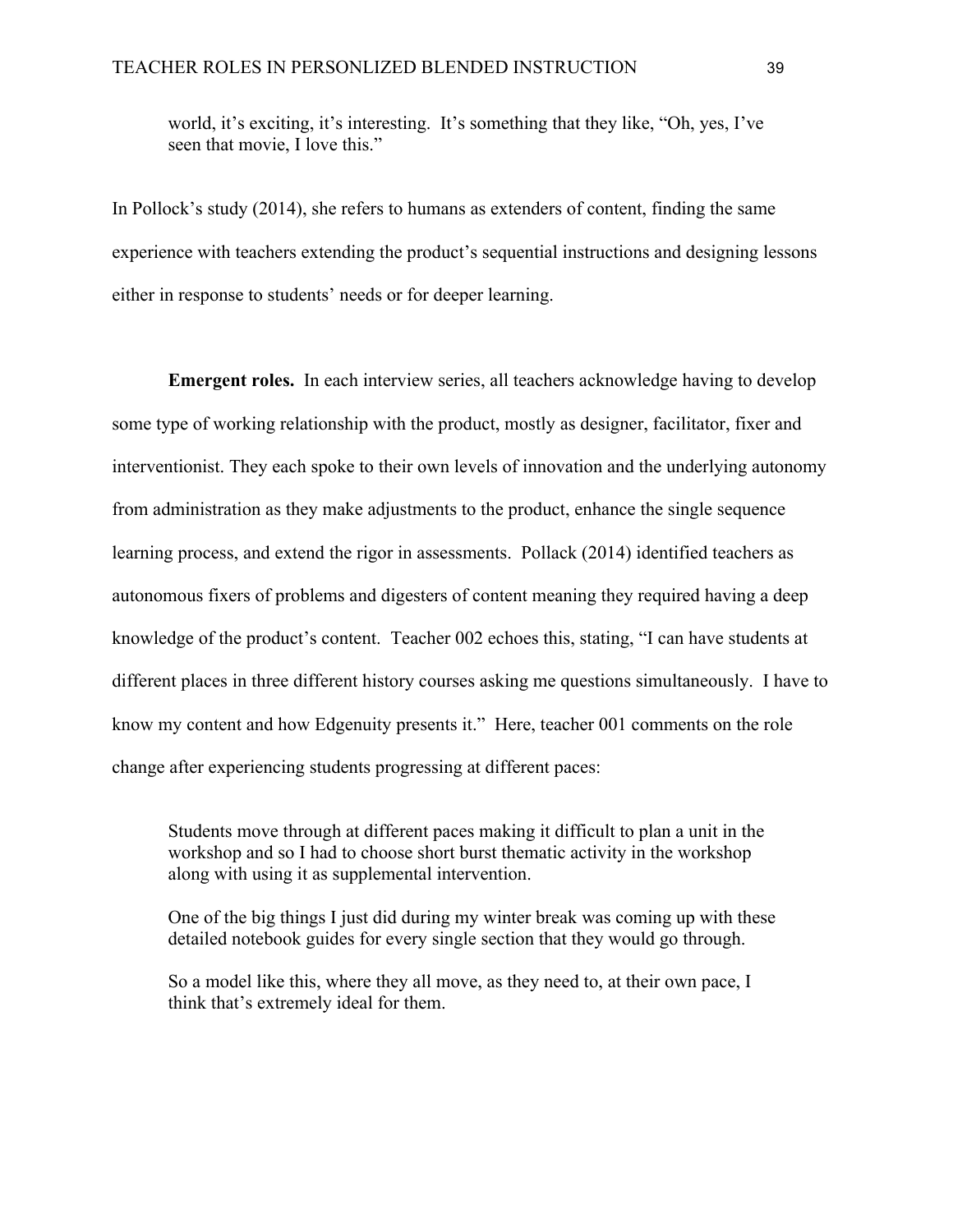During an interview on current practice, teacher 002 mentioned students could negotiate how long they stay with a particular subject area and course assignment. The suggested course schedule is adaptive on non-workshop days, further personalizing the student experience to the suggested pace and encouraging self-regulation.

Force yourself; regulate yourself to kind of say, "No, I'm going to finish this. I'm going to finish this lesson, get through the quiz, or if there's an assignment, a case at the end, whatever, I'm going to finish this, wrap this up in my brain, then transition to something else."

There are a lot of options that we could do. It could be doing forced modifications, where we're moving them into a different course. Or if they're neglecting some of their courses, we can archive the other ones so they have to work on the ones they're neglecting.

While the learning is highly individualized, it is personalized almost completely to enhance the product. When asked how they help students make connections, teacher 001 shared flow charts developed to show steps in problem solving. In looking around the room, I noticed tables with different types of teacher-designed, organizational note-taking worksheets that tasked students to connect ideas from previous lessons in Edgenuity. The emergent teacher role is the necessity to customize and enhance highly personalized cognitive tasks based on student interest, pace, or needs outside Edgenuity.

Another perspective, however, reveals the limited evidence of student-to-student discourse, which Garrison posits is fundamental to the cognitive presence (2011). When asked about students interacting in Socratic circles, literature circles, group debates, online forums, collaborative Google documents, or any other strategy promoting discourse, the only evidence teachers provided was some discussions in the workshops. Journal notes indicate minimal evidence of significant discourse in workshops other than students answering teacher-led questions or clarification on procedural matters. This is a principle corner stone of the COI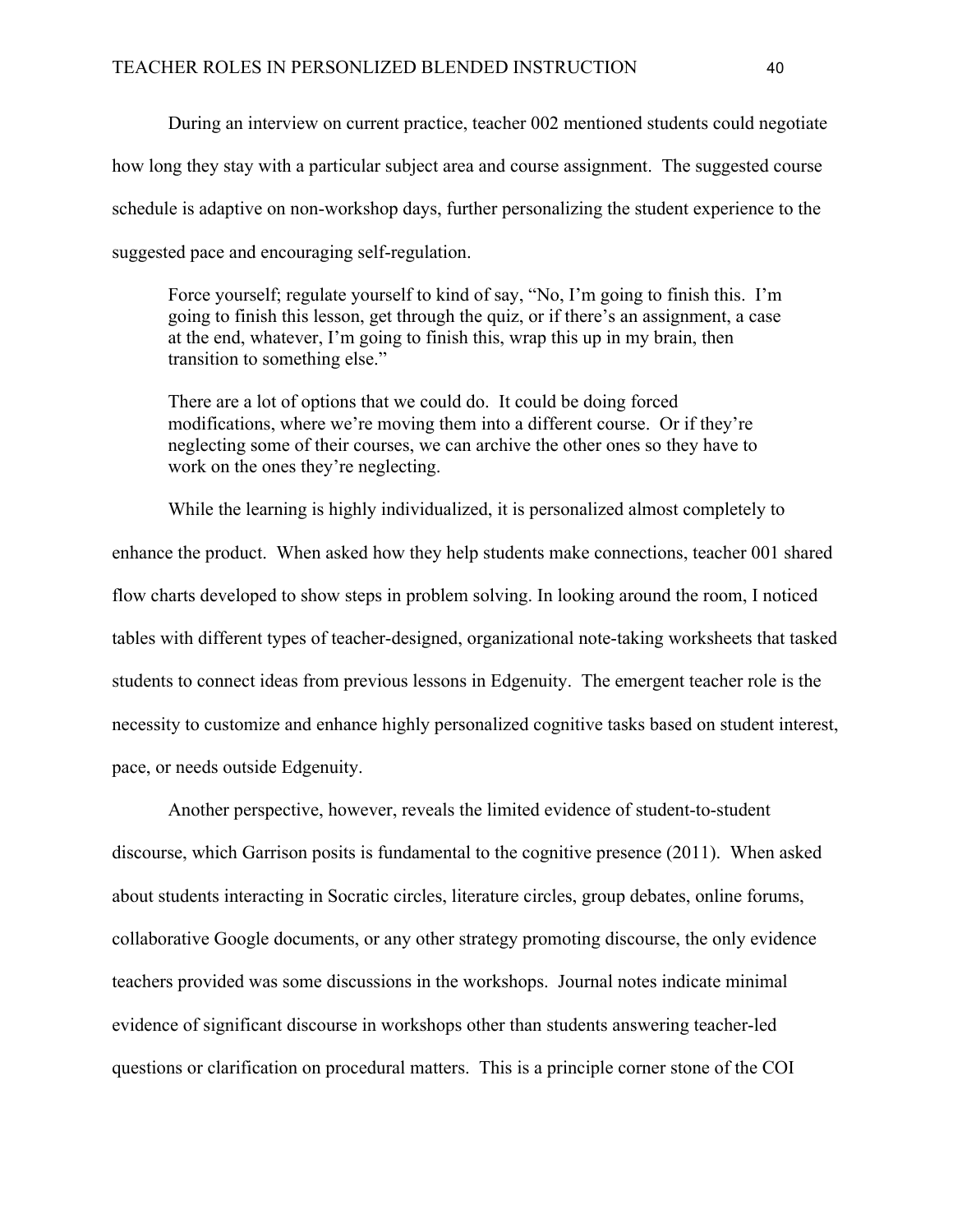model and indicates an emergent shift in current role.

**Emergent needs.** The second most frequent code was regarding teacher needs.

Teachers felt driven to expand their role as curricular designers beyond what was provided by

Edgenuity sequential delivery system. Teacher 002 said, "I want to pare down the content in the

product to allow more time for inquiry-based projects with students as collaborators." Teacher

001 talked about making changes in the product:

The day before break, the entire math department would meet and we'll set, "This is what the ninth grade one will look like, the tenth grade, the eleventh, and twelfth. Interviewer: Through Edgenuity? Interviewee: Yes. We'll design the Edgenuity one exactly as we want it.

I'll write it out, and bring it to admin, and say, "Is this fine?" Very rarely is there like, an issue that says, "No, you can't get rid of that." Mostly the concern would be, "Well, are you covering what you got rid of in some other way? Are you making sure there's not any Common Core missing?"

Teacher 003 wanted to increase rigor saying, "I'd like to see groups doing project-based learning as the summative assessment rather than relying on Edgenuity's multiple choice and essays." Lastly, the Director of Academics and all three teachers expressed a need for a robust portfolio system, an adaptive testing feature in Edgenuity, and greater opportunities for supplementing what they saw as the sequential delivery aspect of Edgenuity. These findings are consistent with Pollock's identification of humans as explainers and extenders of content (2014).

#### **Conclusion**

In summary, these findings indicate building a personalized community of inquiry requires teachers functioning effectively in the interrelationships of the social, cognitive, and teaching presences as designers and facilitators setting climate, selecting content, and supporting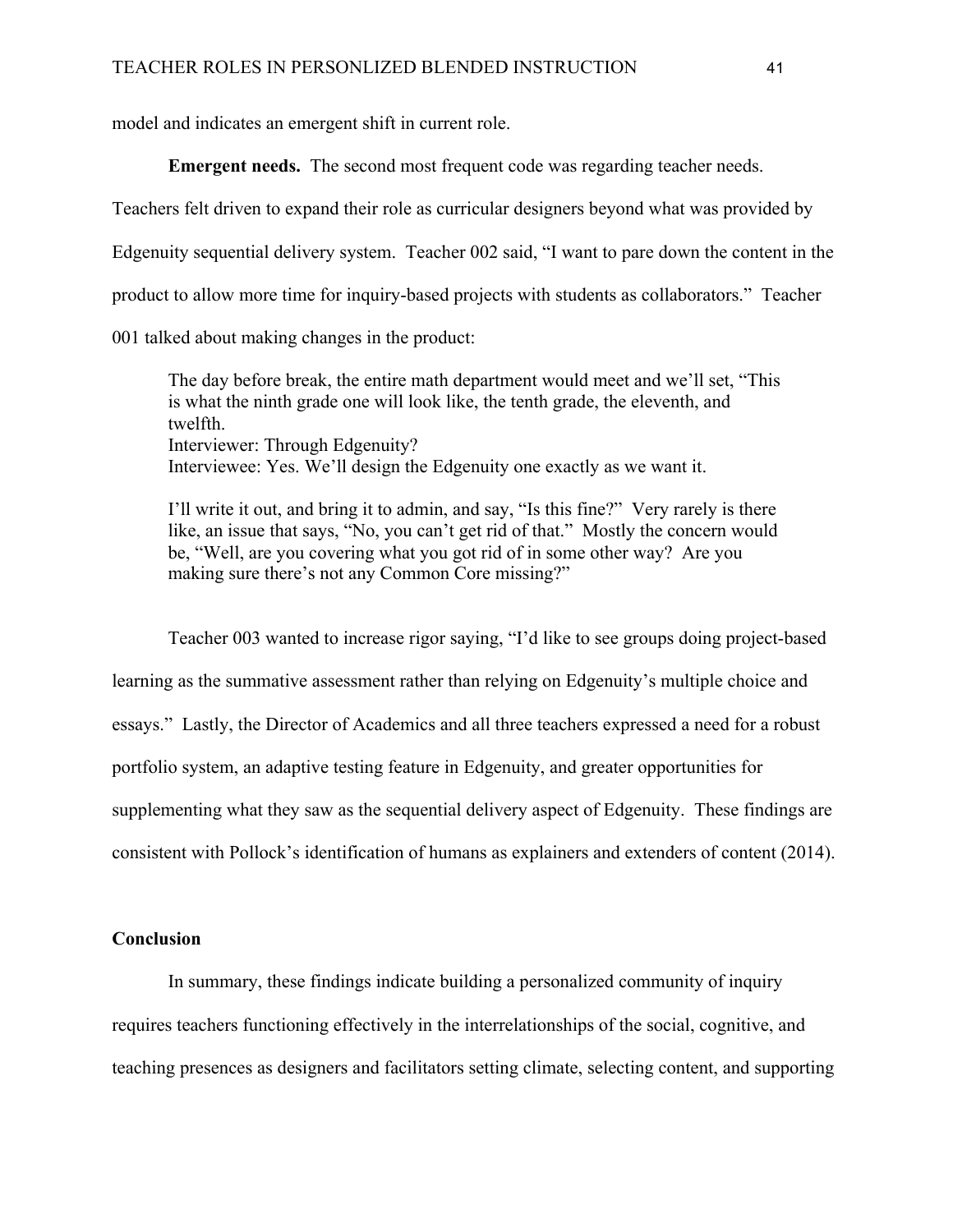discourse (Garrison & Cleveland-Innes, 2005). Table 2 lists my observed differences between a

traditional classroom and a flex model learning center.

### **Table 2**

Comparison: Traditional high school teacher with BL high school teacher

| <b>Teaching in traditional model</b>       | <b>Teaching in Blended Learning Model</b> |
|--------------------------------------------|-------------------------------------------|
|                                            |                                           |
| Teacher-centered instruction, lecture      | Student-centered inquiry model            |
| Teacher as content gate keeper             | Students have 24/7 access to content      |
| Mostly paper and text based materials      | Mostly digital materials                  |
| Mostly passive learners no control         | Active learners with choice               |
| Teacher's pace                             | Student's individual pace                 |
| Teacher designed assessments               | CCSS aligned assessment                   |
| Choice on frequency of formative tests     | Mandatory formative frequency             |
| Teacher records data                       | Dashboard records data                    |
| Teacher decides to give feedback           | Teacher /Product shares instant feedback  |
| Teaching in isolation                      | Collaborative team teaching               |
| Teacher independently generates curriculum | Teachers enhance supplement curriculum    |
| Class relies on competitive independence   | Learning community collaborations         |
| Grades are gradients of content mastery    | Focus on inquiry $&$ competency           |
| Students learn as cohort                   | Students demonstrate competency           |

Note: Adapted from Miles & Huberman (1994)

In terms of description, what emerged from three months of interviews, observations, and journaling is the metaphor of the learning center as a "beehive" of activity. Observation notes often make reference to the "buzz", the frequent fluctuation of activity, as teachers were in constant motion hovering from cubicle to cubicle guiding, refocusing, and answering student questions.

First, code analytics reveal new teaching staff trying to make sense of what works best in a new flex model. During three different team meetings teachers were observed problem solving issues and making decisions for the LC. Their pedagogical designs and practices involved problem solving three levels of blended instructional interactions: (a) face-to-face in advisories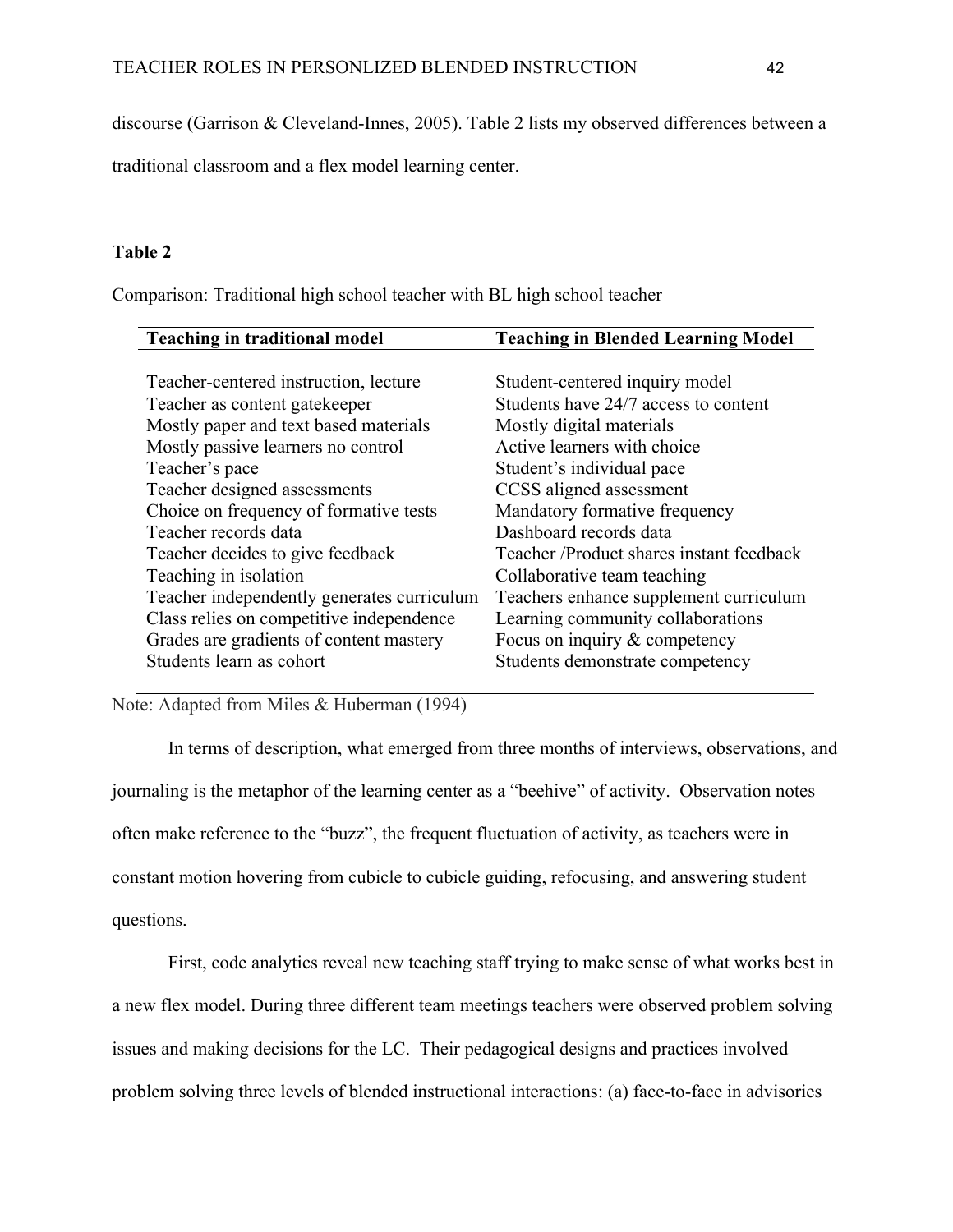and teams, (b) a blend of technology and instructor in the workshops designed either for intervention or thematic supplements, and (c) students fully online exclusively with Edgenuity with instructor assistance on the learning center floor. This is consistent with Carpe Diem, a similar flex model's early start up as reported by Han & Barrett (2014).

The pedagogical shift seems to be the teacher relationship supervising student choices for individualized learning strategies in conjunction with a content delivery system's predetermined curricular sequence. Teachers discovered they had to develop an innovative and flexible working relationship with Edgenuity, going beyond relying on the software as simply a course in a box baseline instructional tool in student-centered classroom. Instead, their role required taking pedagogical control of student learning by designing lessons that expanded thematic knowledge and cognition in relevant ways for some and re-taught lesson concepts for those in need (Drexler, 2010; Garrison & Cleveland-Innes, 2005; Vaughan 2013).

Second, further findings indicate significant role changes from those of a traditional teacher in a traditional school (TNTP, 2014). Teachers cite academic and behavioral innovation, motivational coaching, decision-making and adaptive flexibility as necessary qualities in supporting their roles as designers and facilitators of their personalized learning community. This required learning center ownership and collaboration by teachers as student advocates for the success all students (Christensen, Horn, & Staker 2013). Unlike a traditional classroom, social presence was the foundation of the program (Garrison, 2011). Again this is consistent with the charter's closest model, Carpe Diem (Han & Barrett, 2014).

Lastly, findings on teachers' emergent business capital needs indicate a heavy front-end workload requiring time, commitment, a student portfolio system, and robust mobile analytical data tools. Teachers also yearned for larger workshop facilities, as things were cramped in the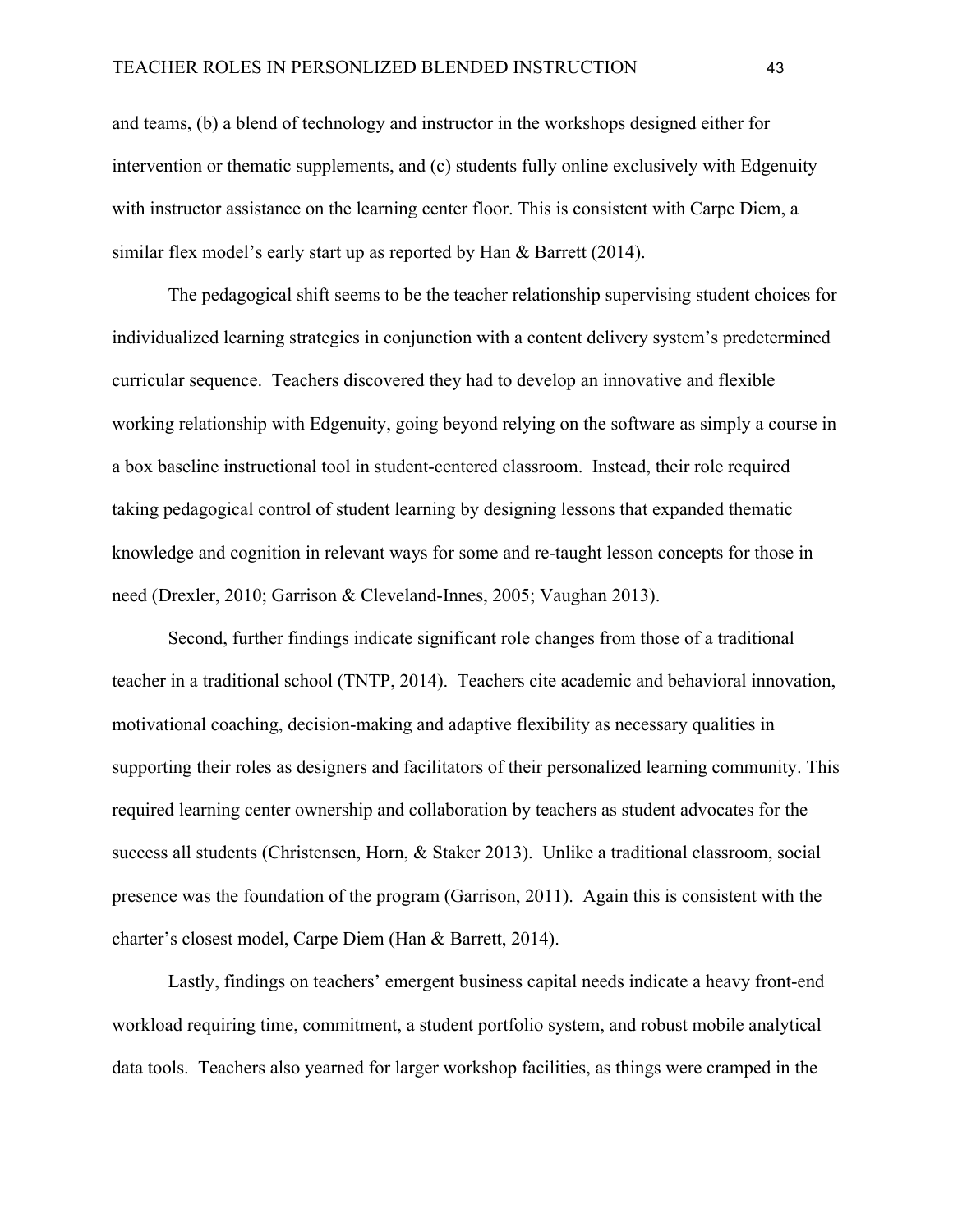LC and finding private areas to conference one or two students was difficult.

In terms of professional capital needs, teachers were satisfied with their social capital and autonomy, yet wanted leadership support for professional capital needs through practical training on flex model strategies. They exhibit strong group cohesion, part of social capital; however, being new teachers in a new program has them looking for additional pedagogical support in developing cognitive tasks (Garrison, 2009). When asked how they get their training 003 said, "They kind of do it on their own." Teachers all said they have to figure things out with no ongoing training beyond orientation. For instance, the concept and practice of data mining needs exploration as the availability of instant performance analytics is robust and consuming for the instructor underprepared for this type of practice. In addition, they expressed interest and made some attempts at inquiry activities at the individual student level and expressed uncertainty on how to go about that in a personalized environment (TNTP, 2014).

Therefore leaders looking to staff flex models are advised to hire to the INACOL teacher competencies framework of mindset and quality in addition to adaptive and technical skills (INACOL 2014). Qualities such as innovation and flexibility are critical mindset characteristics. The document *Redesigning Schools: Teacher & Staff Selection, Development, & Evaluation Toolkit* from Opportunity Culture has everything a leader needs to hire the right staff to these INACOL teacher competencies ("Redesigning Schools", 2012). These include job descriptions, screening tools for interviews, and competencies for evaluation. Each individual job description has critical competencies identified with definitions and specific behaviors along with an interview script with questions germane to that position. Evaluation tools also accompany each job description.

Table 3 includes effects ratings based on data reduction, category building, and frequency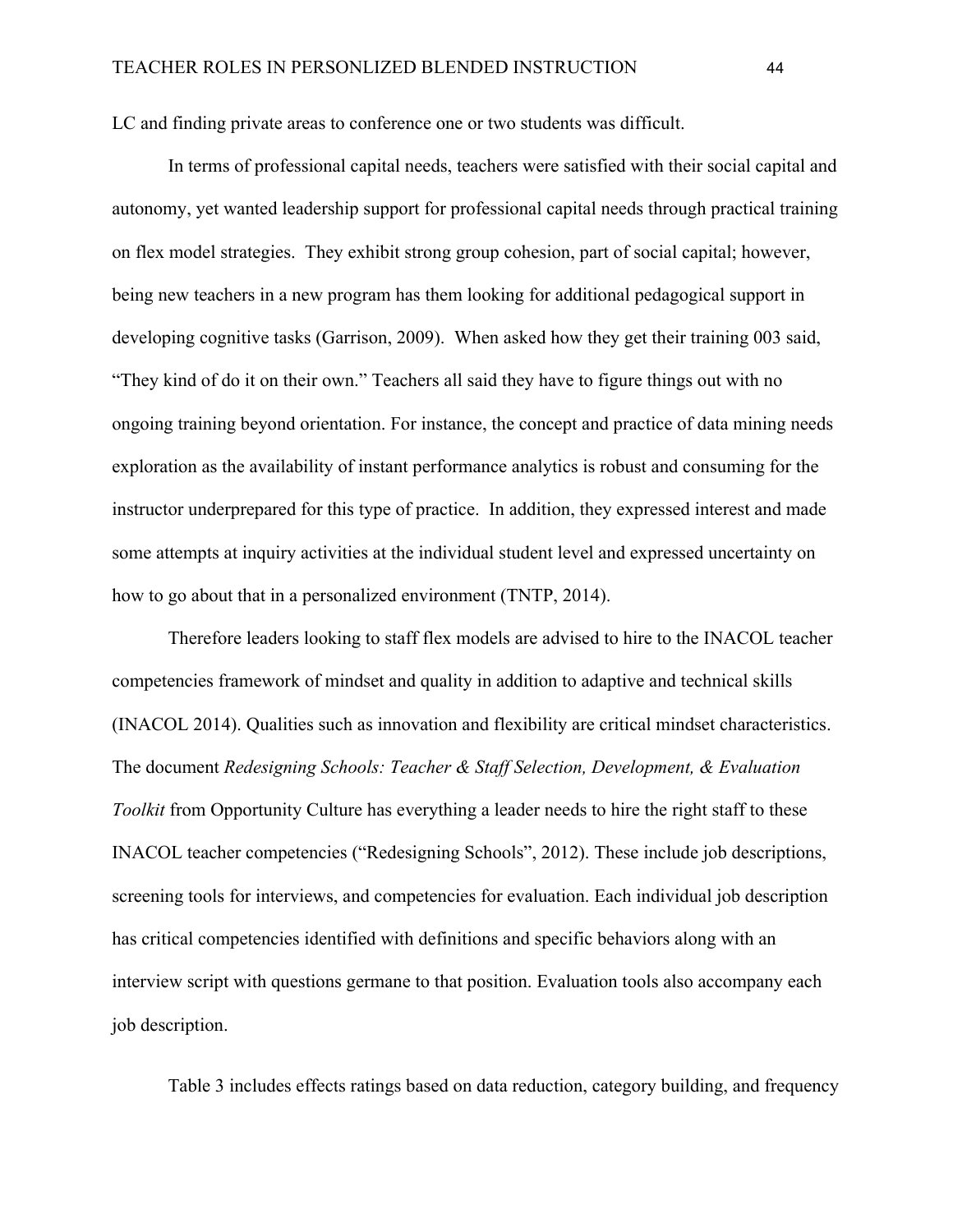of evidence as aligned to each of the three COI presences. An unexpected finding was the medium to low rating on administrative support in comparison to the expected high rating of teacher peer support.

### **Table 3**

|                                                                          | <b>Social Presence</b>                                                                                                                                                  | <b>Teaching Presence</b>                                                                                                                                               | <b>Cognitive Presence</b>                                                                                                                                                      |
|--------------------------------------------------------------------------|-------------------------------------------------------------------------------------------------------------------------------------------------------------------------|------------------------------------------------------------------------------------------------------------------------------------------------------------------------|--------------------------------------------------------------------------------------------------------------------------------------------------------------------------------|
| <b>Personalized</b><br>Pedagogy                                          | Medium - FTF only,<br>no digital social<br>presence in any cloud<br>apps or LMS.                                                                                        | High - Creative<br>Innovators and<br>facilitators of product<br>support & enhancement                                                                                  | Medium -all learning<br>bound to product<br>curriculum with<br>frequent teacher-<br>design supplements<br>No discourse                                                         |
| <b>Emergent</b><br><b>Teacher Role</b>                                   | $High$ – developing<br>highly personalized<br>learning community                                                                                                        | $Median - Design,$<br>facilitate, and provide<br>feedback on student<br>learning using live data<br>but bound to Edgenuity                                             | Medium - Know and<br>interact well with<br>Edgenuity FTF and<br>OL. Starting to design<br>basic thematic<br>projects/portfolios                                                |
| <b>Admin</b><br><b>Support for</b><br><b>Emergent</b><br><b>Needs</b>    | $Median - Admin$<br>has high contact with<br>students and low<br>contact with<br>teachers. Admin<br>provide PD on team<br>building. Teachers<br>have autonomy           | $Low -$<br>Administration<br>sees/expects high staff<br>turnaround<br>Admin reduced LC<br>roster 85 last year to 60<br>this year<br>Teachers own their own<br>for PD   | <b>Medium</b> $-$ strong staff<br>training and support<br>from Edgenuity<br>No school based<br>professional<br>development on BL<br>strategies Cognition<br>bound to Edgenuity |
| <b>Teachers</b><br><b>Support for</b><br><b>Emergent</b><br><b>Needs</b> | <b>High - Teachers</b><br>respect each other's<br>intellectual and<br>physical space<br>Positive outlook on<br>making model work.<br>Teachers create new<br>house teams | <b>High – Teachers</b><br>collaborate and innovate<br>daily as they design and<br>facilitate student<br>learning Teachers cite<br>own their own to figure<br>out model | <b>High - Teachers cover</b><br>each other's content<br>when necessary, trade<br>tips in Edgenuity and<br>workshop practices.<br>Collaborate on<br>common goal/data<br>forms   |

*Effects Matrix- Ranked evidence of COI variables to research questions*

Note: Adapted from Miles & Huberman (1994) LMS - learning management system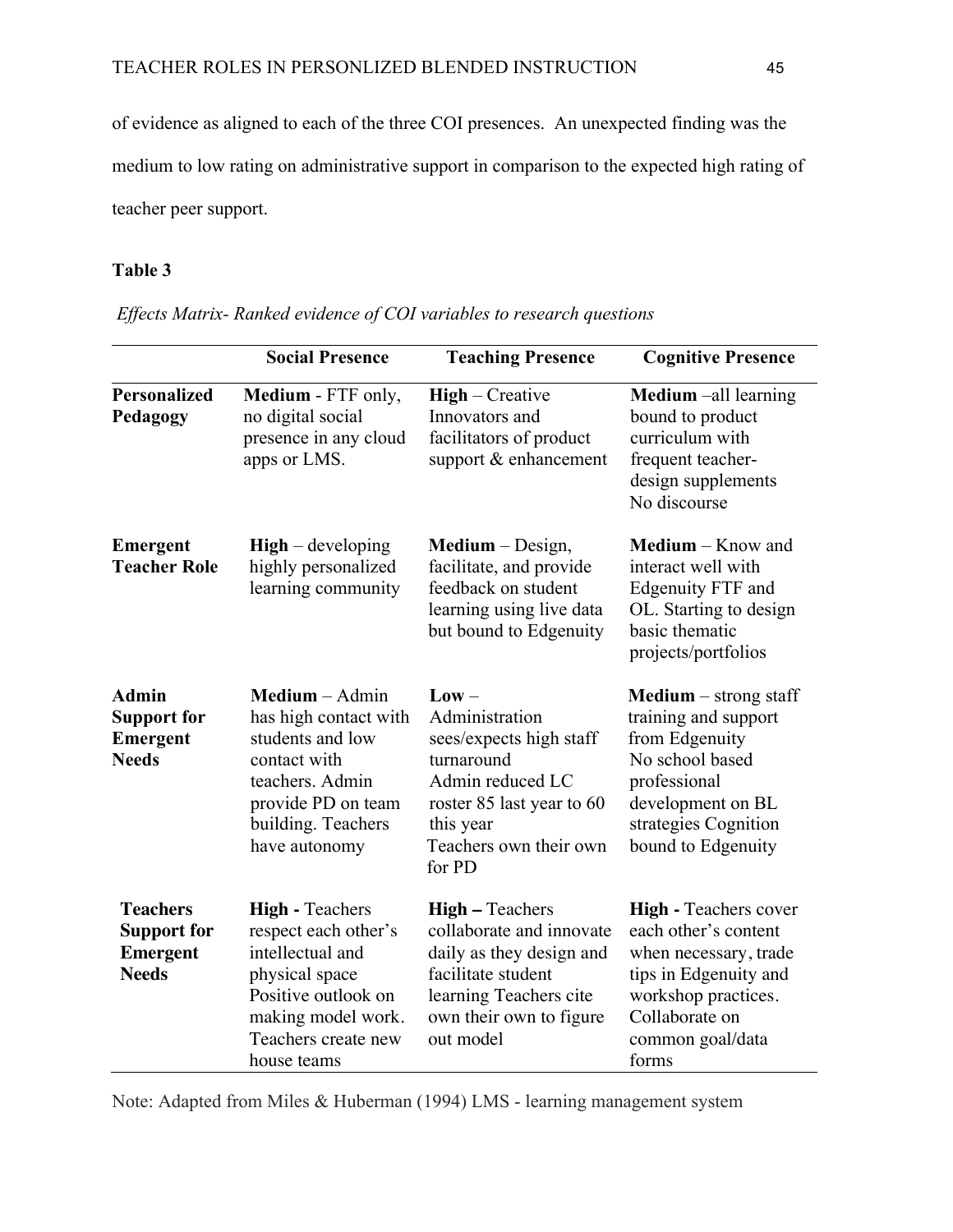#### **Limitations**

The primary weakness of this case study is its small size; however, generalizability is usually not a goal with exploratory case studies. Instead, the size becomes a strength, allowing for rich depth and vivid descriptions of practice (Miles & Huberman, 1994).

In regards to limitations on research questions, I was expecting greater use of  $21<sup>st</sup>$  century pedagogies in a virtual charter school, especially in digital literacies— particularly written student discourse through digital writing venues and portfolio development. This expectation is influenced by my personal biases and idiosyncrasies. As a result, I had to make quick adjustments to my interview questions. Since I was working alone, this left all interpretations dependent on my skills to remain descriptive as a non-participatory observer.

Demographics is a limitation in this study, as the sampled three teachers are all Caucasian and in their early twenties with less than three years teaching experience. Once again, I had to adjust interview questions to these conditions. I wondered if I would get the same data on teacher roles from a different learning center at a different grade level with teachers from different backgrounds and experience. I maintained rigor in observations, yet my presence, age, and experience during data gathering (which is often unavoidable) may have affected the subjects' responses. A wider sampling of staff including specialists is a potential research condition for a future team of researchers.

Further limitations in emergent capital needs appeared in the third month of observations. I noticed a disconnect between administration and the LC teachers in terms of support, as my purposeful delimitations were the administration, students, and student artifacts. Here my delimitation not to include the administration left me to pursue informal conversations with them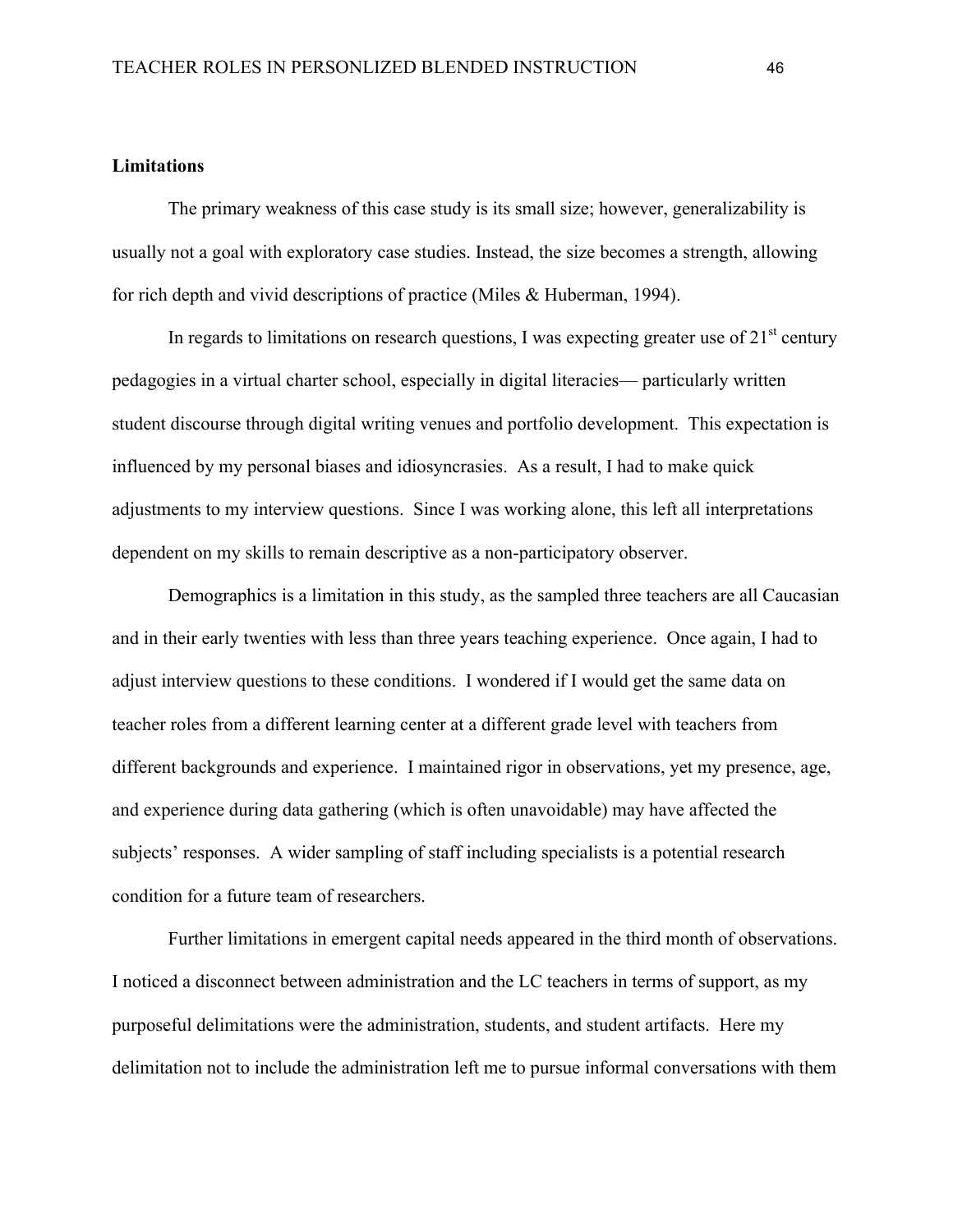about their views on how they gauge effective teachers in the learning centers. The concept of shared or distributed leadership in BL models is a key item for additional research exploring the continuum of autonomy, support, and direction.

The entire study of the teachers was dependent on my skills as a researcher operating alone in the study. As the lone coder, the volume of data made analysis and interpretation time consuming and laborious and at times unwieldy, mostly in the broad domains of the COI theory and additional emergent themes.

I also found that using both a deductive and inductive process added additional layers of complexity to analysis resulting in difficulty visualizing the data. Over four months, I made numerous different types of matrices looking for ways to explicate the research questions. I also sketched numerous network maps looking for ways to link categories emerging from the coding process. Further design-based thinking may lead to choosing a more specific study investigating interrelationships in the COI model such as how digital literacies exemplify cognitive presence, as an example.

#### **Recommendations**

**Study recommendations.** Study recommendations include transitioning to a mixed method study strategy using the COI survey with modifications for high school students. This will add additional data points as the COI community expands into the secondary education field. Additional survey data points are necessary to understand both the teacher and student perspectives on the course delivery system and all three COI presences. In addition, building and adjusting a large database of interview questions applicable to teacher age, experience, and demographic provides adaptive sets of interview questions.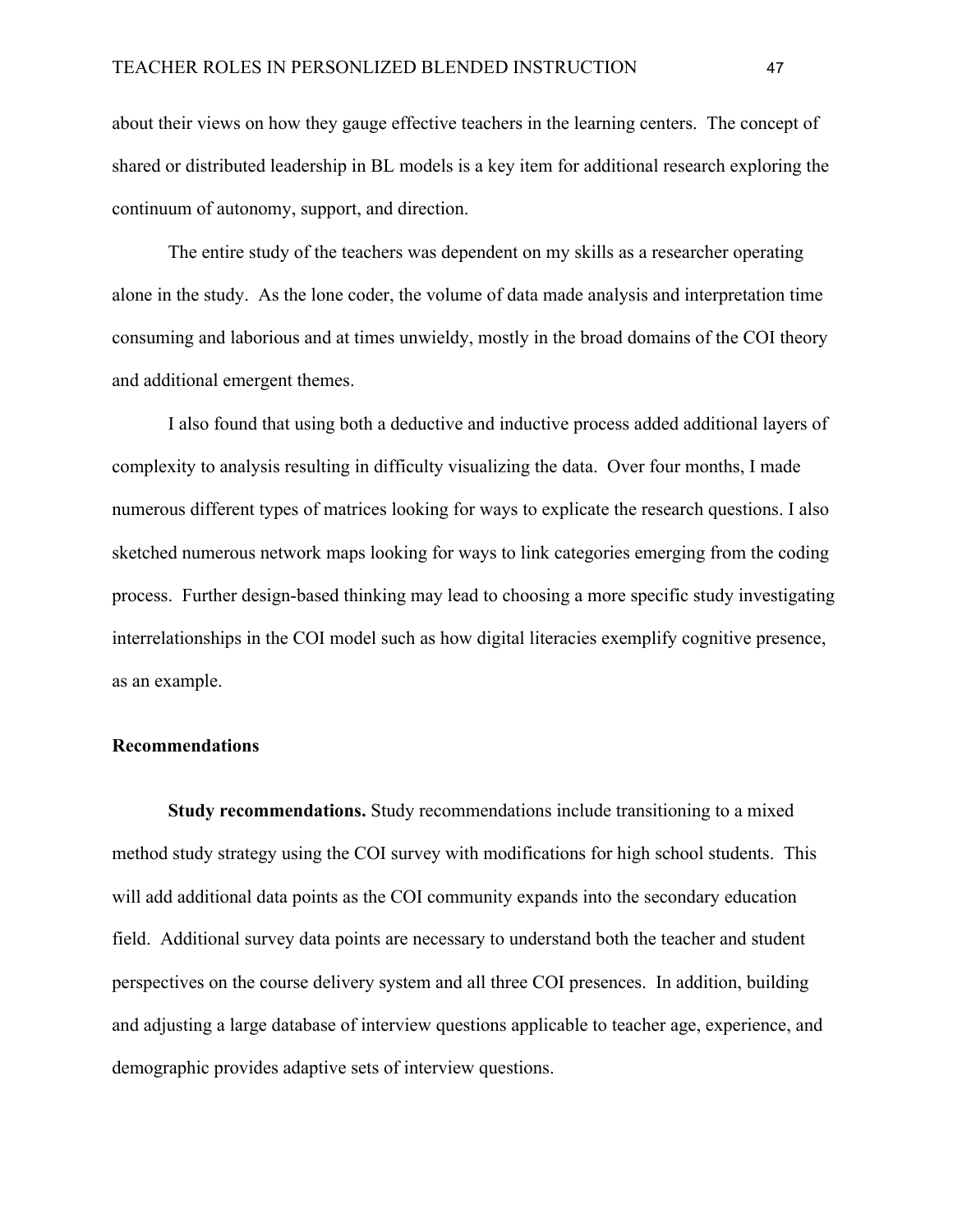Adding quantitative statistical analysis may add additional layers of validity, thereby checking any perceived inherent weakness in the qualitative model. Triangulating qualitative code categories with statistical analysis may enhance internal validity as the study evolves into causality and explanation. Migrating to a two-person research team for interviews could reduce verification bias by respondents and add additional journal calibration during observations. Shared data coding will save time and provide additional validity in calibrating codes, adjusting the codebook, and category development. These modifications better serve issues of causality, transferability of findings, and generalization to practice.

**Field recommendations**. The following field recommendations have three phases based on INACOL recommendations for alignments between K-12 and higher education (2014). In addition, field recommendations include leaders, designers, and practitioners to coordinate collaborative efforts using distributed leadership strategies. I propose an evolution in BL models that combines the Rotation model with the Flex model as "innovation zones", replacing cubicles with open pods, including soft skills zones for face-to-face social interaction and breakout areas for instructor led hard skills enhancements and remediation. A series of makers' islands offer students hands on "tinkering" zones for project-based learning; large open spaces will host these physical accommodations, as learners and instructors migrate through each learning mini-zone based on suitability to instructional learning needs.

**Pre-service**. For instance, both sets of recommendations offer calls to action for capacity building through clinical experiences in preparing, training, and supporting teachers and administrators as  $21<sup>st</sup>$  century practitioners. The CAPSS NextEd document has six subsections under the main heading *Boosting Teacher Quality* (2011). In the second subsection, CAPPS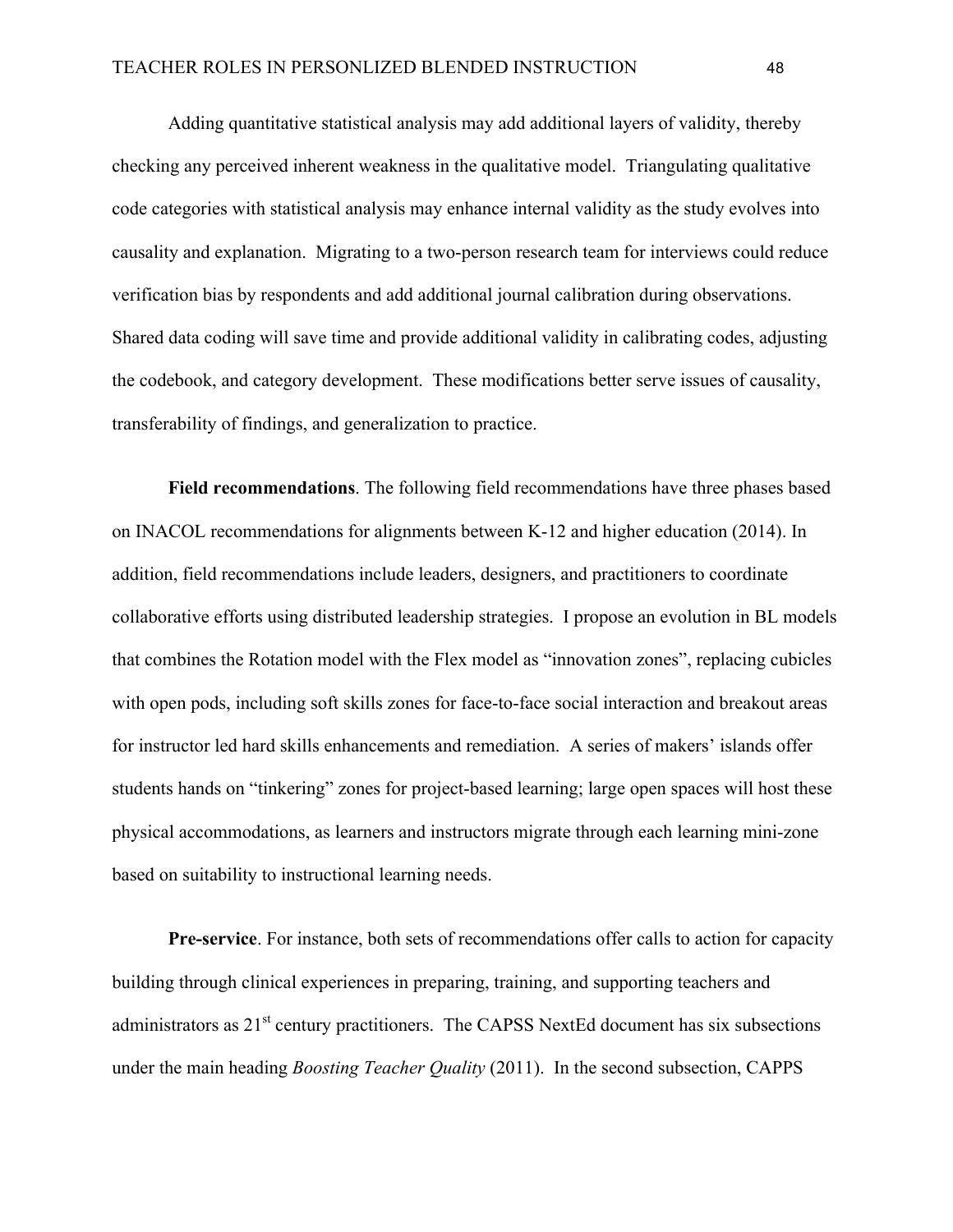recommends education preparation programs equip teachers and leaders with the skills they need to prepare students for the complex demands of living in the 21st century, saying preparatory schools failed to

Prepare teachers and leaders through forward-thinking programs that emphasize how to teach, learn and lead in a transformed system and assign them to positions that capitalize on their strengths (2011).

Their recommended actions for teacher preparatory programs include clinical internships, coaching and mentoring supports, and demonstrated competency in  $21<sup>st</sup>$  century teaching skills in serving students from diverse backgrounds (CAPSS, 2011). The INACOL recommendations call for pre-service preparation programs to include specific training for teaching in online, blended, and competency-based environments (Worthen & Patrick, 2014), questioning policy on certification requirements and university definitions of those requirements.

Therefore, offering pre-service training opportunities for teacher candidates to safely experience disruptive models such as rotation, flex, and virtual models, demands experts and coaches at both the higher education levels and in the K-12 environment. The NextEd document refers to this as student-centered, relational staffing, featuring professional partnerships with experts, certified staff, community resources and mentors (CAPSS, 2011).

My recommendation suggests methodology classes provide training in designing, modeling, and instructing these BL models as clinical innovation labs aligned to the INACOL blended teacher competencies framework. These competencies provide a curricular backbone to build appropriate coursework on the four framework tenets of mindset, qualities, adaptive skills, and technical skills (Powell, Rabbitt, & Kennedy, (2014). Using this framework, pre-service teachers need to train in COI-based courses that model and require demonstrable cognitive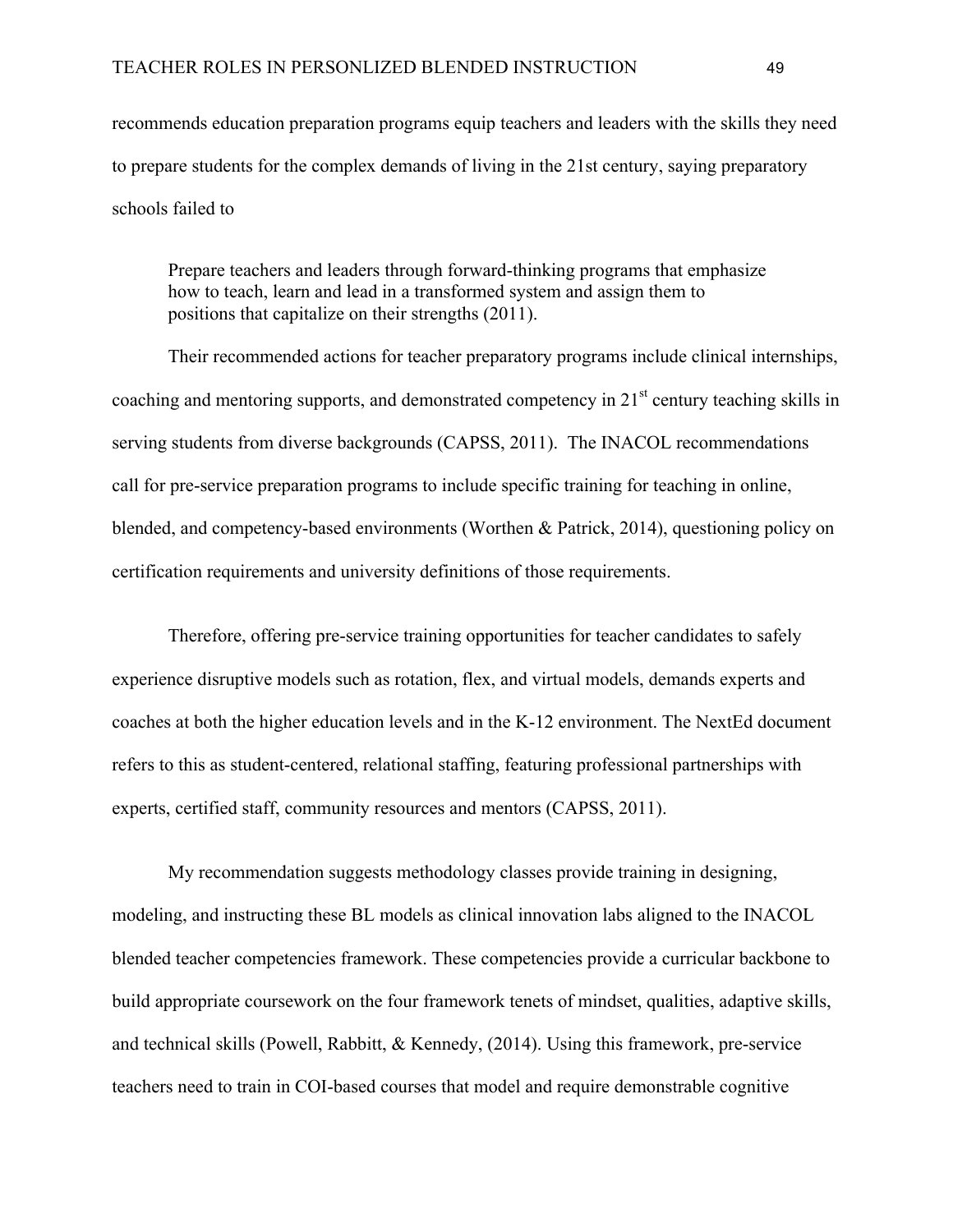mastery in personalized BL pedagogy, data analytics, assessment feedback, and instructional intervention. Teachers will experience social presence in building social and cultural capital online and face-to-face using learning management systems and appropriate digital literacies. Teacher can design and facilitate webinars and video chats with field-based virtual mentors already in working in BL models. While these labs are not a new concept, exploring partnerships with 21<sup>st</sup> century tools and apps pushes learning communities into new arenas of connectivity.

**Master teachers.** INACOL frameworks suggest graduates demonstrating clinical competency earning micro credentialing as BL master teachers (Worthen & Patrick, 2014). State departments of education will have to support alternative credentialing while universities offer practitioners interested in becoming master teachers advanced course levels supporting an educational specialist competency as BL master teacher. This master's level class based in COI theory will require competency in all the features of a  $21<sup>st</sup>$  century LC with emphasis on innovative teacher leadership, collaborative community building, rigorous digital discourse, and robust data analytics in simultaneous multimodal BL environments such as Flex and Rotation models. Part of their training will require praxis with pre-service teachers both online and in the innovation lab. This concept of demonstrating clinical competency over seat time is consistent with the NextEd policy recommendations for this position as well (CAPSS, 2011).

**Digital leadership.** Further policy implications surrounds concepts of digital leadership as innovation centers will push visionary leadership into creative improvements requiring attention to human capital and systemic capacity for change. Currently, education leadership programs offer minimal preparation for  $21<sup>st</sup>$  century leaders participating, promoting, and collaborating with stakeholders using digital learning tools. In response, universities could align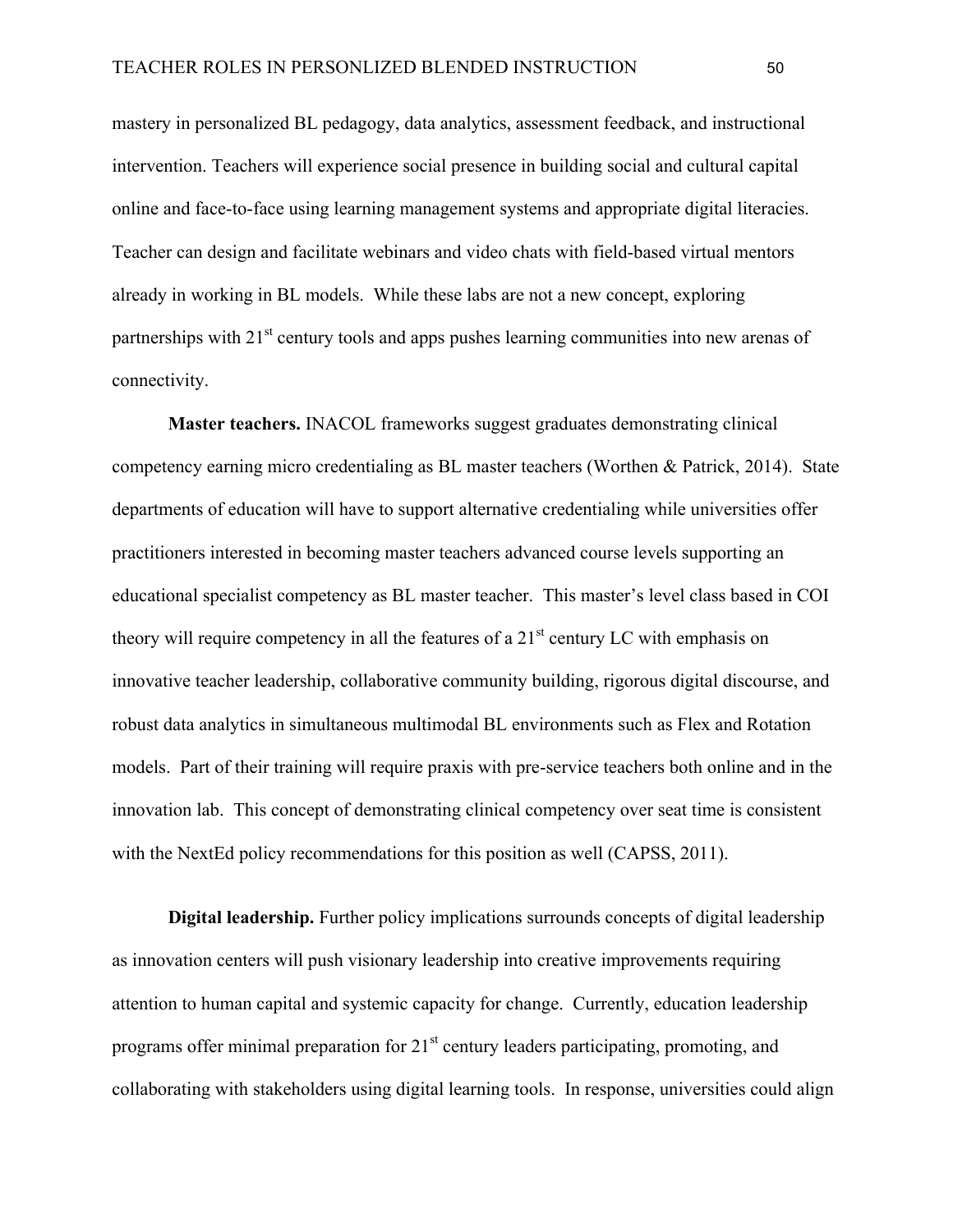leadership coursework to purposeful experiences using evaluation tools observing master teacher trainees and pre-service teachers in their innovation labs either FTF or online.

Coursework would emphasize the INACOL Teacher Competencies Frameworks (2014) and a host of digital leadership competencies. These include legal ethics in privacy and cloudbased student information, school communications and branding with social networking tools, data management and digital portfolio systems for teachers and students, and effective use of teacher and program evaluation tools.

Functioning in these clinical environments, digital leaders learn to enhance teacher capacity in personalized competency systems building appropriate growth models, develop systemic data systems, and coordinate with educational vendors for product alignment to specific program goals and needs. In addition, as connected leaders, they can explore building their professional learning networks and sharing inquiries, issues, and results from observations of practice applicable to their school's zones of innovation with other leaders throughout the world. Cautions include funding and staffing clinical learning centers with appropriate physical and virtual resources.

#### **Policy Implications**

This section looks at policy recommendations for school leaders transitioning to personalized blended learning models with a focus on (a) improving human capital through personalized training programs that are competency based using BL delivery models (b) comprehensive supports for innovation zones (c) supportive policy flexibility aligned to district personalization goals (Patrick & Sturgis, 2015).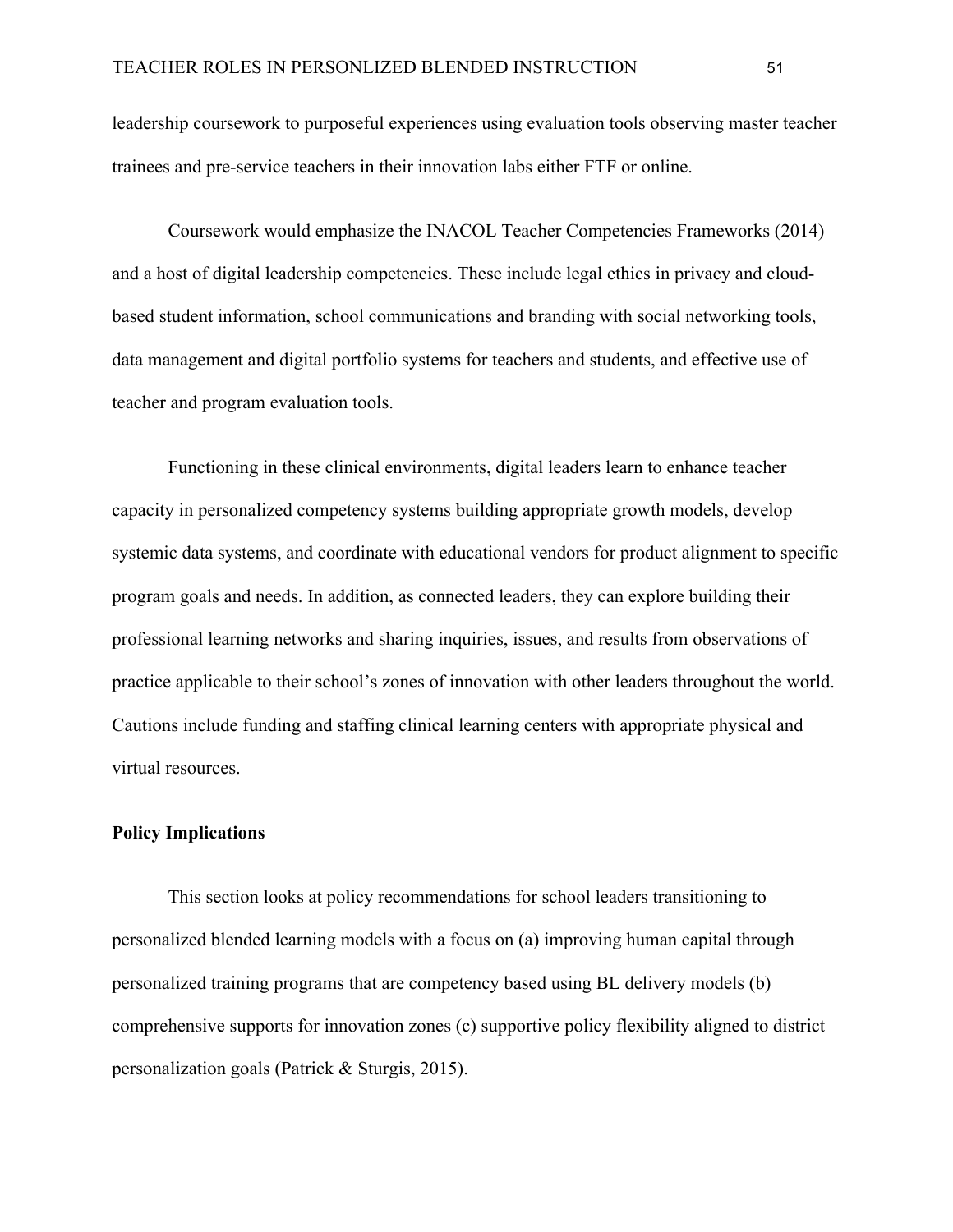These policy recommendations come from the 2014 INACOL state policy frameworks (Worthen & Patrick, 2014) and the Connecticut Association of Public School Superintendents (CAPSS) NextEd policy recommendations for personalized learning in Connecticut (2011). Both documents call for state departments of education to exercise latitude for exploring the implications of high quality BL programs on existing policy structures.

**Human capital**. Improving human capital starts with improving human capital support systems. Using the field recommendations, state departments of education can fund and expedite transformative designs in pre-service, current service, and leadership education programs. Transformative practices outlined in the recommendations, build human capital through upgraded competency-based licensure programs and standardized online professional development options. States can build credentialing opportunities for teachers pursuing BL micro credentials through financial incentives. These options can be asynchronous on demand training modules or BL delivery models run by schools or regional education support centers.

**Flexibility.** Both NextEd and INACOL policy briefs call for state flexibility for creating innovation zones. Flexibility in policy includes autonomy for schools to figure out pacing guides, attendance policies, and transitions to competency credits based on mastery rather than seat time. States will partner with vendors of high quality common core aligned courseware systems affordable to financially challenged districts. Teacher role definitions, contracts, and certifications require leeway and latitude for practitioners yet accountability for performance data and transparent practice (INACOL, 2014). Cautions include political will, time, resources, and funding.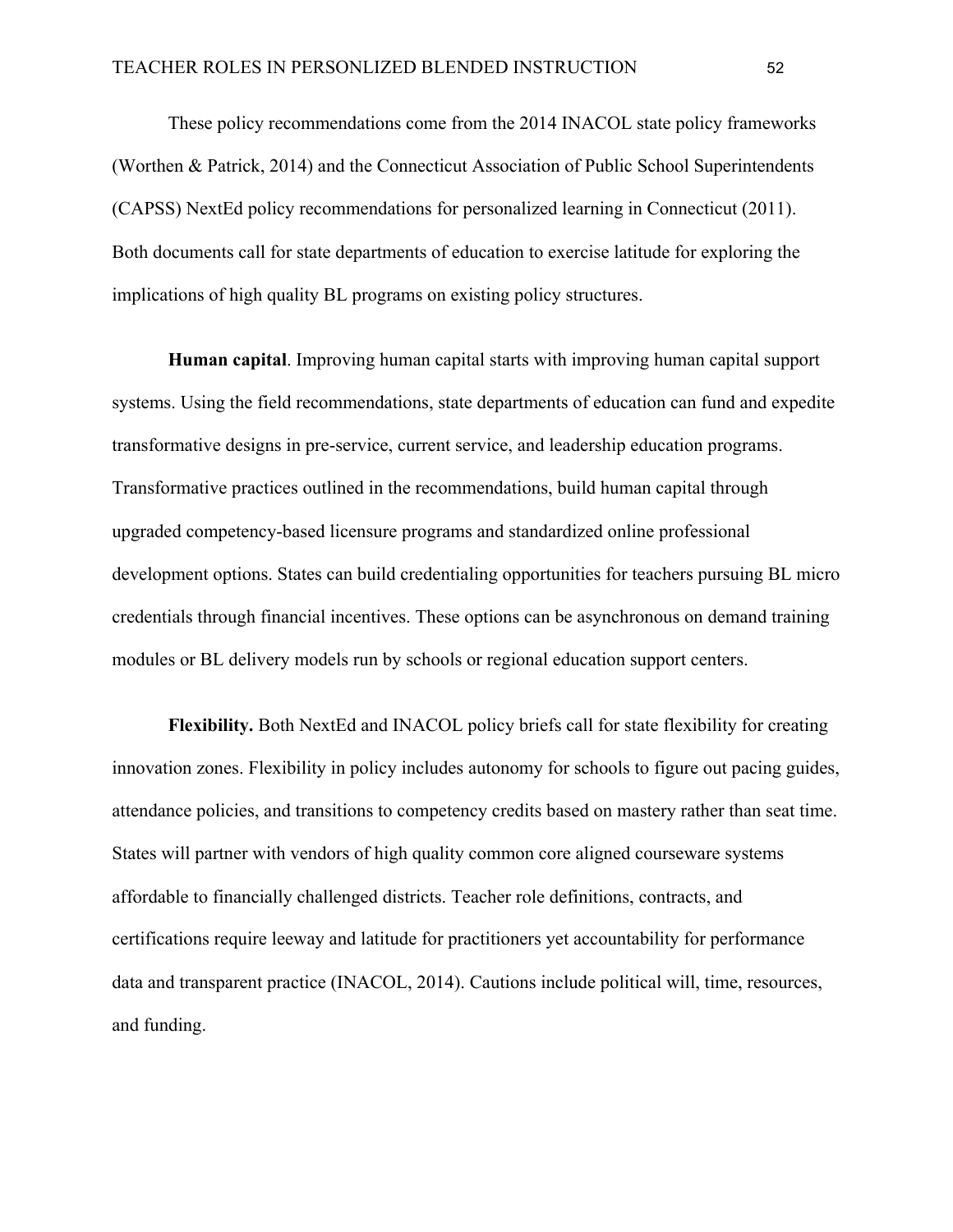**Autonomy.** Lastly state policy should support district autonomy in contextual program designs. Policy leaders can develop checks and balances ensuring that locally designed programs have assessments and curricular goals meeting state standards. State policies should support district innovations in alternative scheduling options for these competency-based programs serving over age under credited students, fast track gifted and talented, and thematic pathway programs (Patrick & Sturgis, 2015).

The PELP coherence framework provides visionary digital leaders building innovation zones throughout a district, a structure to develop purposeful loose/tight couplings working with creative stakeholders to coordinate these policy implications (Childress, Elmore, Grossman, & Akinola, 2004). Stakeholders will develop hiring credentials, certification and contract issues, on-site and online capital support, staff and program performance evaluations, and continuous growth benchmarks. This will push district and school leaders mindsets as distributed leadership structures emphasize adaptive systems for design, implementation, and evaluation of innovation centers. This systematic approach to improving human capital will result in enhanced learning and increased achievement for children (Worthen & Patrick, 2014).

In four years with the Carnegie Teachers for a New Era (TNA) at the University of Connecticut, I experienced a collaborative community of inquiry dedicated to supporting new teachers in the field through this type of proposed partnership. This could be the next level of work in the evolution of both teacher and leadership training and support focusing on meeting policy recommendations building competency-based personalized learning environments for all Connecticut educators and their students.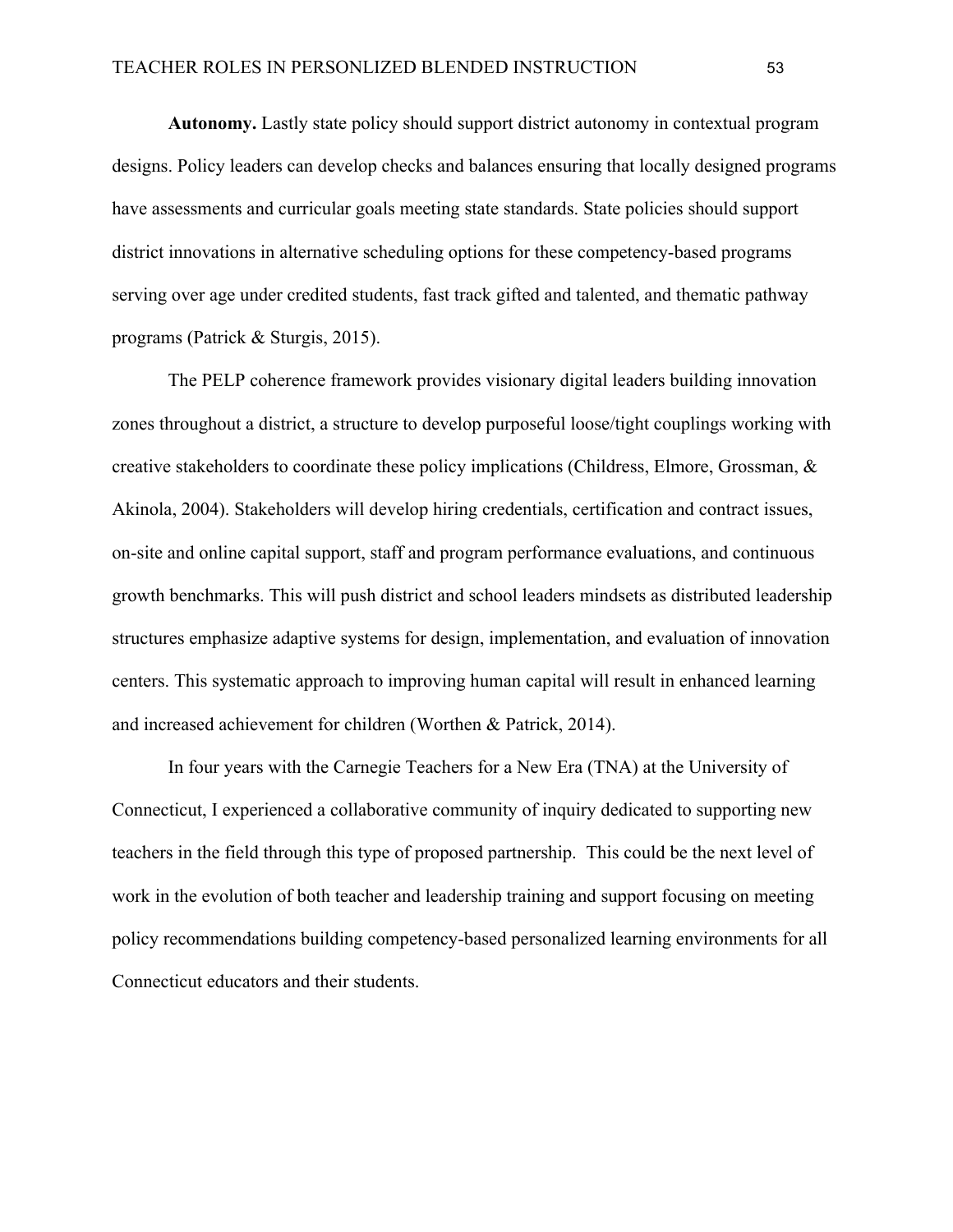#### References

Akyol, Z., & Garrison, D. R. (2008). The development of a community of inquiry over time in an online course: Understanding the progression and integration of social, cognitive and teaching presence. *Journal of Asynchronous Learning Networks, 12*(2-3), 3-23.

Alliance for Excellent Education (2010). http://all4ed.org/issues/achievement-gap/

- Anderson, T., Rourke, L., Garrison, D. R., & Archer, W. (2001). Assessing teaching presence in computer conferencing context. *Journal of Asynchronous Learning Networks, 5*(2), 1-17.
- Annand, D. (2011). Social presence within the community of inquiry framework. *The International Review of Research In Open And Distributed Learning, 12*(5), 40- 56. http://www.irrodl.org/index.php/irrodl/article/view/924/1855
- Archambeault, L., & Kennedy, K. (2014) Teacher preparation for K-12 online and blended learning.
- Barbour, M. K., & Reeves, T. C. (2009). The reality of virtual schools: A review of the literature. *Computers and Education, 52*(2), 402–416.
- Bonk, C. & Graham, C. (2005). *Handbook of blended learning: Global perspectives, local designs.* San Francisco, CA: Pfeiffer Publishing.
- Borep, J., West, R., Graham, C. (2011). Improving online social presence through asynchronous video. Department of Instructional Psychology and Technology. Brigham Young University, United States.
- Capdeferro, N., & Romero, M. (2012). Are online learners frustrated with collaborative learning experiences? *The International Review of Research in Open and Distance Learning, 13*(2), 26-44. http://www.irrodl.org/index.php/irrodl/article/view/1127
- CAPPS, (2011) NextEd: Transforming Connecticut's education system. http://www.ctnexted.org/pdfs/CAPSS\_0101-FullReport.pdf
- Casey, G., & Evans, T. (2011). Designing for learning: Online social networks as a classroom environment. *The International Review of Research in Open and Distance Learning, 12*(7), 1-26. http://www.irrodl.org/index.php/irrodl/article/view/1011
- Cator, K., Schneider, C., Vander Ark , T. (2014) Preparing Teachers for Deeper Learning: competency-based teacher preparation and development. http://gettingsmart.com/2014/05/preparing-teachers-deeper-learning-2/
- Chen, B., & Bryer, T. (2012). Investigating instructional strategies for using social media in formal and informal learning. *The International Review of Research in Open and Distance Learning, 13*(1), 87-104.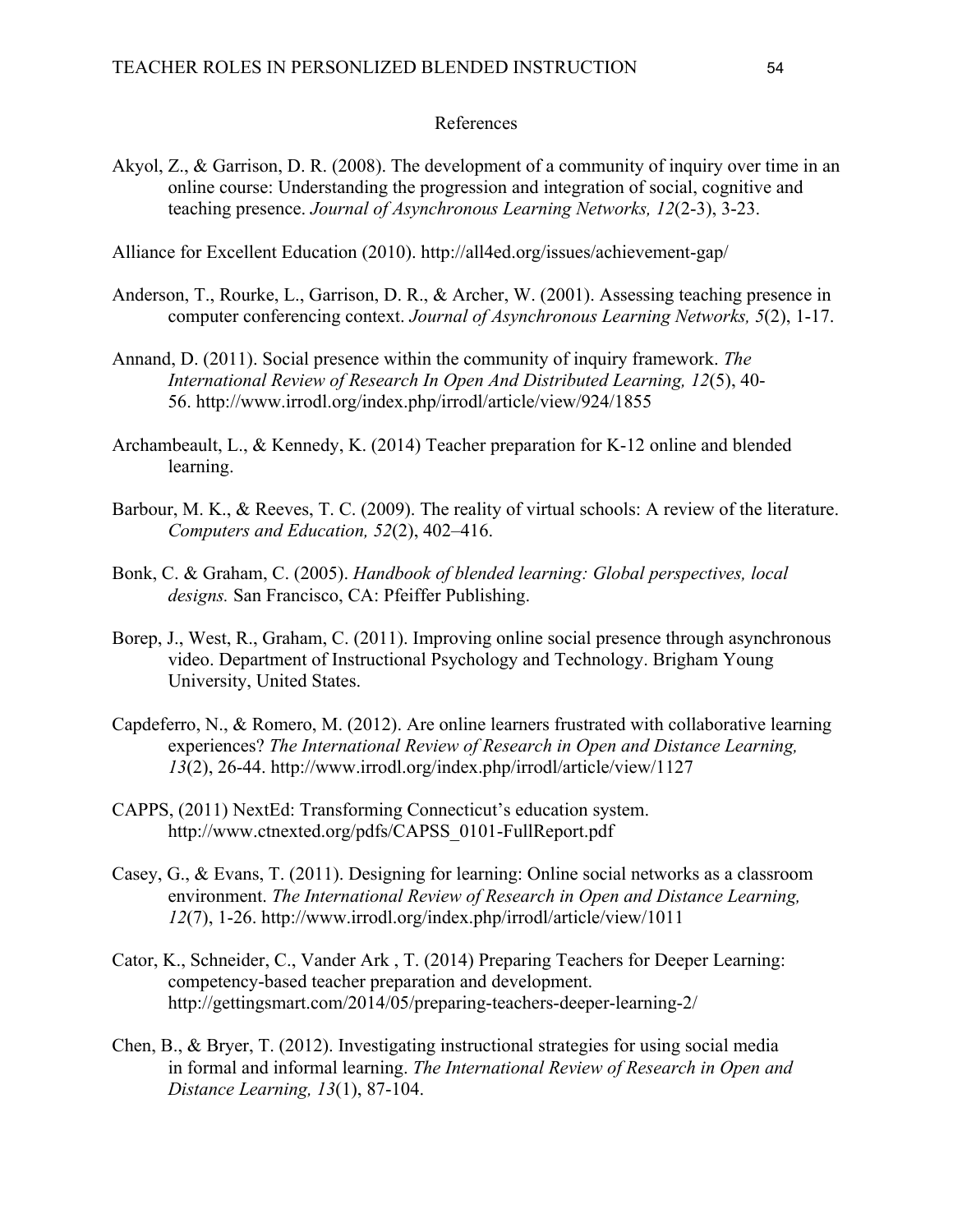http://www.irrodl.org/index.php/irrodl/article/view/1027

- Childress , Emore, Grossman, & Akinola (2004). Note on the PELP coherence framework. Demonstrated competency Harvard Graduate School of Education.
- Christensen, C., Horn, M., Staker H. (2013). Is K12 blended learning disruptive? An introduction to the theory of hybrids. San Mateo, CA: Clayton Christensen Institute for Disruptive Innovation. http://3jrru23si058xyg03oiyzu9p.wpengine. netdnacdn.com/wpcontent/uploads/2014/06/IsK2blendedearningdisruptive.pdf
- Conrad, C., Serlin, R., (2011). *Research in education: Pursuing ideas as the keystone of exemplary inquiry.* Sage Publications Inc. Thousand Oaks, CA.
- Creswell, J.W. (1998). *Qualitative inquiry and research design: Choosing among five approaches (2nd ed.).* Thousand Oaks, CA: Sage.
- Creswell, J.W. (2007). *Qualitative inquiry and research design: Choosing among five approaches (2nd ed.)*. Thousand Oaks, CA: Sage.
- Cuban, L. (2009) *Oversold and Underused; Computers in Classrooms* Harvard University Press 2009
- De George-Walker, L., Keeffe, M., (2009). *Self determined blended learning: A case study of blended learning design.* University of Southern Queensland, Toowoomba, Australia ISSN 0729-4360
- Drexler, W., (2010). The networked student model for construction of personal learning environments: Balancing teacher control and student autonomy. *Australasian Journal of Educational Technology 26*(3), 369-385. Retrieved from http://www.ascilite.org.au/ajet/ajet26/drexler.html
- Drysdale, J. S., Graham, C. R., Halverson, L. R., & Spring, K. J. (2013). Analysis of research trends in dissertations and theses studying blended learning. *Internet and Higher Education, 17* (1), 90–100.
- Drysdale, J S., Graham, C.R., Spring, K.A. & Halverson, L.R., (2012) An analysis of research trends in dissertations and theses studying blended learning, The Internet and Higher Education.
- Dziuban, C., Hartman, J., & Moskal, P. (2004). Blended learning. EDUCAUSE Center for Applied Research Bulletin.
- Foundation for Excellence in Education. (2013). Digital learning report card. http://digitallearningnow.com/report-card/

Garrison, D. R. (2009). Communities of inquiry in online learning: Social, teaching and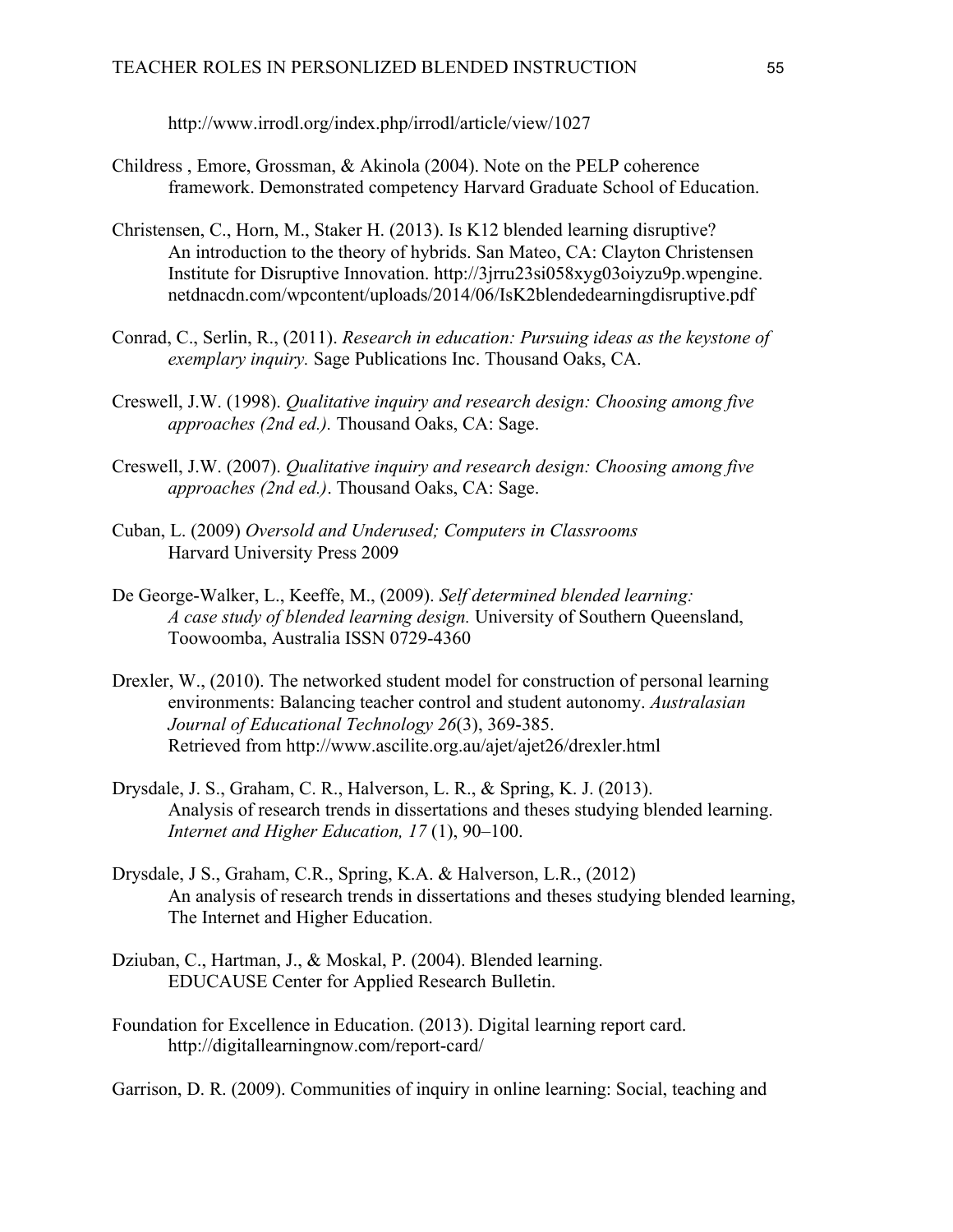cognitive presence. In C. Howard et al. (Eds.), *Encyclopedia of distance and online learning*, (2nd ed., pp. 352-355). Hershey, PA: IGI Global.

- Garrison, D. R., Anderson, T., & Archer, W. (2000). Critical inquiry in a text-based environment: Computer conferencing in higher education. *The Internet and Higher Education, 2*(2–3), 87-105.
- Garrison, D.R., & Anderson, T. (2003). *E-Learning in the 21st century: A framework for research and practice*. London: Routledge/Falmer.
- Garrison, D.R., & Arbaugh, J.B. (2007). Researching the community of inquiry framework: Review, issues, and future directions. *The Internet and Higher Education, 10*(3), 157- 172.
- Garrison, D.R., & Cleveland-Innes, M. (2005). Facilitating cognitive presence in online learning: Interaction is not enough. *The American Journal of Distance Education, 19*(3), 133-148.
- Garrison, D.R., & Kanuka, H. (2004). Blended learning: Uncovering its transformative potential in higher education. *The Internet and Higher Education, 7*(2), 95–105.
- Garrison, D. R., & Vaughan, N. (2008). Blended learning in higher education. San Francisco: Jossey-Bass. *Online and Blended Communities of Inquiry: Exploring the Developmental and Perceptional Differigher Education, 11*(3-4), 133-136.
- Garrison, D. R (2011) E-Learning in the 21st century. A framework for research and practice Taylor & Francis.
- Fullan, M. (2011). Choosing the wrong drivers for whole system reform. Center for Strategic Education.
- Graham, C. R. (2013). Emerging practice and research in blended learning. In M. G. Moore (Ed.), *Handbook of distance education* (3rd ed., pp. 333– 350). New York, NY: Routledge.
- Gerbic, P. (2011). Teaching using a blended approach- what does the literature tell us? *Educational Media International*, 48:3, 221-234.
- Gibbons, A. S., & Bunderson, C. V. (2005). Explore, explain, design. In K. K. Leondard (Ed.), *Encyclopedia of Social Measurement* (pp. 927–938) New York, NY: Elsevier
- Halverson, L. R., Graham, C. R., Spring, K. J., & Drysdale, J. S. (2012). An analysis of high impact scholarship and publication trends in blended learning. *Distance Education, 33*(3). 381-413.
- Han, J. G., & Barrett, S. K. (2014). Carpe Diem-Meridian: Achieving academic progress through digital and in-person instruction. Indianapolis, IN: Indiana Charter School Board, and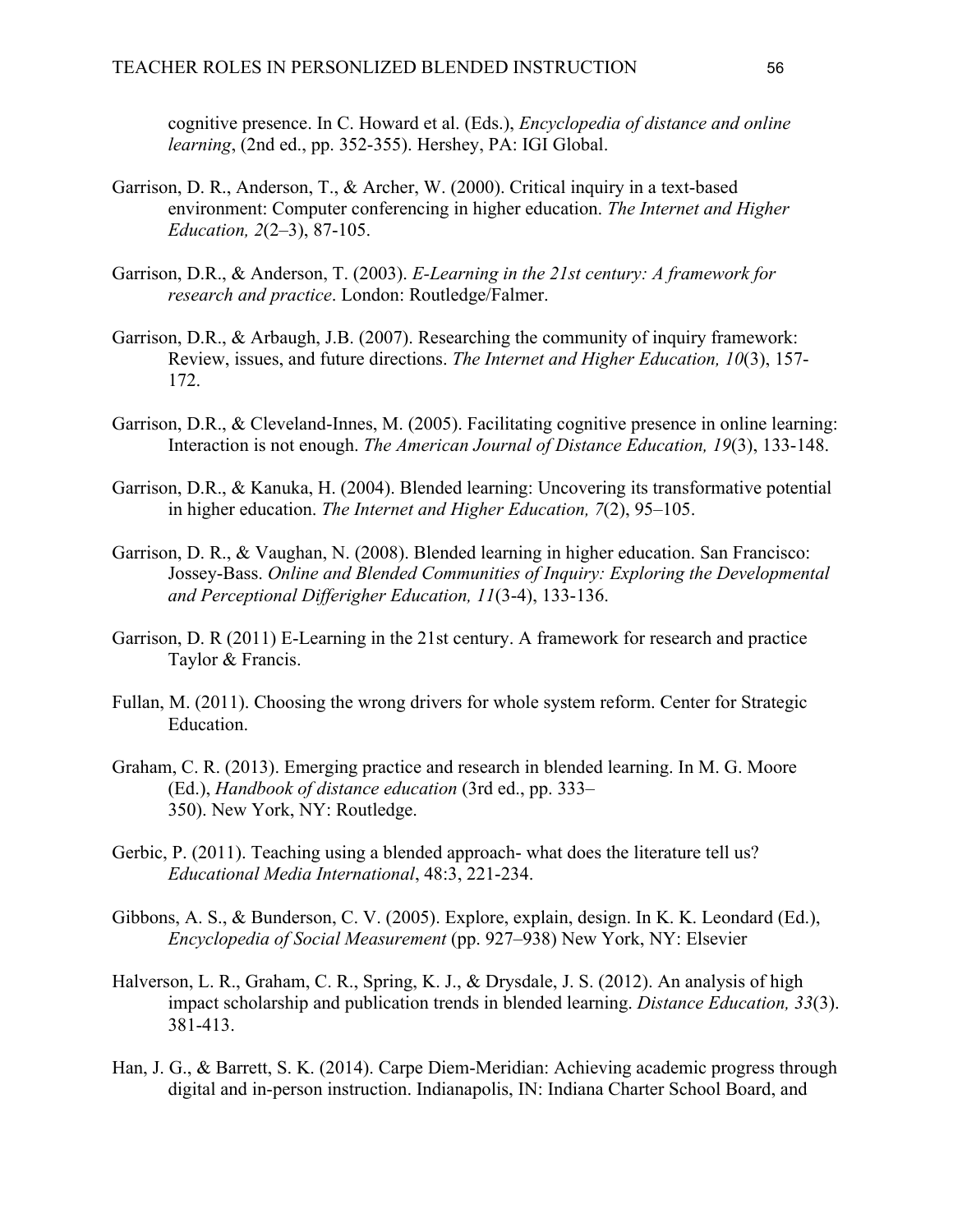Chapel Hill, NC: Public Impact. http://www.in.gov/icsb/2448.htm.

- Hawkins, A., Barbour, M., & Graham, C. (2012). "Everybody is their own island": Teacher disconnection in a virtual school. *The International Review of Research in Open and Distance Learning, 13*(2), 124-144. http://www.irrodl.org/index.php/irrodl/article/view/967
- Horn. M., and Staker, H., (2011). The Rise of K-12 Blended Learning, Innosight Institute, http://www.innosightinstitute.org/innosight/wp-content/uploads/2011/05/The-Rise-of-K-12-Blended-Learning.pdf
- Hung, J. L., Hsu, Y. C., & Rice, K. (2012) Integrating data mining in program evaluation of K-12 online education. *Educational Technology and Society, 15*(3), 27-41.
- Kaleta, R., Skibba, K. A., & Joosten, T. (2007). Discovering, designing, and delivering hybrid courses. In A. Picciano & C. Dziuban. Blended learning: Research perspectives. Needham, MA: The Sloan Consortium.
- Labanca, F.,Donn, J., Schauss, S., Wormwood, M., (2013). Blended Instruction: exploring student-centered pedagogical strategies to promote a technology-enhanced learning environment. http://blendedinstruction.net/about-the-authors/
- Lea, S. J., D. Stephenson, and J. Troy (2003). Higher education students' attitudes to student centered learning: Beyond 'educational bulimia'. *Studies in Higher Education 28*(3), 321- 334.
- Leedy, P. D., & Ormrod, J. E. (2010). *Practical research: Planning and design (9th ed.).* Upper Saddle River, NJ: Prentice Hall.
- Mann, Bryan (Interviewer) & Horn, Michael (Interviewee). (2015). Interview with Michael Horn, author of the book "Blended: using disruptive innovation to improve schools" http://www.ajeforum.com/interview-with-michael-horn-author-of-the-book-blendedusing-disruptive-innovation-to-improve-schools/
- McGloughlin, C., & Lee, M. J. W. (2010). Personalized and self-regulated learning in the Web 2.0 era: International exemplars of innovative pedagogy using social software. *Australasian Journal of Educational Technology, 26*(1), 28–43.
- McLuhan, M. (1960) excerpt from "Classroom Without Walls," Explorations in communication. Boston: Beacon Press.
- Means, B., Toyama, Y., Murphy, R., Bakia, M., & Jones, K. (2010). Evaluation of evidencebased practices in online learning: A meta-analysis and review of online learning studies. Washington, DC: Department of Education. http://www2.ed.gov/rschstat/eval/tech/evidence-based-practices/finalreport.pdf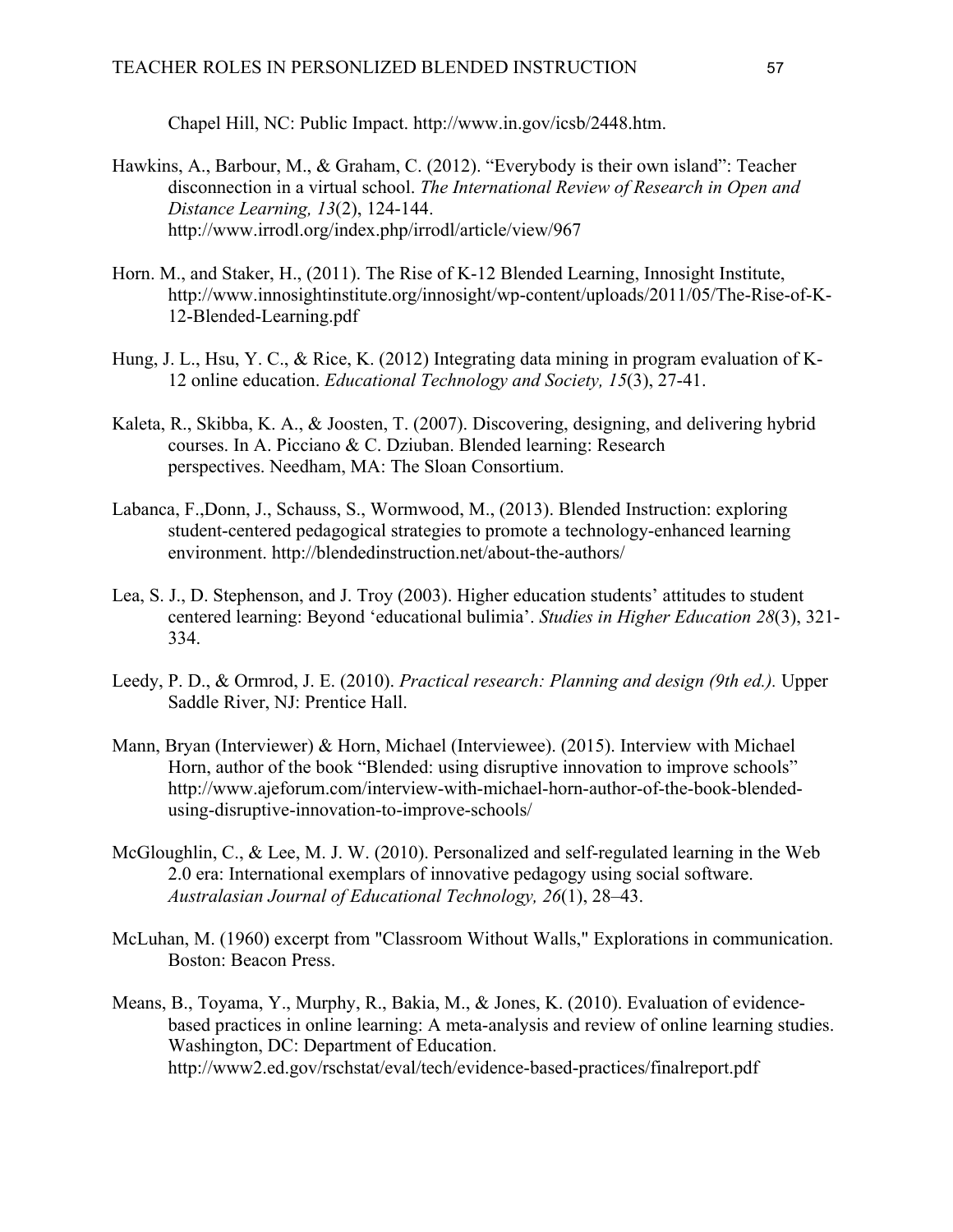- Miles, MB. & Huberman, AM. (1994). *Qualitative data analysis (2nd edition)*. Thousand Oaks, CA: Sage Publications.
- Moeller, B., Reitzes. T., (2011). Integrating technology with student-centered learning. Nellie Mae Foundation. http://www.nmefoundation.org/getmedia/befa9751-d8ad-47e9-949dbd649f7c0044/Integrating-Technology-with-Student-Centered-Learning

Opportunity Culture, (2015) http://opportunityculture.org/

- Opportunity Culture, (2012) *Redesigning Schools: Teacher & Staff Selection, Development, & Evaluation Toolkit* http://opportunityculture.org/wpcontent/uploads/2012/05/Selection\_Development\_Evaluation\_Toolkit-Public\_Impact.pdf
- Patrick, S., Sturgis. C., (2015) Maximizing competency education and blended learning: Insights from educators. iNACOL Competency Works.
- Picciano, A., Seaman, J., (2007). K-12 Online learning a survey of U.S. school district administrators. The Sloan Corporation and Babson Survey Research Group.
- Picciano. A., Seaman. J., Shea, P., Swan. K., (2011). Examining the extent and nature of online learning in American K-12 Education: The research initiatives of the Alfred P. Sloan Foundation
- Powell, S., Rabbitt, B., & Kennedy, K. (2014) iNACOL Blended learning teacher competency framework. Retrieved from: https://www.inacol.org/wpcontent/uploads/2014/10/iNACOL-Blended-Learning-Teacher-Competency-Framework.pdf
- Staker, H., & Horn, M. B. (2012). Classifying K-12 blended learning (White paper). San Mateo, CA: Clayton Christensen Institute.
- Ribble, M. (2009). *Raising a digital child*, ISBN No: 978-1-56484-250-3.
- Rice, K. (2014). Research and history of policies in K-12 online and blended learning. Boise State University.
- Richardson, J. C., & Swan, K. (2003). Examining social presence in online courses in relation to students' perceived learning and satisfaction. *Journal of Asynchronous Learning Networks, 7*(1), 68-88.
- Rourke, L., & Kanuka, H. (2007). Barriers to online critical discourse. *International Journal of Computer-Supported Collaborative Learning, 2*(1), 105-126.

Saldana, J., (2011). Fundamentals of qualitative research. Oxford University Press.

Seidman, I., (2006). Interviewing as qualitative research. *A guide for researchers in education*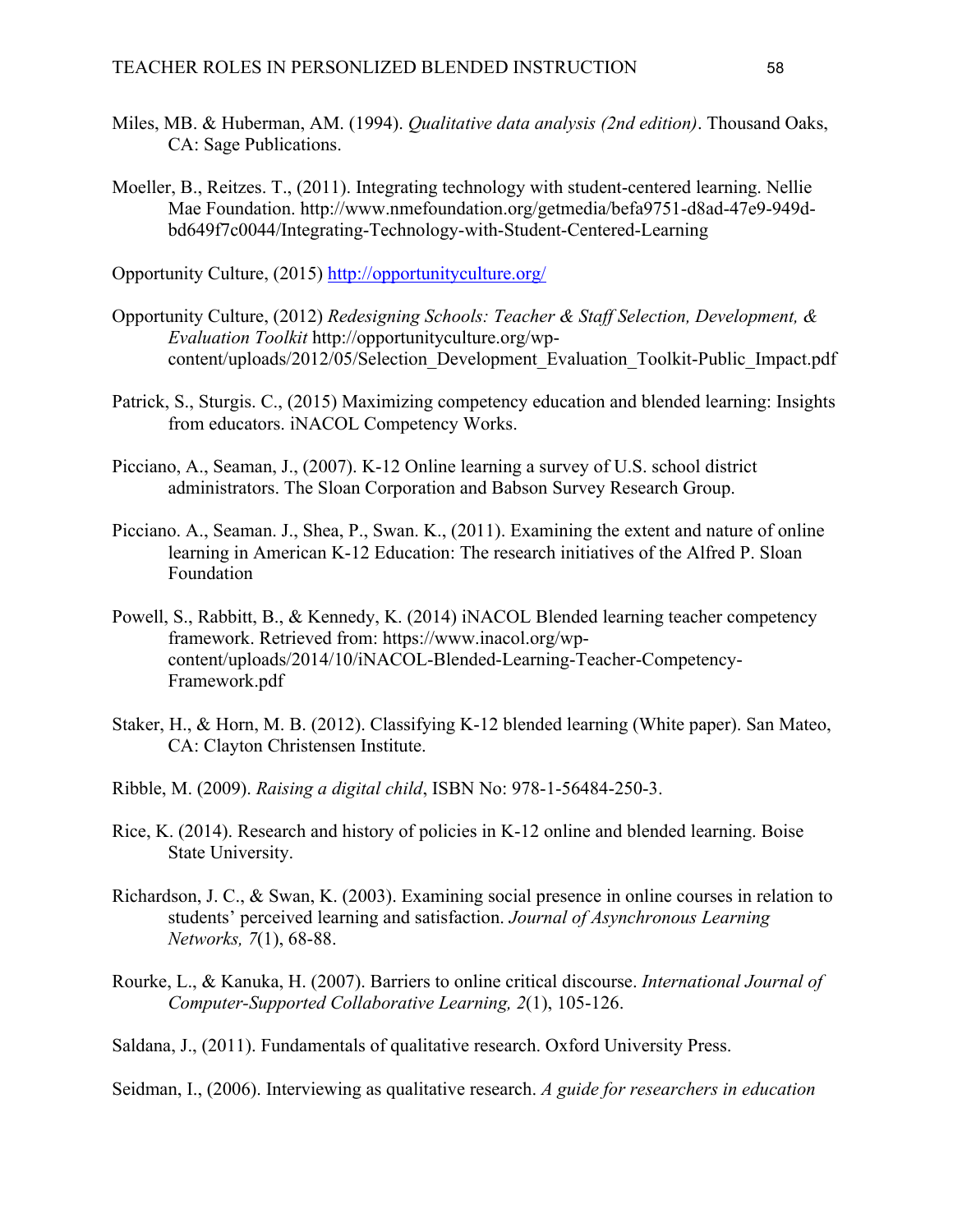*and the social sciences. 3rd ed.* Teachers College Press. New York, NY.

- Shea, P., & Bidjerano, T. (2009). Community of inquiry as a theoretical framework to foster "epistemic engagement" and "cognitive presence" in online education. *Computers & Education, 52*(3), 543-553.
- Silva, E., White, W., Toch, T. (2015) The Carnegie unit; A century old standard in a changing educational landscape. http://cdn.carnegiefoundation.org/wpcontent/uploads/2015/01/Carnegie\_Unit\_Report.pdf
- Speak Up 2013 (2014). The new digital learning playbook, advancing college and career ready skill development in K-12 Schools. http://www.tomorrow.org/speakup/pdfs/SU13Educatorreport\_WEB.pdf
- Thomas, J., (2013). Nation's Report Card: CT continues to show largest achievement gap. *CT Mirror.* http://ctmirror.org/nations-report-card-ct-continues-show-largestachievement-gap/
- TNTP, (2014). Reimaging teaching in a blended classroom. http://tntp.org/assets/documents/TNTP\_Blended\_Learning\_WorkingPaper\_2014.pdf
- Wanstreet, C. E., & Stein, D. S. (2011). Presence over time in synchronous communities of inquiry. *The American Journal of Distance Education, 25*(3)
- Watson, J. (2008). Blended learning: The convergence of online and face-to-face education. North American Council for Online Learning report.
- Watson, Murin, Vashaw, Gemin, Rapp, (2013). Keeping pace with K-12 online and blended learning. http://www.inacol.org/resources/publications/external-reports-andresearch/#6255
- Weick, K. (1976). Educational organizations as loosely coupled systems. *Administrative Science Quarterly, 21*, 1-9
- Worthen, K & Patrick, S., (2014) The iNACOL State Policy Frameworks: 5 Critical Issues to Transform K–12 Education. http://www.inacol.org/wpcontent/uploads/2014/11/iNACOL-State-Policy-Frameworks-5-Critical-Issues-to-Transform-K12-Education-Nov2014.pdf
- Yin, R., (2009) *Case Study Research: design and methods. 4th ed.* Sage Inc. Thousand Oak, CA.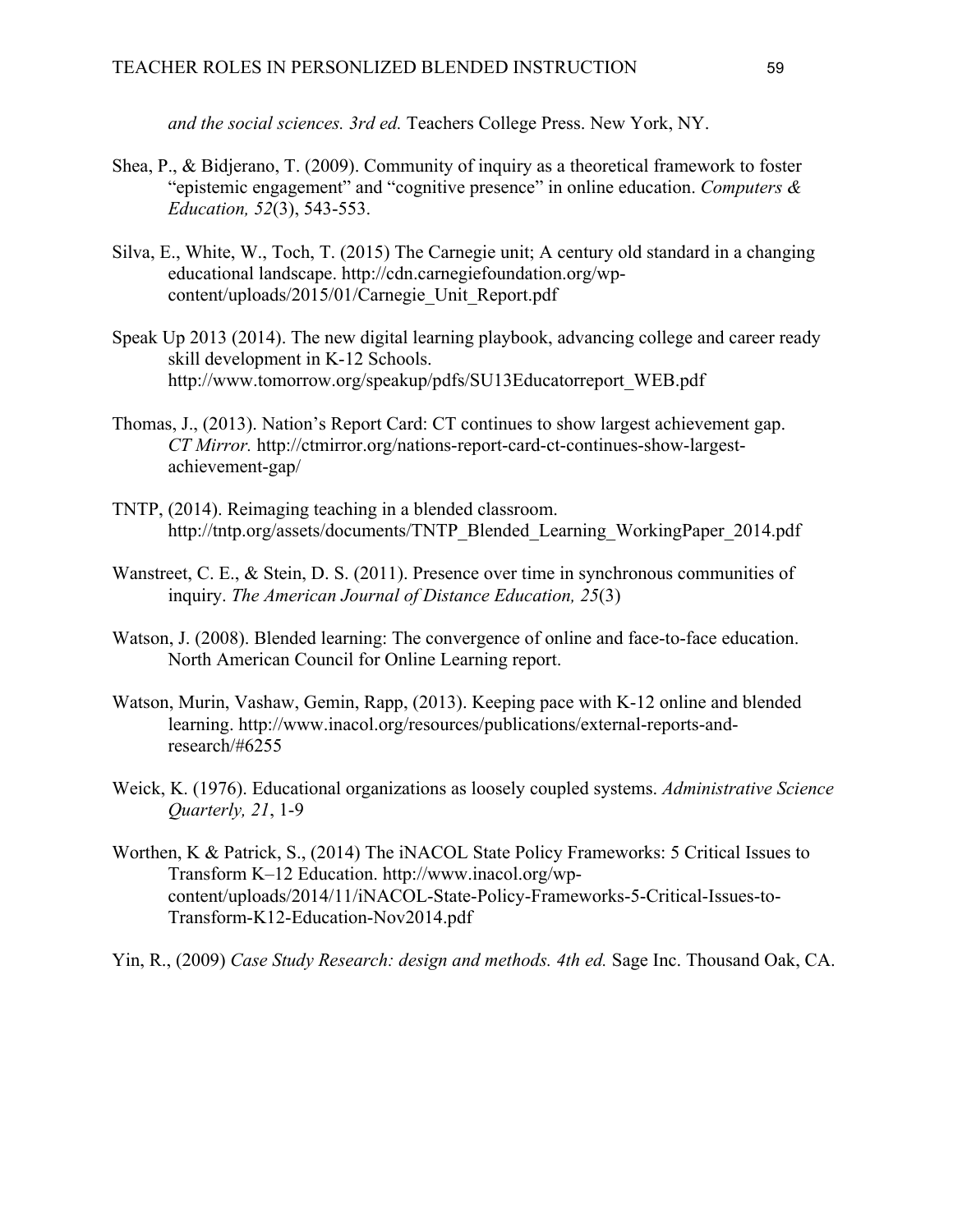## **Table 4**

# *Case Study Code Book*

|                 |                   | <b>Provisional</b>   | <b>Child Codes</b>  |                        |
|-----------------|-------------------|----------------------|---------------------|------------------------|
| <b>Themes</b>   | <b>Categories</b> | <b>Parent Codes</b>  | (Indicators)        | Notes on Use           |
|                 |                   |                      |                     | Personalized           |
|                 |                   |                      |                     | Learning-              |
|                 |                   | Design               |                     | Teacher facilitates    |
| Teacher roles   | <b>Teaching</b>   | Organization         |                     | student centered       |
| $($ RQ 1 $)$    | Presence          | TP                   | Innovates, Designs  | learning               |
| 21st century    |                   |                      | Motivate            | <b>Facilitates FTF</b> |
| BL pedagogy     |                   | Facilitate           | Implement           | Workshops 5 per        |
| $($ RQ 2 $)$    |                   | Discourse TP         | Diagnose            | day                    |
|                 |                   |                      |                     | Supplements            |
|                 |                   |                      |                     | Product activities     |
| Teacher capital |                   | Direct               |                     | assessments            |
| needs/supports  |                   | Instruction          | Model Intervene     |                        |
| $($ RQ 3 $)$    |                   | Feedback TP          | Assess Reflect      |                        |
|                 |                   |                      |                     | Teaching presence      |
|                 |                   |                      |                     | with Social            |
|                 |                   |                      |                     | presence regulates     |
|                 |                   |                      |                     | learning               |
|                 |                   |                      |                     | Educational            |
|                 | <b>Social</b>     | Affective            | Humor, Reflect,     | Relationships-         |
|                 | Presence          | <b>Expression SP</b> | Advice              | Teacher facilitates;   |
|                 |                   |                      |                     | Advisory,              |
|                 |                   |                      |                     | proactive              |
|                 |                   | Open                 |                     | mentoring, group       |
|                 |                   | Communicati          | Trust, Risk-taking, | meetings               |
|                 |                   | on SP                | Discourse           |                        |
|                 |                   |                      |                     | Diversity Team         |
|                 |                   | Group                | Social sharing,     | model, belonging,      |
|                 |                   | <b>Cohesion SP</b>   | Community           | collaboration          |
|                 |                   |                      |                     | <b>Social Presence</b> |
|                 |                   |                      |                     | with Cognitive         |
|                 |                   |                      |                     | presence supports      |
|                 |                   |                      |                     | discourse              |
|                 |                   |                      |                     |                        |
|                 |                   |                      |                     |                        |
|                 |                   |                      |                     | Rigor - teacher        |
|                 |                   |                      |                     | designs and has        |
|                 |                   |                      |                     | students;              |
|                 | Cognitive         | Trigger event        | Inquiry prompt      |                        |
|                 | Presence          | CP                   |                     |                        |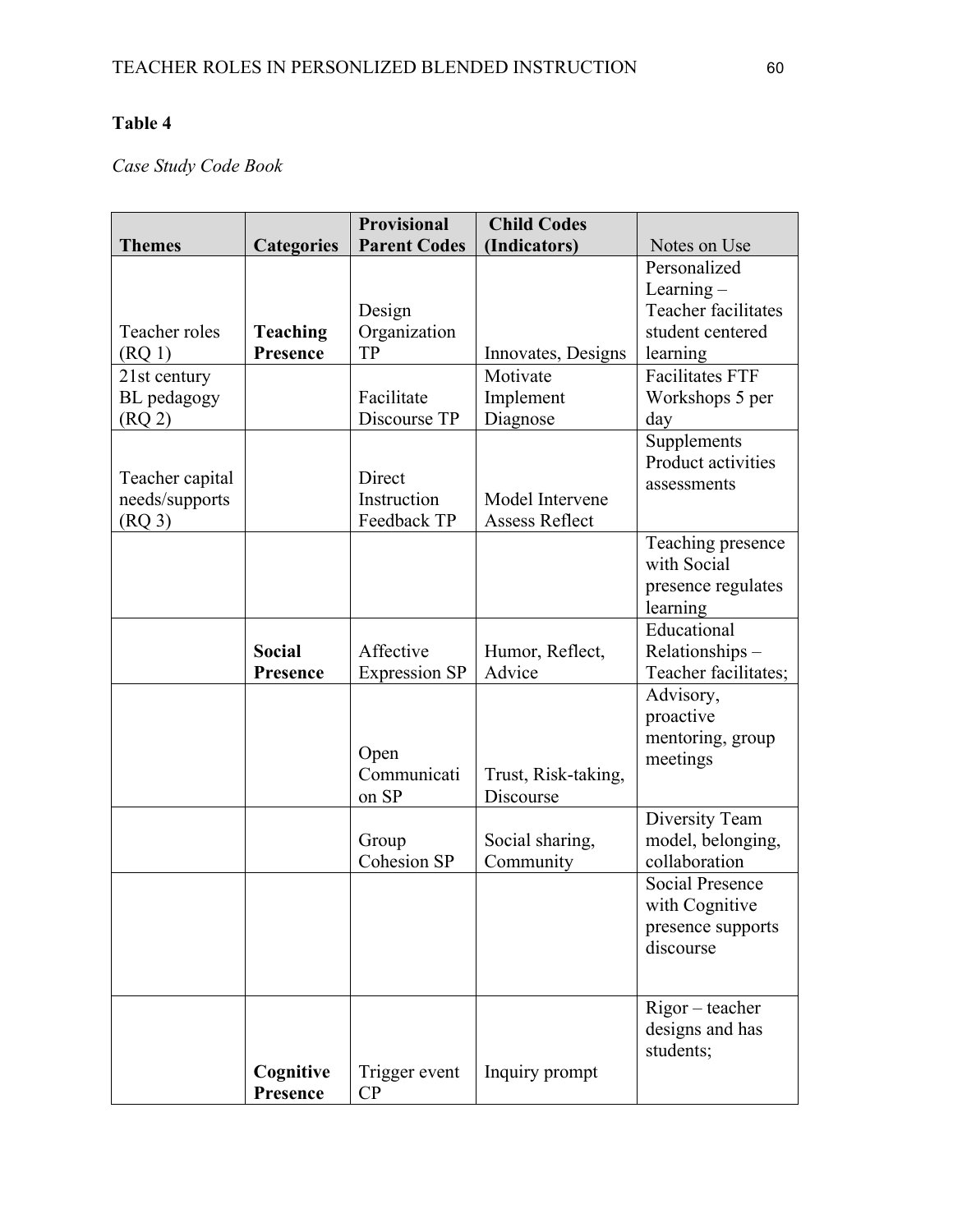|                   | Explore CP          | Research Analyze   | Action research<br>and exchange<br>information.<br>Looking things up.<br>Note taking |
|-------------------|---------------------|--------------------|--------------------------------------------------------------------------------------|
|                   |                     |                    | Make connections                                                                     |
|                   |                     |                    | ideas                                                                                |
|                   | Integrate CP        | Construct          | Writing<br>Demonstrates new                                                          |
|                   | Resolve CP          | Present            | learning                                                                             |
|                   |                     |                    | Cognitive presence<br>with Teaching<br>presence regulates<br>learning                |
|                   | In Vivo             | <b>Child Codes</b> |                                                                                      |
| <b>Categories</b> | <b>Parent Codes</b> | (Indicators)       |                                                                                      |
| Mindset           | Values              | Persistence        | Attitudes and<br>beliefs                                                             |
|                   |                     | Mission            | Personalizes<br>program purpose                                                      |
|                   |                     | Growth             | Constant learner                                                                     |
|                   |                     |                    |                                                                                      |
| Behavior          | Flexibility         |                    | Makes and handles                                                                    |
|                   |                     | Change             | negotiated changes<br>Sees things                                                    |
|                   | Grit                | Perseverance       | through                                                                              |
|                   | Diagnostic          | Data               | Data manager                                                                         |
|                   |                     |                    | Group Problem                                                                        |
| Adaptive          | Collaboration       | Decisions          | solving                                                                              |
|                   | Troubleshoot        | Fixer              | Individual problem<br>solving                                                        |
|                   |                     |                    |                                                                                      |
| Technical         | Software            | Content expert     | Knows and<br>interacts with the<br>product                                           |
|                   |                     |                    | <b>Uses Telematics</b><br>and apps outside<br>product                                |

Note: Adapted from Microsoft Excel Spreadsheet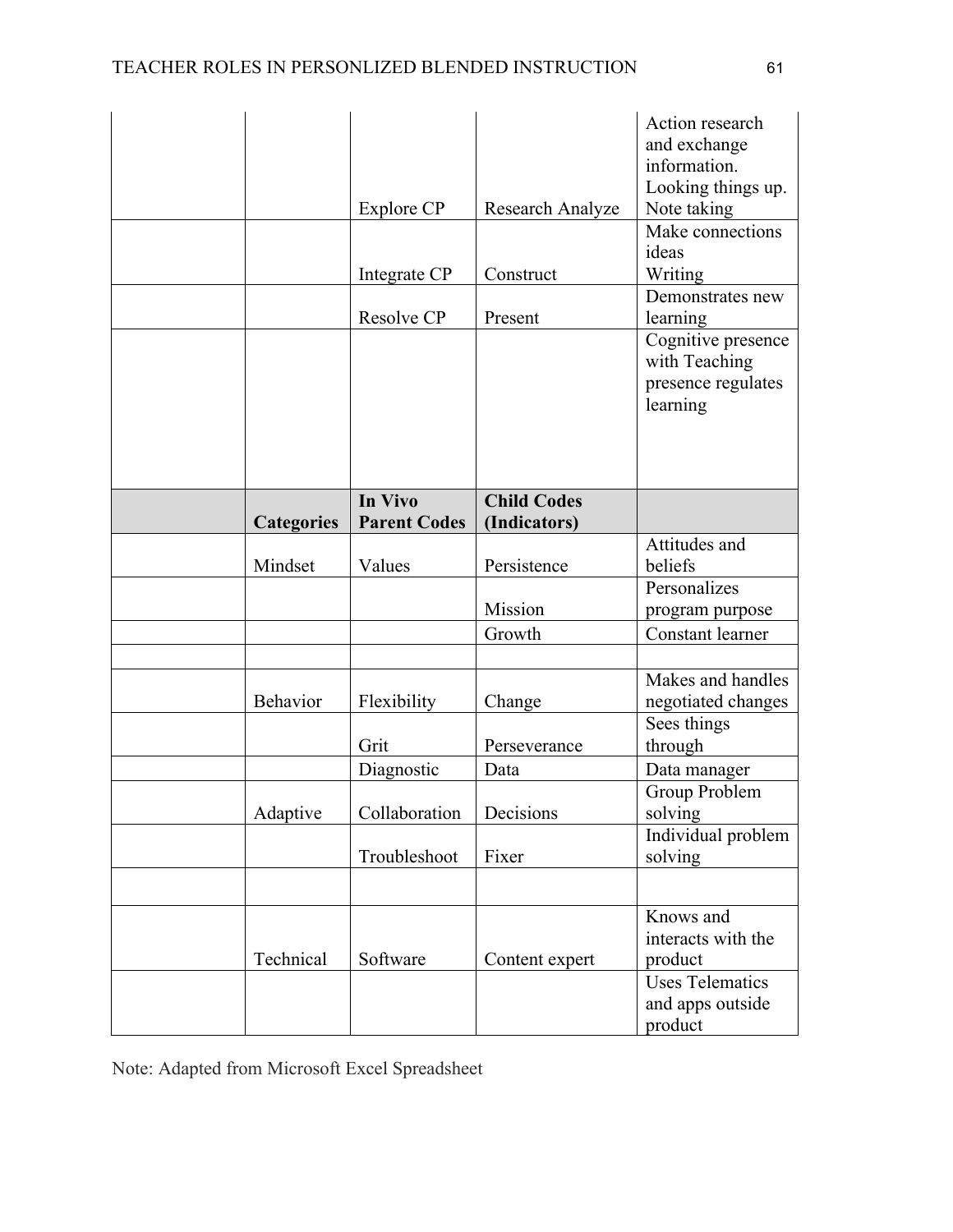## **Table 5**

*Case-Dynamics Matrix: Learning Center's capacity for change analysis and response*

| <b>Strains</b>                                                   | Issues as seen<br>by staff                                                                                                                                | As seen by<br>researcher                                                                                                                                                        | <b>Teacher</b><br>actions                                                                                                                                                              | <b>Current</b><br>resolution                                                                                                                                                |
|------------------------------------------------------------------|-----------------------------------------------------------------------------------------------------------------------------------------------------------|---------------------------------------------------------------------------------------------------------------------------------------------------------------------------------|----------------------------------------------------------------------------------------------------------------------------------------------------------------------------------------|-----------------------------------------------------------------------------------------------------------------------------------------------------------------------------|
| Dynamic<br>Teacher role                                          | LC has different<br>teaching styles.<br>Everyone trying<br>to figure this<br>out.<br>We want to be<br>in control.<br>Workload                             | Physical space<br>constraints<br>New teachers trying<br>to build protocols<br>Teaching presence<br>- design and<br>facilitation.<br>Heavy Front-end<br>Workload and no<br>preps | <b>Staff</b><br>recognize/use<br>individual<br>strengths.<br>Collaboration on<br>floor covering<br>each other.<br>Respect each<br>other's space.<br>Teachers as<br>flexible innovators | Formal Team<br>meeting time<br>every Wednesday.<br>Daily informal<br>meetings.<br>Reflective on<br>tweaking the LC's<br>performance                                         |
| Balancing<br>Instruction -<br>Workshop<br>and Learning<br>Center | We are here to<br>supplement the<br>product. We<br>have to monitor<br>live student<br>performance<br>data in product.<br>Daily adjust to<br>instruction.  | Finding balance<br>between OL and<br>FTF.<br>Use data and<br>student learning<br>style to make<br>determination.<br>Constant activity<br>between both LC<br>and WS              | Team met to<br>determine<br>schedule. Created<br>& posted 45-<br>minute block<br>schedule with<br>student choice of<br>class subjects to<br>work on.                                   | $A/B$ block<br>schedule with<br>each teacher<br>having 5 WS on<br>every other day<br>rotation. On non<br>WS day, teachers<br>monitor LC floor<br>so others can do<br>FTF WS |
| Working with<br>Workshops                                        | Staff say<br>students feel<br>WS is intruding<br>on OL time in<br>product.<br>Staff wants to<br>expand on<br>themes as<br>supplements<br>and do projects. | Students avoiding<br>direct instruction,<br>as they are held<br>accountable to the<br>teacher.                                                                                  | Teachers<br>discussed<br>workshop role as<br>data driven by<br>student<br>performance.<br>Teachers want to<br>supplement<br>product with<br>projects in WS                             | Teachers<br>developing<br>projects and<br>requesting cloud<br>based portfolio<br>system so students<br>create in WS.                                                        |
| Working with<br>Product                                          | Students are<br>resistant to<br>watching<br>teaching videos<br>in product.                                                                                | Students do not use<br>interactive digital<br>notes during<br>instructional<br>videos. Product not                                                                              | Teachers mandate<br>paper notebook<br>and design<br>worksheets for<br>videos                                                                                                           | Almost all<br>students have<br>paper notebook<br>binders. Quiz<br>score threshold set                                                                                       |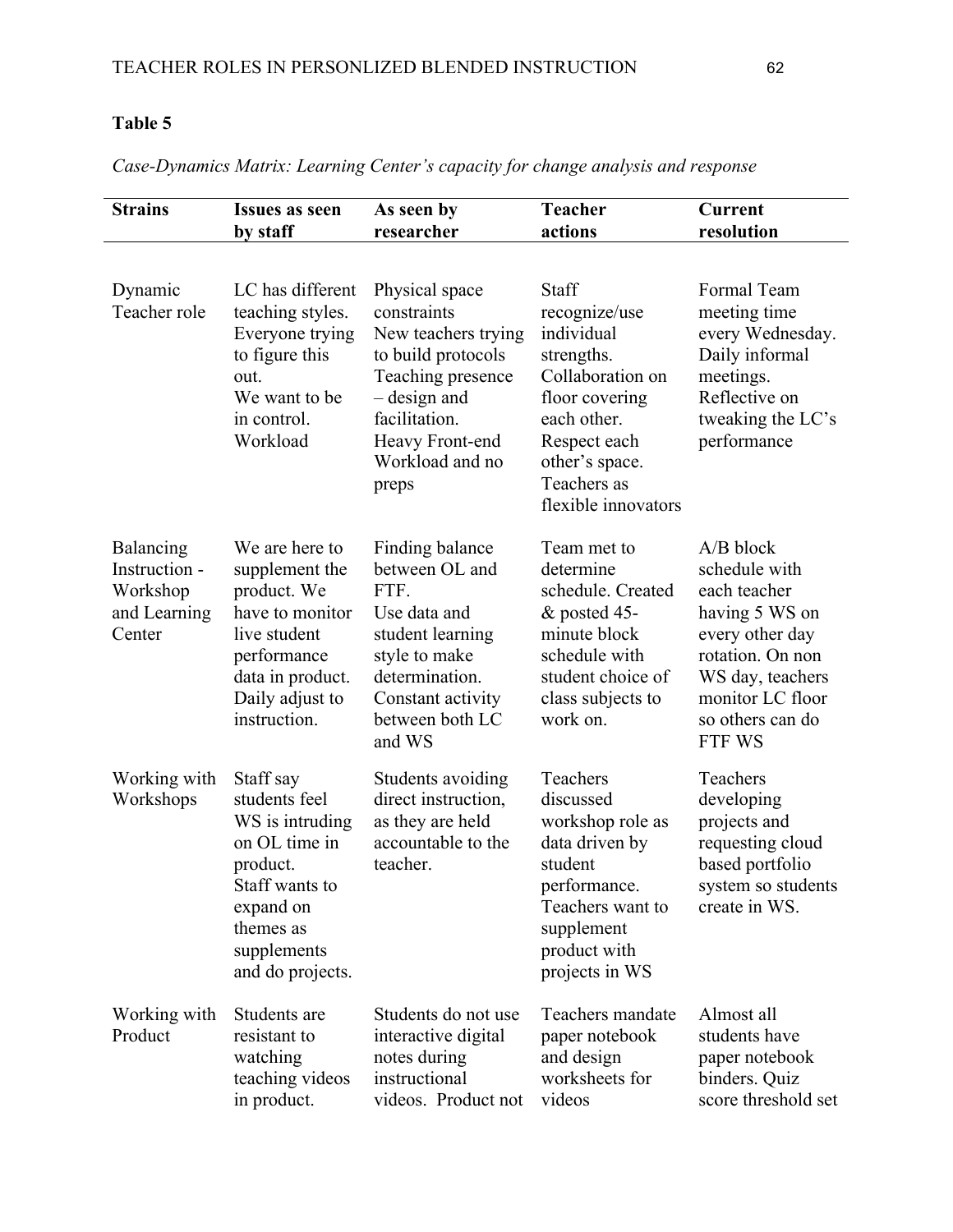|                                    | Students rush<br>through to quiz                                                                                        | adaptive. Teachers<br>concern with<br>product as focus of<br>program                                               |                                                                                                                                          | at 80%                                                                                                                                                                                     |
|------------------------------------|-------------------------------------------------------------------------------------------------------------------------|--------------------------------------------------------------------------------------------------------------------|------------------------------------------------------------------------------------------------------------------------------------------|--------------------------------------------------------------------------------------------------------------------------------------------------------------------------------------------|
| Maintaining<br>Student<br>Progress | Constant<br>ongoing<br>monitoring of<br>student<br>academic and<br>behavioral<br>performance in<br>LC and WS            | Determining what<br>is daily academic<br>performance in the<br>product at 1.2%                                     | Staff create house<br>teams on point<br>base performance<br>system                                                                       |                                                                                                                                                                                            |
| Role of<br>Advisory                | Teachers<br>recognize need<br>to address<br>student<br>diversity.<br>Teachers want<br>FTF time to<br>build<br>community | Advisory time<br>builds community<br>and group<br>cohesion. Teachers<br>progress monitor in<br>advisory.           | Teachers pick<br>certain themes <i>i.e.</i><br>successful tips in<br>product, setting<br>goals, time<br>management, and<br>productivity. | Teachers also do<br>field trips, clubs,<br>and fundraisers.<br>Teachers finding<br>an overlap with<br>additional team<br>model.                                                            |
| House Model                        | Teachers<br>recognize<br>students low in<br>participating as<br>learning<br>community.                                  | Seemed to overlap<br>advisory possible<br>redundancy.<br>No efforts to<br>explore online<br>learning<br>community. | Teachers choose<br>to use point<br>system for<br>academic and<br>behavioral<br>performance                                               | Goal is to develop<br>academic and<br>behavioral<br>mindset through<br>positive team<br>structure. Teams<br>compete for<br>weekly prizes and<br>status based on<br>earned point<br>system. |

Note: Adapted from Miles & Huberman (1994)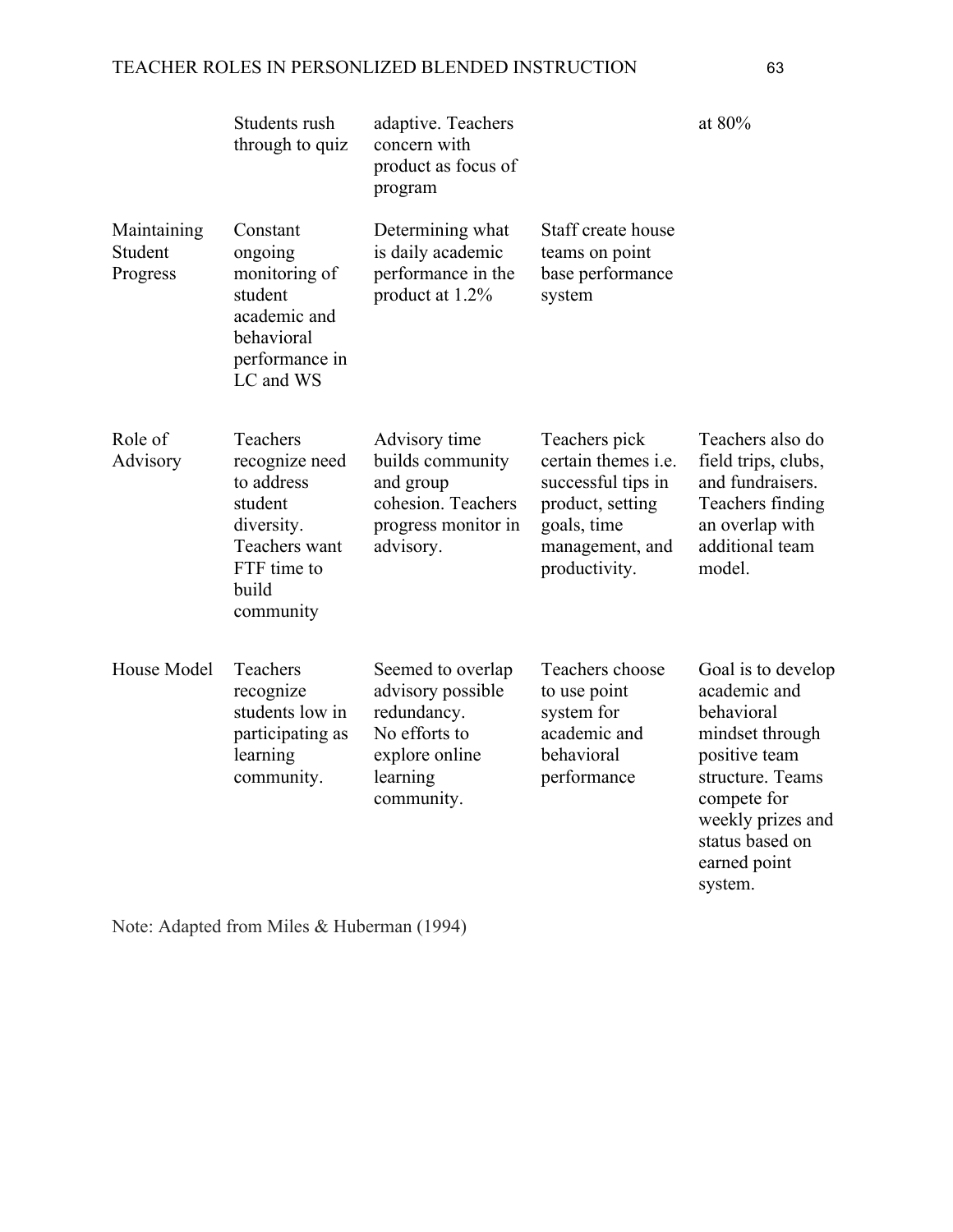## **Table 6**

| <b>Seidman Questions</b>                                                             | <b>Focused History</b>                                                                                                                       | <b>Current</b><br><b>Experience</b>                                                                                                                                           | <b>Reflection</b>                                                                                                                               |
|--------------------------------------------------------------------------------------|----------------------------------------------------------------------------------------------------------------------------------------------|-------------------------------------------------------------------------------------------------------------------------------------------------------------------------------|-------------------------------------------------------------------------------------------------------------------------------------------------|
| Indicator                                                                            | <b>December</b>                                                                                                                              | January                                                                                                                                                                       | February                                                                                                                                        |
| <b>Cognitive Presence</b><br><b>Inquiry</b><br><b>Discourse</b><br><b>Reflection</b> | Organize content<br>and activities                                                                                                           | Monitor adjust<br>tasks, content and<br>activities<br>Interventions<br>Supplements                                                                                            | Evaluate content,<br>interventions, and<br>activities                                                                                           |
| 1 trigger events<br>2 exploration                                                    | Share your<br>experience with<br>initiating student<br>thinking in lessons<br>How did you share<br>and explore                               | How does<br>technology change<br>your ability to<br>initiates student<br>thinking?<br>Are students able to<br>receive and organize                                            | What strategies<br>worked best to<br>trigger student<br>imagination and<br>engagement?<br>To what extent did<br>children have                   |
|                                                                                      | information<br>gathering?                                                                                                                    | information better<br>than before?                                                                                                                                            | success developing<br>opportunities and<br>overcoming<br>challenges in<br>collaborations?                                                       |
| 3 integration                                                                        | How did students<br>make connections to<br>learning prior to<br>starting the<br>program? What<br>skills did they come<br>with?<br>Discourse? | How would you<br>assess students'<br>ability to make<br>connections and<br>integrate ideas with<br>themselves, others,<br>and the content?                                    | What adjustment<br>would you make<br>looking back on<br>how students<br>interacted with each<br>other and the<br>materials?<br>Discourse?       |
| 4 resolution                                                                         | How did students<br>peer and self assess<br>prior to the start of<br>the program?                                                            | To what extent were<br>students able to<br>present and defend<br>resolutions and<br>current information<br>and apply those to<br>other course<br>assignments?<br>Connections? | How would you<br>assess student levels<br>of relevancy, critical<br>feedback and<br>lessons learned from<br>the discourse?<br>Inquiry learning? |

# *Three Month Analytical Progression Questions aligned to codes*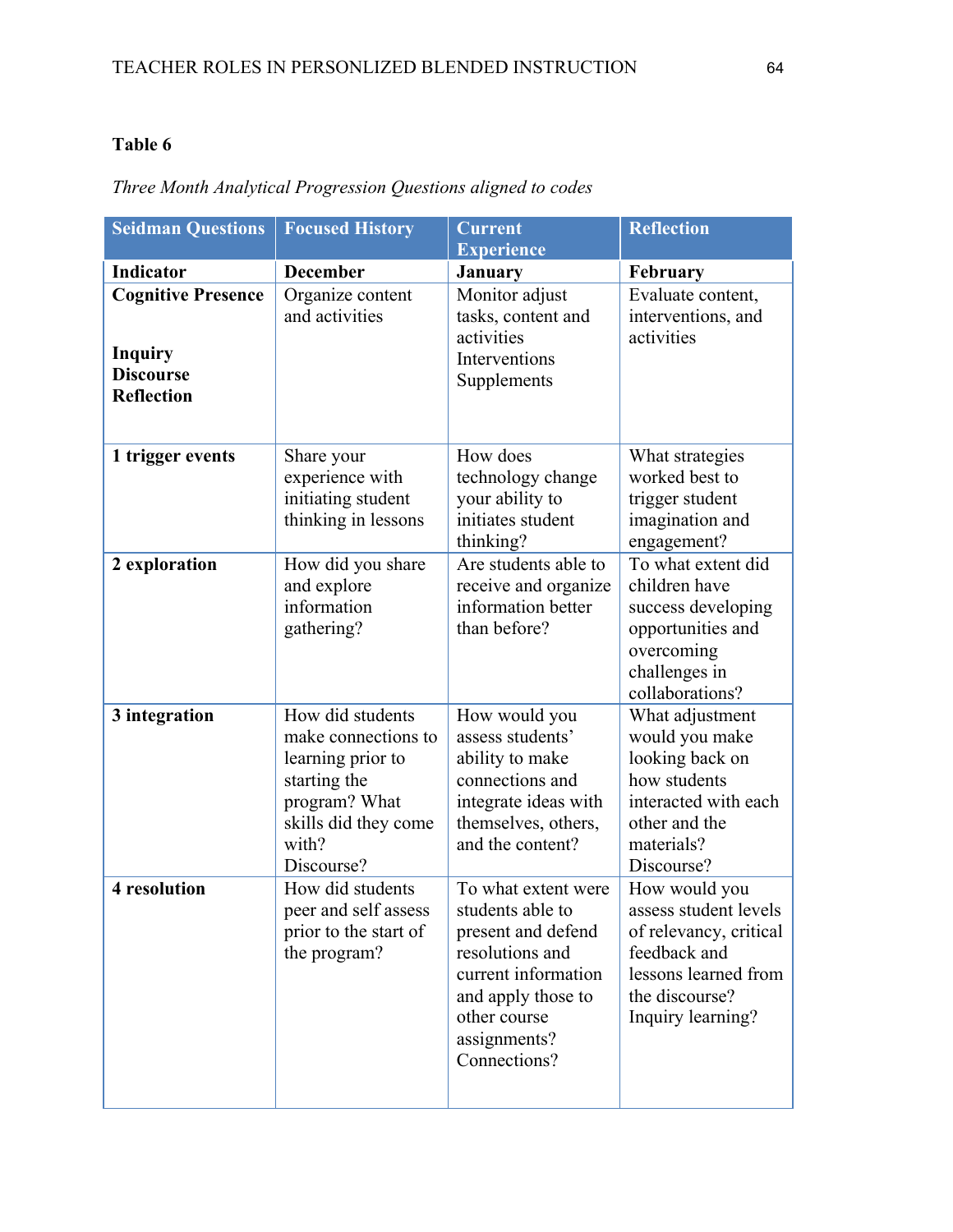| <b>Assessment</b>        | Formative strategies<br>Data process                                                                                                               | Interventions data<br>collection<br>Results?                                                                                                              | Summative<br>strategies<br>Data<br>decisions/results<br>Results?                                                                        |
|--------------------------|----------------------------------------------------------------------------------------------------------------------------------------------------|-----------------------------------------------------------------------------------------------------------------------------------------------------------|-----------------------------------------------------------------------------------------------------------------------------------------|
| <b>Social Presence</b>   | <b>Focused History</b>                                                                                                                             | <b>Current</b><br><b>Experience</b>                                                                                                                       | <b>Reflection</b>                                                                                                                       |
| 1 expression             | What strategies did<br>you used to<br>establish a<br>community of trust<br>in your classroom at<br>the start of the<br>program?                    | How did you assess<br>the classroom norms<br>and if you had to<br>make adjustments<br>what strategies did<br>you used to do that?                         | Upon reflection<br>what evidence did<br>you discover of<br>student role changes<br>or adjustments?<br>Self-regulation?<br>Pace?         |
| 2 Open<br>Communication  | What classroom<br>discourse<br>procedures do you<br>have in place at start<br>of the program?<br>How did you<br>maintain respect and<br>integrity? | How would you<br>assess your<br>classroom<br>discussion protocols<br>for online discourse<br>and face-to-face<br>discourse and<br>impacts on<br>learning? | What if any unique<br>features did you<br>discover about<br>digital citizenry and<br>social norms either<br>online or face-to-<br>face? |
| <b>3 Group Cohesion</b>  | Prior to the program<br>how did you<br>establish norms and<br>opportunities for<br>learner-to-learner<br>contact setting<br>climate?               | During the course of<br>the class how did<br>you establish a<br>sense of community<br>using social media<br>and resolve<br>relational conflicts?          | Describe how the<br>use of social media<br>did or did not<br>impact any<br>adjustments in<br>teacher or student<br>rolls?               |
| <b>Teaching Presence</b> | <b>Focused History</b>                                                                                                                             | <b>Current</b><br><b>Experience</b>                                                                                                                       | <b>Reflection</b>                                                                                                                       |
| 1. Design                | How did you get<br>involved in<br>program?<br>Expectations?<br>Preparation?<br>Software<br>experience?                                             | Describe your<br>current involvement<br>in the program?<br>How do you partner<br>with the product?                                                        | Share if you would<br>consider teaching in<br>a BL environment<br>again?<br>Recommendations<br>for Edgenuity                            |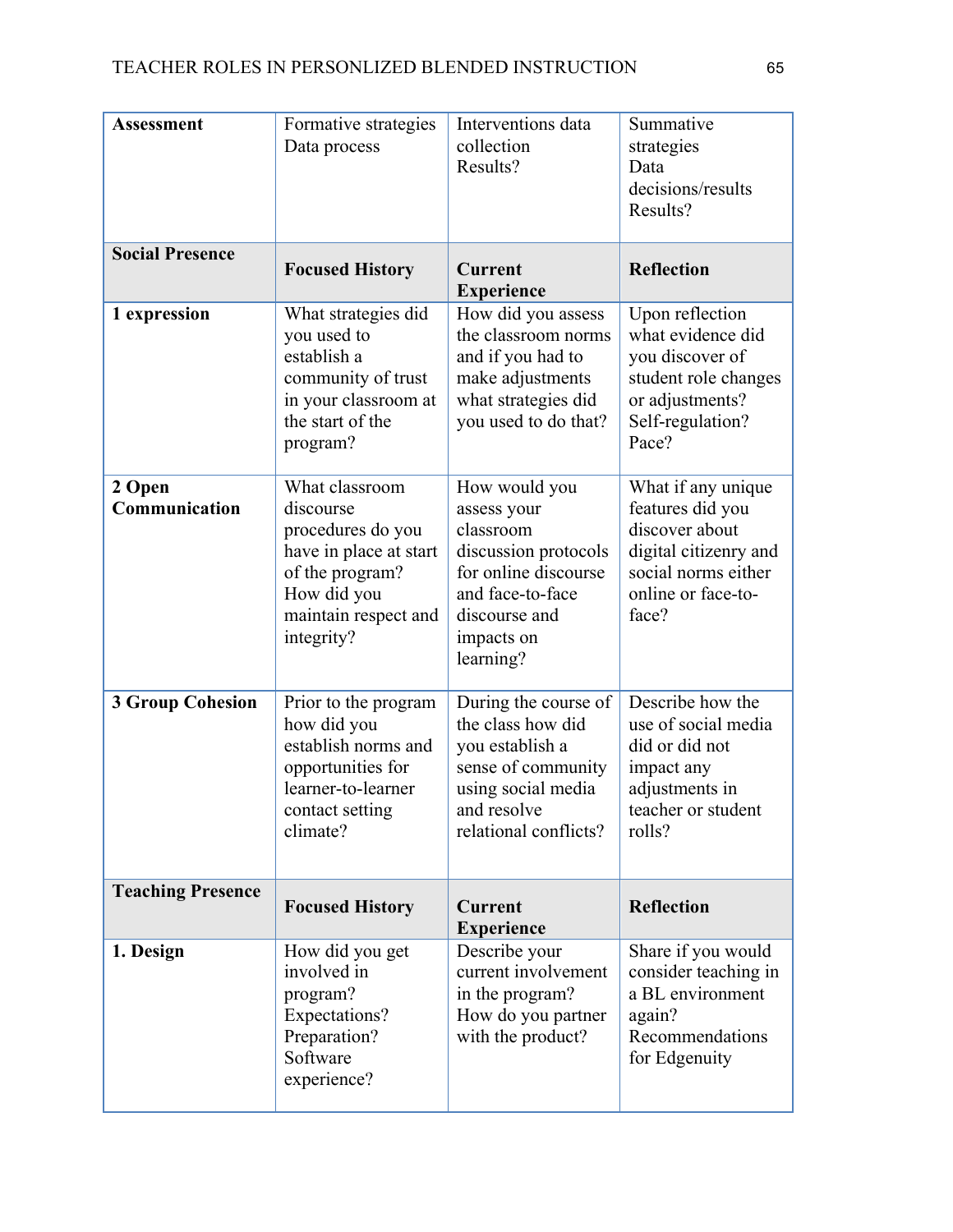| 2. Direct<br><b>Instruction</b> | What evidence<br>would you share in<br>considering your<br>previous teaching<br>strategies to be more<br>teacher-centered or<br>student-centered?             | How did you<br>determine the right<br>balance of cognitive<br>load? How did those<br>choices determine<br>influence your<br>pacing guide?<br>Workshop model?                          | Looking back or<br>direct instruction<br>discuss what<br>worked and what<br>needed adjustment<br>Innovations?                                                                                                        |
|---------------------------------|---------------------------------------------------------------------------------------------------------------------------------------------------------------|---------------------------------------------------------------------------------------------------------------------------------------------------------------------------------------|----------------------------------------------------------------------------------------------------------------------------------------------------------------------------------------------------------------------|
| 3. Facilitation                 | Describe your<br>previous capacity<br>for designing<br>scaffolded<br>instruction?                                                                             | Discuss your role as<br>a digital facilitator.<br>How did you<br>overcome<br>challenges to<br>building<br>understanding in the<br>digital classroom?                                  | What steps did you<br>take to be<br>considered the<br>expert in the room<br>even in the virtual<br>classroom?<br>Flexibility?                                                                                        |
| <b>Other Inquiries.</b>         | What experience or<br>prior opinions do<br>you have on your<br>instructional<br>philosophy?<br>What does it mean<br>to be a teacher in the<br>$21st$ century? | What steps did you<br>take to personalize<br>learning for students<br>working online?<br>What does it mean<br>to be a teacher in the<br>$21st$ century<br>adjusting to<br>challenges? | Think about your<br>performance of the<br>last year and<br>identify any<br>significant changes<br>to teachers' roles?<br>How do $21st$ century<br>teachers build<br>personal and team<br>capacity?<br>Teacher roles? |

Note: Adapted from Miles & Huberman (1994)